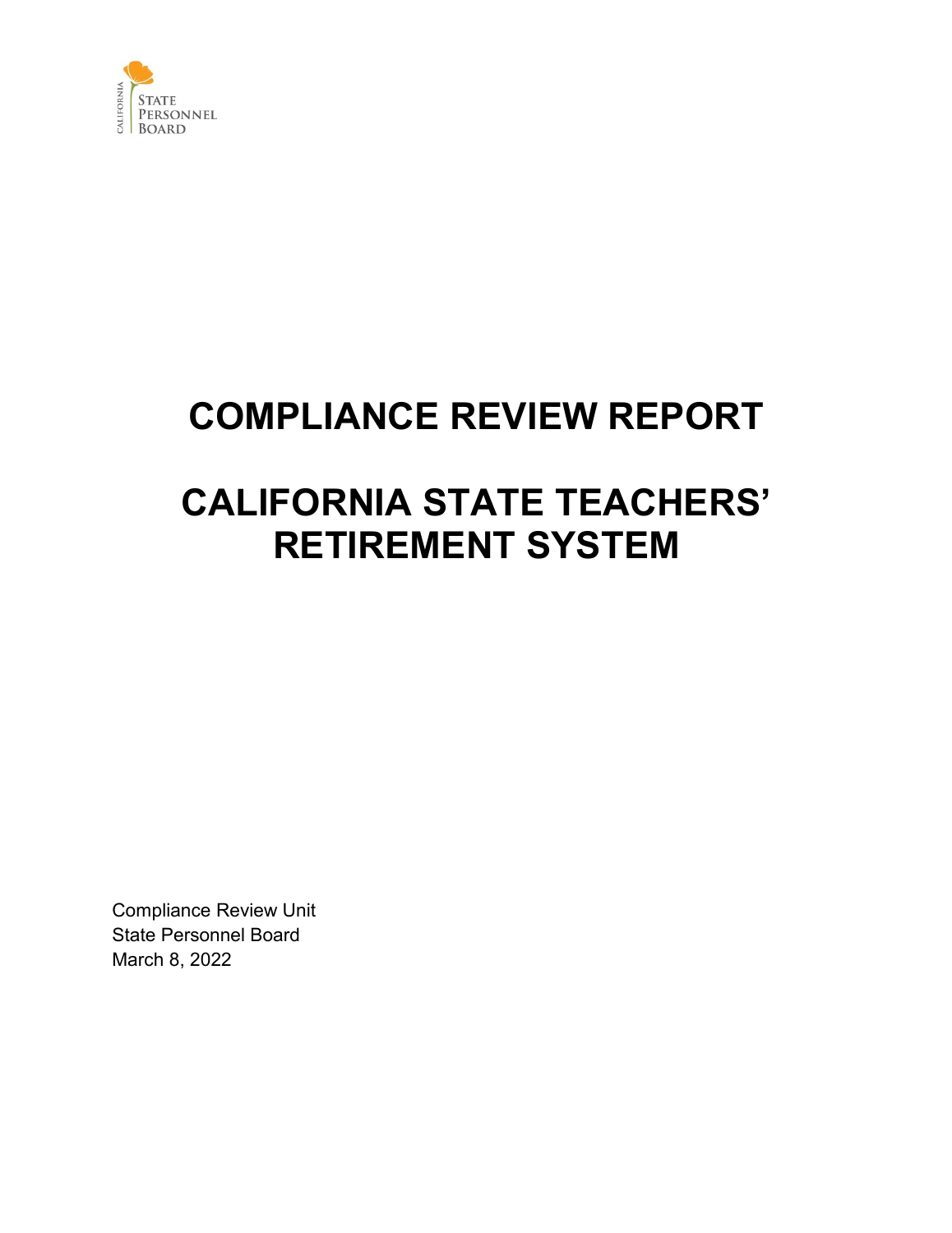# **TABLE OF CONTENTS**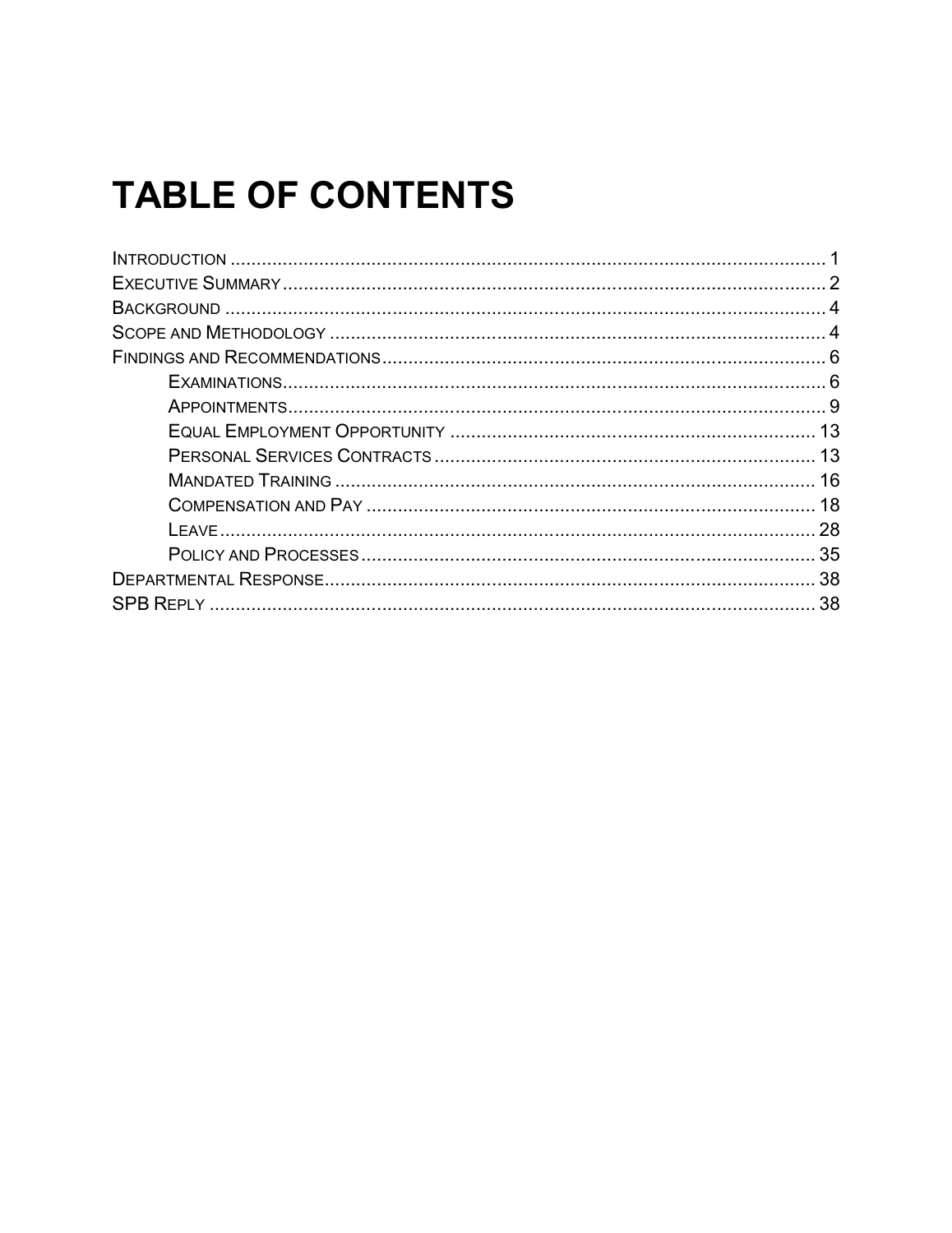## **INTRODUCTION**

<span id="page-2-0"></span>Established by the California Constitution, the State Personnel Board (the SPB or Board) is charged with enforcing and administering the civil service statutes, prescribing probationary periods and classifications, adopting regulations, and reviewing disciplinary actions and merit-related appeals. The SPB oversees the merit-based recruitment and selection process for the hiring of over 200,000 state employees. These employees provide critical services to the people of California, including but not limited to, protecting life and property, managing emergency operations, providing education, promoting the public health, and preserving the environment. The SPB provides direction to departments through the Board's decisions, rules, policies, and consultation.

Pursuant to Government Code section 18661, the SPB's Compliance Review Unit (CRU) conducts compliance reviews of appointing authorities' personnel practices in five areas: examinations, appointments, equal employment opportunity (EEO), personal services contracts (PSC's), and mandated training, to ensure compliance with civil service laws and Board regulations. The purpose of these reviews is to ensure state agencies are in compliance with merit related laws, rules, and policies and to identify and share best practices identified during the reviews.

Pursuant to Government Code section 18502, subdivision (c), the SPB and the California Department of Human Resources (CalHR) may "delegate, share, or transfer between them responsibilities for programs within their respective jurisdictions pursuant to an agreement." SPB and CalHR, by mutual agreement, expanded the scope of program areas to be audited to include more operational practices that have been delegated to departments and for which CalHR provides policy direction. Many of these delegated practices are cost drivers to the state and were not being monitored on a statewide basis.

As such, SPB also conducts compliance reviews of appointing authorities' personnel practices to ensure that state departments are appropriately managing the following nonmerit-related personnel functions: compensation and pay, leave, and policy and processes. These reviews will help to avoid and prevent potential costly litigation related to improper personnel practices, and deter waste, fraud, and abuse.

The SPB conducts these reviews on a three-year cycle.

The CRU may also conduct special investigations in response to a specific request or when the SPB obtains information suggesting a potential merit-related violation.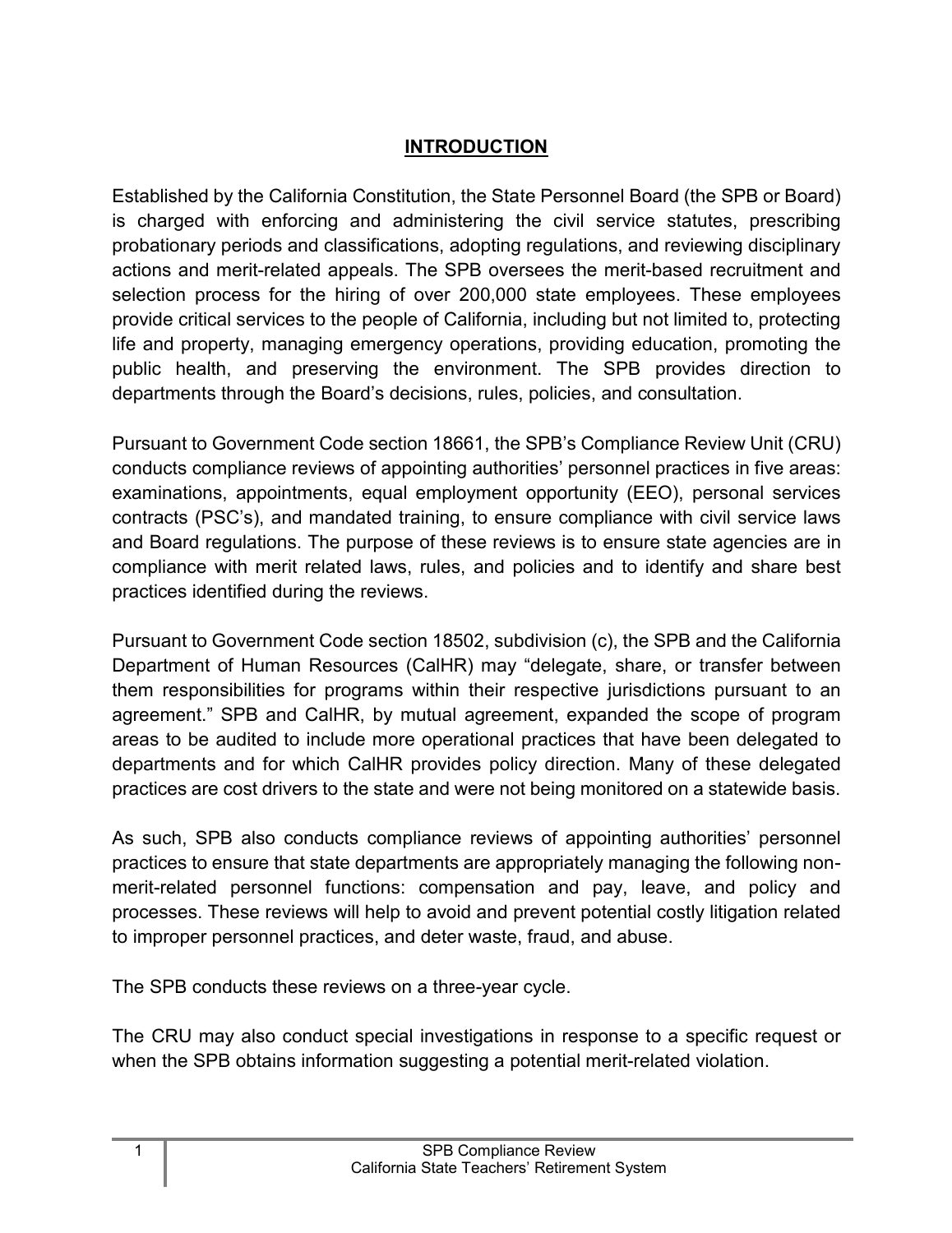It should be noted that this report only contains findings from this hiring authority's compliance review. Other issues found in SPB appeals and special investigations as well as audit and review findings by other agencies such as the CalHR and the California State Auditor are reported elsewhere.

## **EXECUTIVE SUMMARY**

<span id="page-3-0"></span>The CRU conducted a routine compliance review of the California State Teachers' Retirement System (CalSTRS) personnel practices in the areas of examinations, appointments, EEO, PSC's, mandated training, compensation and pay, leave, and policy and processes. The following table summarizes the compliance review findings.

| Area                                   | Severity         | Finding                                                                                                                            |
|----------------------------------------|------------------|------------------------------------------------------------------------------------------------------------------------------------|
| Examinations                           | In Compliance    | <b>Examinations Complied with Civil Service</b><br><b>Laws and Board Rules</b>                                                     |
| Examinations                           | In Compliance    | Permanent Withhold Action Complied with<br><b>Civil Service Laws and Board Rules</b>                                               |
| Appointments                           | In Compliance    | <b>Appointments Complied with Civil Service</b><br><b>Laws and Board Rules</b>                                                     |
| Appointments                           | <b>Technical</b> | <b>Appointment Documentation Was Not</b><br>Kept for The Appropriate Amount of Time <sup>1</sup>                                   |
| <b>Equal Employment</b><br>Opportunity | In Compliance    | <b>Equal Employment Opportunity Program</b><br>Complied With All Civil Service Laws and<br><b>Board Rules</b>                      |
| <b>Personal Services</b><br>Contracts  | In Compliance    | <b>Personal Services Contracts Complied</b><br>with Procedural Requirements                                                        |
| <b>Mandated Training</b>               | In Compliance    | <b>Mandated Training Complied with</b><br><b>Statutory Requirements</b>                                                            |
| Compensation and<br>Pay                | In Compliance    | <b>Salary Determinations Complied with Civil</b><br>Service Laws, Board Rules, and/or CalHR<br><b>Policies and Guidelines</b>      |
| Compensation and<br>Pay                | In Compliance    | <b>Exceptions to Salary Rules Complied with</b><br>Civil Service Laws, Board Rules, and/or<br><b>CalHR Policies and Guidelines</b> |

<span id="page-3-1"></span><sup>1</sup> Repeat finding. August 31, 2018, the CalSTRS compliance review report identified 9 Notice of Personnel Actions (NOPA) and 25 applications missing of the 55 appointment files reviewed.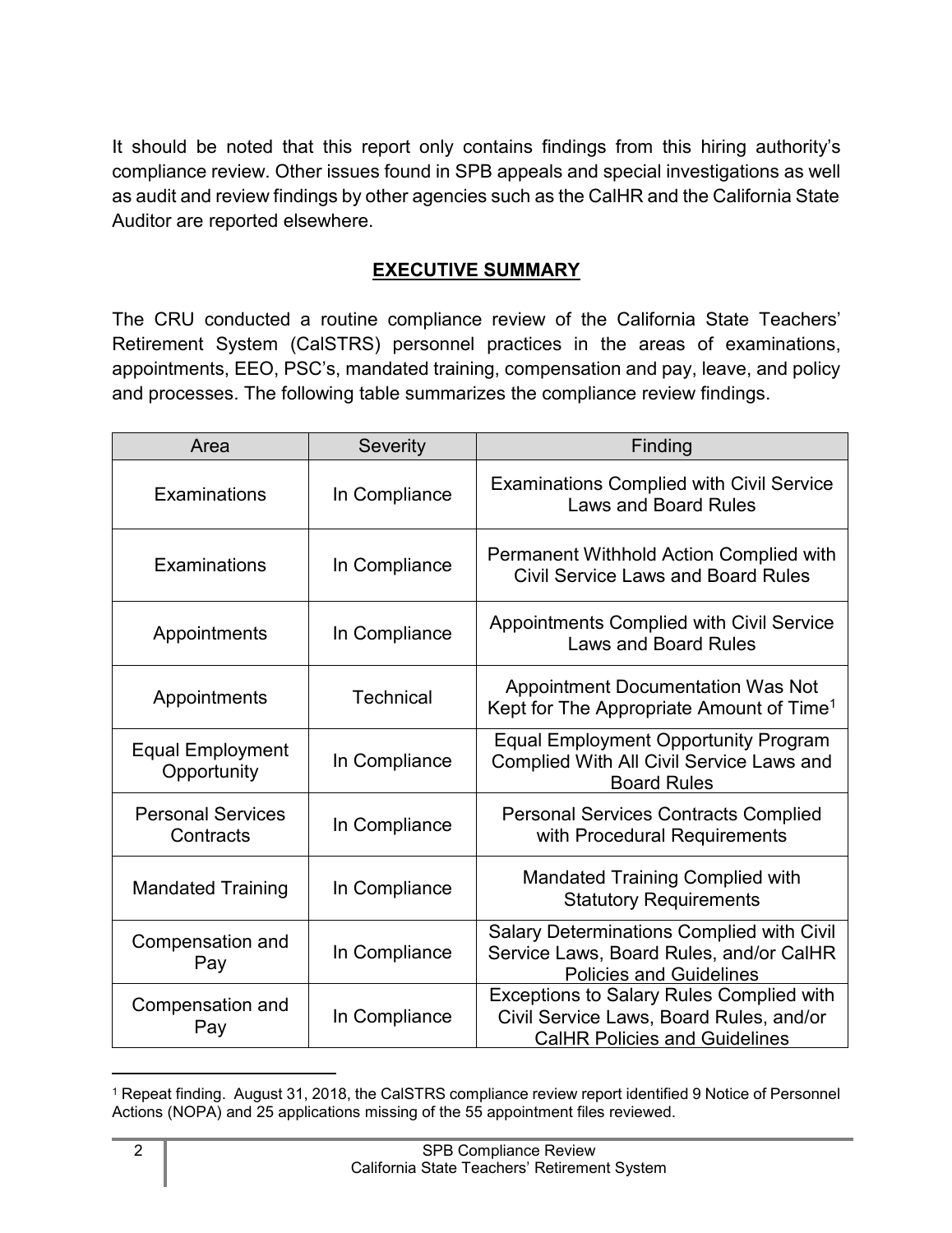| Area                    | <b>Severity</b><br>Finding |                                                                                                                                                  |
|-------------------------|----------------------------|--------------------------------------------------------------------------------------------------------------------------------------------------|
| Compensation and<br>Pay | In Compliance              | <b>Alternate Range Movements Complied</b><br>with Civil Service Laws, Board Rules,<br>and/or CalHR Policies and Guidelines                       |
| Compensation and<br>Pay | In Compliance              | Hire Above Minimum Requests Complied<br>with Civil Service Laws, Board Rules,<br>and/or CalHR Policies and Guidelines                            |
| Compensation and<br>Pay | In Compliance              | Arduous Pay Authorization Complied with<br>Civil Service Laws, Board Rules, and/or<br><b>CalHR Policies and Guidelines</b>                       |
| Compensation and<br>Pay | In Compliance              | Pay Differential Authorizations Complied<br>with Civil Service Laws, Board Rules,<br>and/or CalHR Policies and Guidelines                        |
| Compensation and<br>Pay | In Compliance              | Out of Class Pay Authorizations Complied<br>with Civil Service Laws, Board Rules,<br>and/or CalHR Policies and Guidelines                        |
| Leave                   | In Compliance              | Positive Paid Employees' Tracked Hours<br>Complied with Civil Service Laws, Board<br>Rules, and/or CalHR Policies and<br><b>Guidelines</b>       |
| Leave                   | <b>Serious</b>             | <b>Administrative Time Off Was Not Properly</b><br>Documented                                                                                    |
| Leave                   | <b>Very Serious</b>        | Incorrectly Posted Leave Usage and/or<br><b>Leave Credit</b>                                                                                     |
| Leave                   | In Compliance              | Service and Leave Transactions Complied<br>with Civil Service Laws, Board Rules,<br>and/or CalHR Policies and Guidelines                         |
| Policy                  | In Compliance              | <b>Nepotism Policy Complied with Civil</b><br>Service Laws, Board Rules, and/or CalHR<br><b>Policies and Guidelines</b>                          |
| Policy                  | In Compliance              | <b>Workers' Compensation Process</b><br><b>Complied with Civil Service Laws, Board</b><br>Rules, and/or CalHR Policies and<br><b>Guidelines</b>  |
| Policy                  | In Compliance              | Performance Appraisal Policy and<br>Processes Complied with Civil Service<br>Laws and Regulations and/or CalHR<br><b>Policies and Guidelines</b> |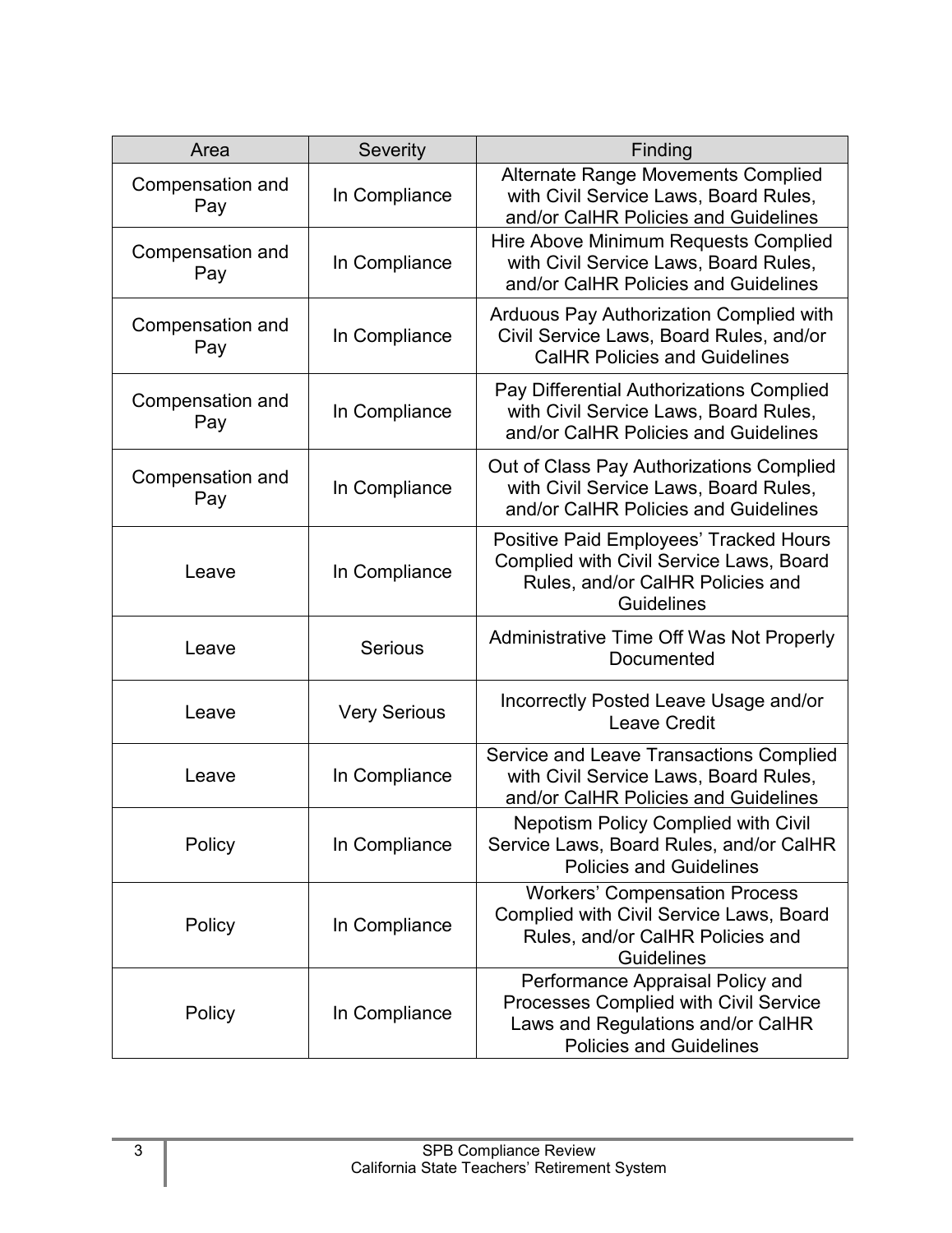# **BACKGROUND**

<span id="page-5-0"></span>The CalSTRS was established by law in 1913 to provide retirement benefits to California's public-school educators from pre-kindergarten through community college. Today, CalSTRS is the largest educator-only pension fund in the world, and the second largest pension fund in the United States.

CalSTRS provides retirement, disability, and survivor benefits for full- and part-time California public school educators through a hybrid retirement system consisting of its Defined Benefit, Defined Benefit Supplement, and Cash Balance Benefit programs, and a voluntary defined contribution plan called CalSTRS Pension2. The CalSTRS' mission is "Securing the financial future and sustaining the trust of California's educators."

# **SCOPE AND METHODOLOGY**

<span id="page-5-1"></span>The scope of the compliance review was limited to reviewing the CalSTRS' examinations, appointments, EEO program, PSC's, mandated training, compensation and pay, leave, and policy and processes<sup>[2](#page-5-2)</sup>. The primary objective of the review was to determine if the CalSTRS' personnel practices, policies, and procedures complied with state civil service laws and Board regulations, Bargaining Unit Agreements, CalHR policies and guidelines, CalHR Delegation Agreements, and to recommend corrective action where deficiencies were identified.

A cross-section of the CalSTRS' examinations were selected for review to ensure that samples of various examination types, classifications, and levels were reviewed. The CRU examined the documentation that the CalSTRS provided, which included examination plans, examination bulletins, job analyses, and scoring results. The CRU also reviewed the CalSTRS' permanent withhold action documentation, including the Withhold Determination Worksheet, State application (STD 678), class specification, and withhold letter.

A cross-section of the CalSTRS' appointments were selected for review to ensure that samples of various appointment types, classifications, and levels were reviewed. The CRU examined the documentation that the CalSTRS provided, which included NOPA forms, Request for Personnel Actions, vacancy postings, certification lists, transfer movement worksheets, employment history records, correspondence, and probation reports.

<span id="page-5-2"></span><sup>&</sup>lt;sup>2</sup> Timeframes of the compliance review varied depending on the area of review. Please refer to each section for specific compliance review timeframes.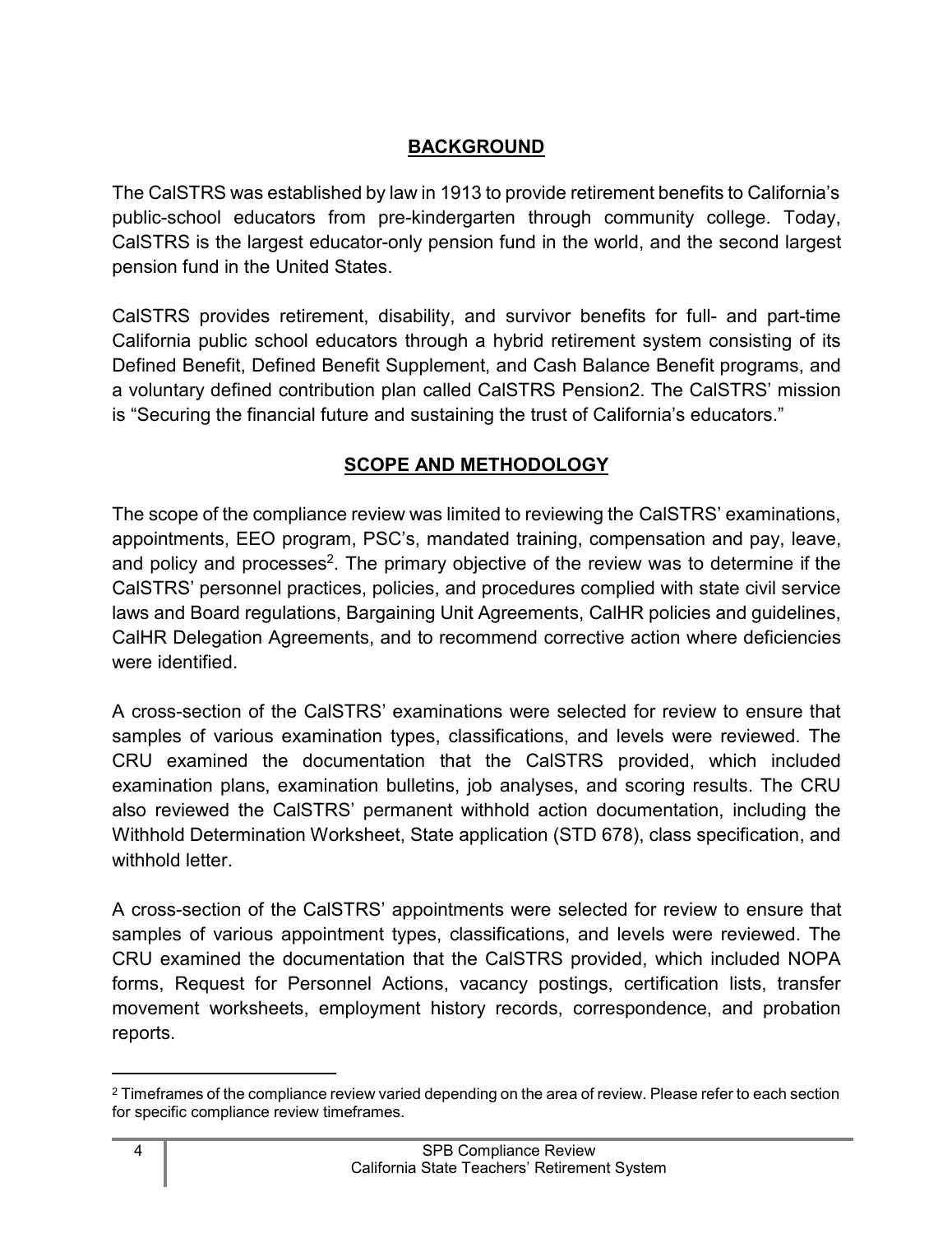The CalSTRS did not conduct any unlawful appointment investigations during the compliance review period.

Additionally, the CalSTRS did not make any additional appointments during the compliance review period.

The CalSTRS' appointments were also selected for review to ensure the CalSTRS applied salary regulations accurately and correctly processed employees' compensation and pay. The CRU examined the documentation that the CalSTRS provided, which included employees' employment and pay history, and any other relevant documentation such as certifications, degrees, and/or the appointee's application. Additionally, the CRU reviewed specific documentation for the following personnel functions related to compensation and pay: hire above minimum (HAM) requests, arduous pay, monthly pay differentials, alternate range movements, and out-of-class assignments.

During the compliance review period, the CalSTRS did not issue or authorize red circle rate requests or bilingual pay.

The review of the CalSTRS' EEO program included examining written EEO policies and procedures; the EEO Officer's role, duties, and reporting relationship; the internal discrimination complaint process; the reasonable accommodation program; the discrimination complaint process; and the Disability Advisory Committee.

The CaISTRS' PSC's were also reviewed. $3$  It was beyond the scope of the compliance review to make conclusions as to whether the CalSTRS' justifications for the contracts were legally sufficient. The review was limited to whether the CalSTRS' practices, policies, and procedures relative to PSC's complied with procedural requirements.

The CalSTRS' mandated training program was reviewed to ensure all employees required to file statements of economic interest were provided ethics training, that all supervisors and managers were provided leadership and development training, and that all employees were provided sexual harassment prevention training within statutory timelines.

<span id="page-6-0"></span><sup>3</sup> If an employee organization requests the SPB to review any personal services contract during the SPB compliance review period or prior to the completion of the final compliance review report, the SPB will not audit the contract. Instead, the SPB will review the contract pursuant to its statutory and regulatory process. In this instance, none of the reviewed PSC's were challenged.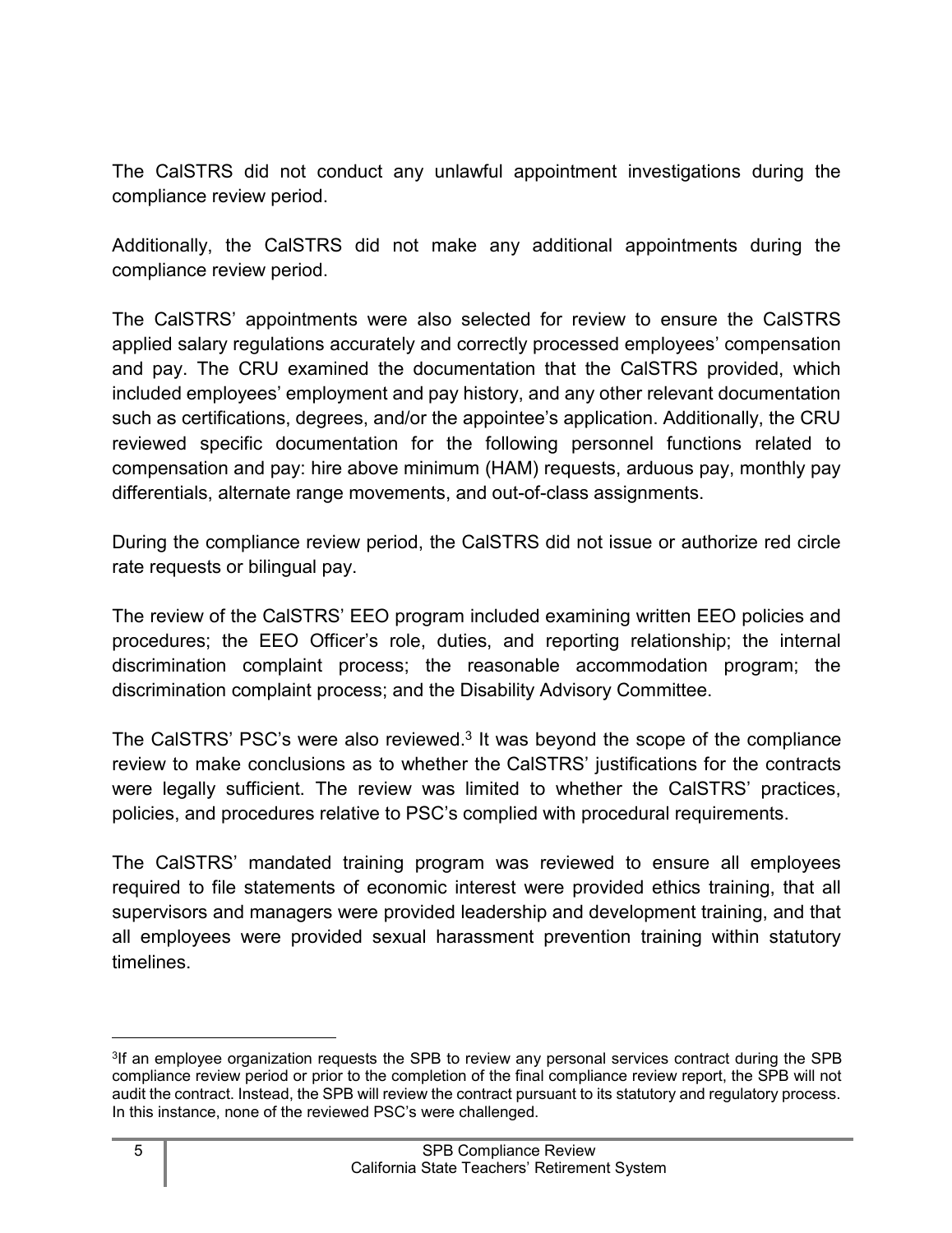The CRU reviewed the CalSTRS' monthly internal audit process to verify all leave input into any leave accounting system was keyed accurately and timely and ensure the department certified that all leave records have been reviewed and corrected if necessary. The CRU selected a small cross-section of the CalSTRS' units in order to ensure they maintained accurate and timely leave accounting records. Part of this review also examined a cross-section of the CalSTRS' employees' employment and pay history, state service records, and leave accrual histories to ensure employees with non-qualifying pay periods did not receive vacation/sick leave and/or annual leave accruals or state service credit. Additionally, the CRU reviewed a selection of the CalSTRS employees who used Administrative Time Off (ATO) in order to ensure that ATO was appropriately administered. Further, the CRU reviewed a selection of CalSTRS' positive paid employees whose hours are tracked during the compliance review period in order to ensure that they adhered to procedural requirements.

Moreover, the CRU reviewed the CalSTRS' policies and processes concerning nepotism, workers' compensation, and performance appraisals. The review was limited to whether the CalSTRS' policies and processes adhered to procedural requirements.

On February 17, 2022, an exit conference was held with the CalSTRS to explain and discuss the CRU's initial findings and recommendations. The CRU received and carefully reviewed the CalSTRS' written response on February 22, 2022, which is attached to this final compliance review report.

#### **FINDINGS AND RECOMMENDATIONS**

#### <span id="page-7-1"></span><span id="page-7-0"></span>**Examinations**

Examinations to establish an eligible list must be competitive and of such character as fairly to test and determine the qualifications, fitness, and ability of competitors to perform the duties of the class of position for which he or she seeks appointment. (Gov. Code, § 18930.) Examinations may be assembled or unassembled, written or oral, or in the form of a demonstration of skills, or any combination of those tests. (*Ibid*.) The Board establishes minimum qualifications for determining the fitness and qualifications of employees for each class of position and for applicants for examinations. (Gov. Code, § 18931, subd. (a).) Within a reasonable time before the scheduled date for the examination, the designated appointing power shall announce or advertise the examination for the establishment of eligible lists. (Gov. Code, § 18933, subd. (a).) The advertisement shall contain such information as the date and place of the examination and the nature of the minimum qualifications. (*Ibid*.) Every applicant for examination shall file an application with the department or a designated appointing power as directed by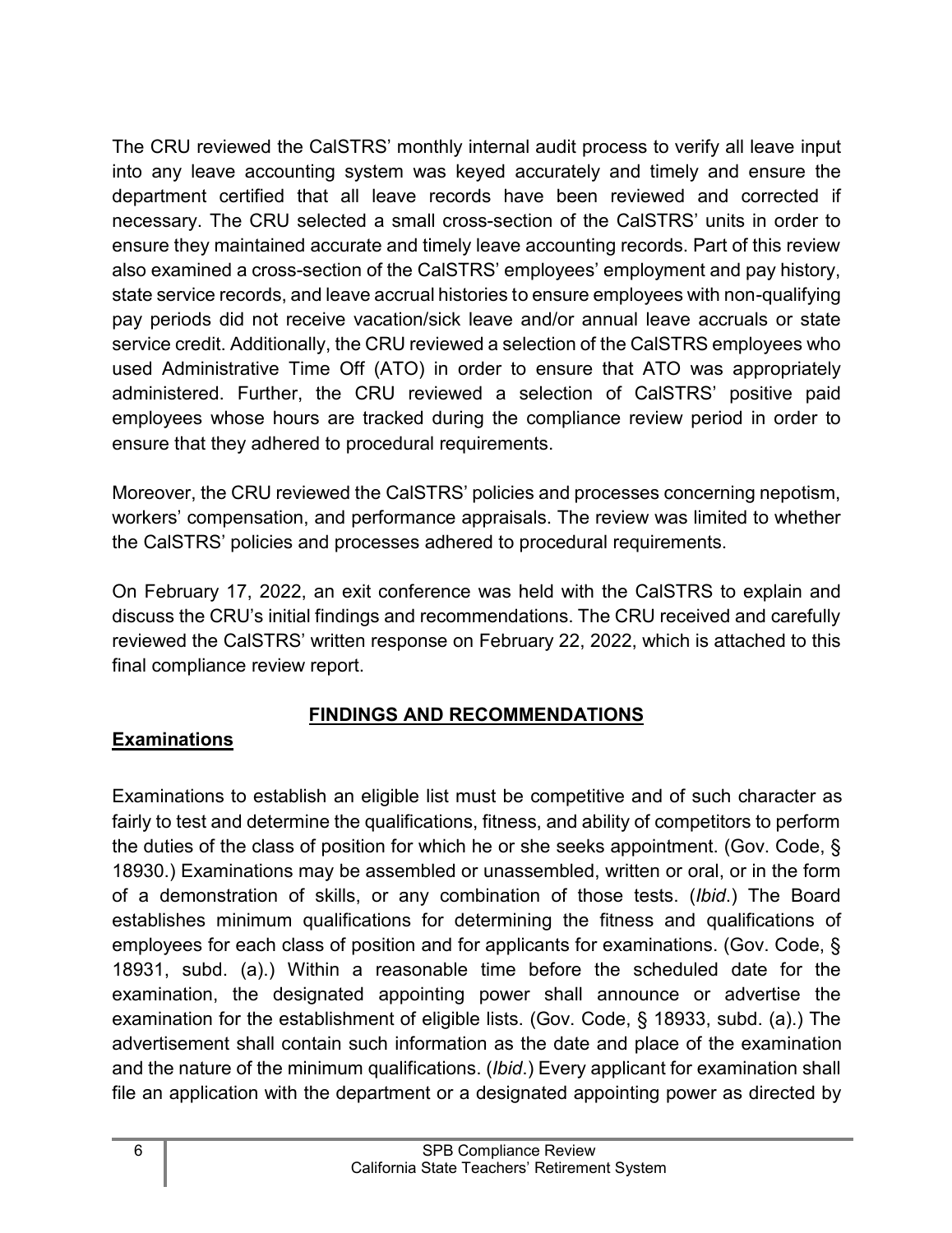the examination announcement. (Gov. Code, § 18934, subd. (a)(1).) The final earned rating of each person competing in any examination is to be determined by the weighted average of the earned ratings on all phases of the examination. (Gov. Code, § 18936.) Each competitor shall be notified in writing of the results of the examination when the employment list resulting from the examination is established. (Gov. Code, § 18938.5.)

During the period under review, June 1, 2020, through February 28, 2021, the CalSTRS conducted six examinations. The CRU reviewed six of those examinations, which are listed below:

| Classification                                                                                       | Exam Type            | <b>Exam Components</b>                        | <b>Final File</b><br>Date | No.<br><b>of</b><br>Apps |
|------------------------------------------------------------------------------------------------------|----------------------|-----------------------------------------------|---------------------------|--------------------------|
| <b>Career Executive</b><br>Assignment (CEA) B,<br>Assistant Director,<br><b>Retirement Readiness</b> | <b>CEA</b>           | Statement of<br>Qualifications<br>$(SOQ)^4$   | 8/7/2020                  | 21                       |
| CEA B, Senior<br><b>Investment Accounting</b><br>and Financial Reporting<br>Manager                  | <b>CEA</b>           | SOQ                                           | 1/30/2021                 | 34                       |
| <b>CEA C, Chief Public</b><br><b>Affairs Officer</b>                                                 | <b>CEA</b>           | SOQ                                           | 10/30/2020                | 4                        |
| <b>Investment Director,</b><br><b>CalSTRS</b>                                                        | Departmental<br>Open | SOQ                                           | 6/13/2020                 | 16                       |
| Associate Portfolio<br>Manager, CalSTRS                                                              | Departmental<br>Open | Training and<br>Experience (T&E) <sup>5</sup> | Continuous                | 94                       |
| Portfolio Manager,<br><b>CalSTRS</b>                                                                 | Departmental<br>Open | T&E                                           | Continuous                | 74                       |

<span id="page-8-0"></span><sup>4</sup> In a Statement of Qualifications examination, applicants submit a written summary of their qualifications and experience related to a published list of desired qualifications. Raters, typically subject matter experts, evaluate the responses according to a predetermined rating scale designed to assess their ability to perform in a job classification, assign scores and rank the competitors in a list.

<span id="page-8-1"></span><sup>&</sup>lt;sup>5</sup> The Training and Experience examination is administered either online or in writing, and asks the applicant to answer multiple-choice questions about his or her level of training and/or experience performing certain tasks typically performed by those in this classification. Responses yield point values.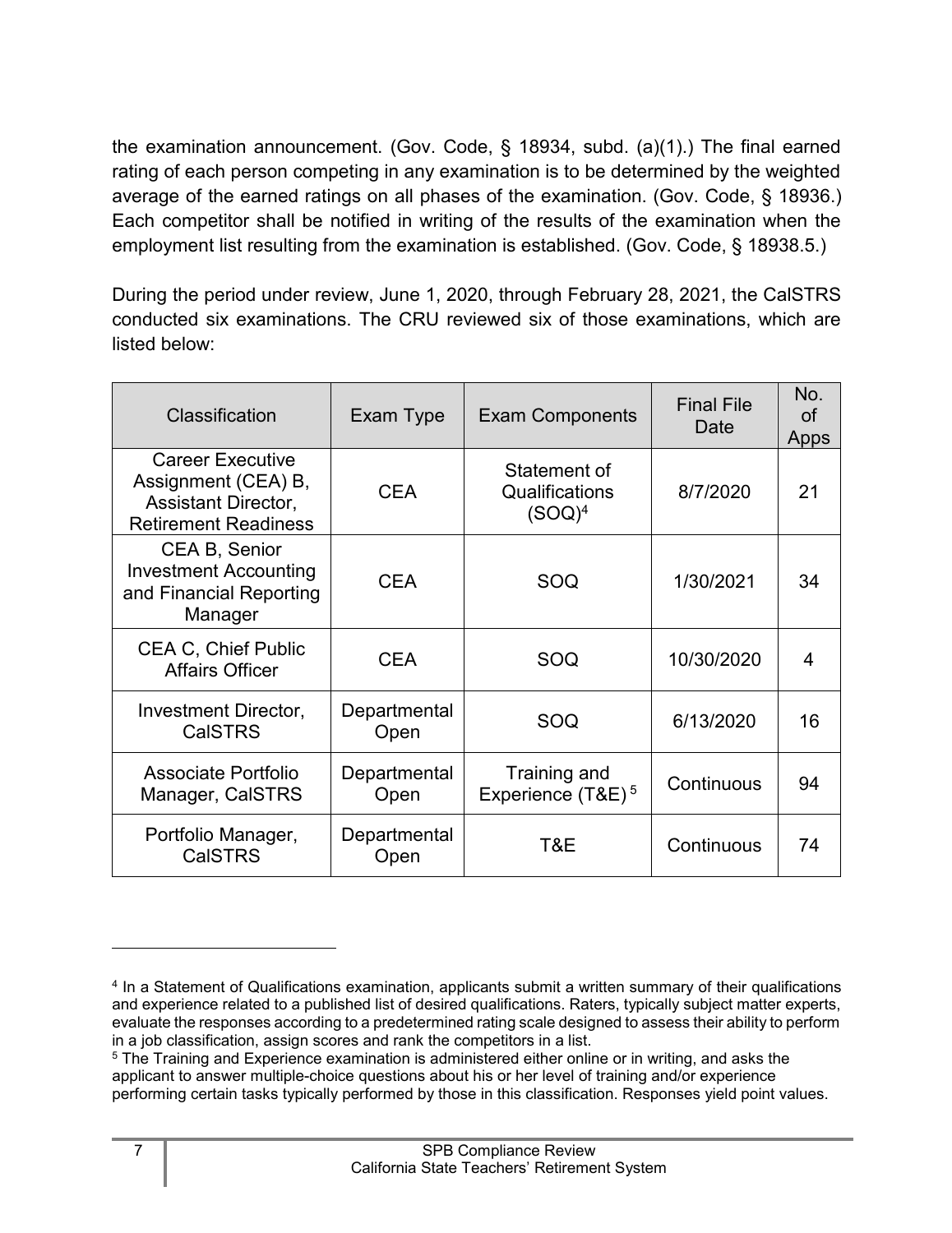| IN COMPLIANCE   FINDING NO. 1 | <b>EXAMINATIONS COMPLIED WITH CIVIL SERVICE LAWS</b> |
|-------------------------------|------------------------------------------------------|
|                               | <b>AND BOARD RULES</b>                               |

The CRU reviewed three CEA and three open examinations which the CalSTRS administered in order to create eligible lists from which to make appointments. The CalSTRS published and distributed examination bulletins containing the required information for all examinations. Applications received by the CalSTRS were accepted prior to the final filing date. Applicants were notified about the next phase of the examination process. After all phases of the examination process were completed, the score of each competitor was computed, and a list of eligible candidates was established. The examination results listed the names of all successful competitors arranged in order of the score received by rank. The CRU found no deficiencies in the examinations that the CalSTRS conducted during the compliance review period.

#### Permanent Withhold Actions

Departments are granted statutory authority to permit withhold of eligibles from lists based on specified criteria. (Gov. Code, § 18935.) Permanent appointments and promotions within the state civil service system shall be merit-based, ascertained by a competitive examination process. (Cal. Const., art. VII, § 1, subd. (b).) If a candidate for appointment is found not to satisfy the minimum qualifications, the appointing power shall provide written notice to the candidate, specifying which qualification(s) are not satisfied and the reason(s) why. The candidate shall have an opportunity to establish that s/he meets the qualifications. (Cal. Code Regs., tit. 2, § 249.4, subd. (b).) If the candidate fails to respond, or fails to establish that s/he meets the minimum qualification(s), the candidate's name shall be removed from the eligibility list. (Cal. Code Regs., tit. 2, § 249.4, subd. (b)(1), (2)), (HR Manual, section 1105.) The appointing authority shall promptly notify the candidate in writing, and shall notify the candidate of his or her appeal rights. *(Ibid.)* A permanent withhold does not necessarily permanently restrict a candidate from retaking the examination for the same classification in the future; however, the appointing authority may place a withhold on the candidate's subsequent eligibility record if the candidate still does not meet the minimum qualifications or continues to be unsuitable. (HR Manual, Section 1105). State agency human resources offices are required to maintain specific withhold documentation for a period of five years. *(Ibid.)*

During the period under review, June 1, 2020, through February 28, 2021, the CalSTRS conducted one permanent withhold action. The CRU reviewed the permanent withhold action, which is listed below: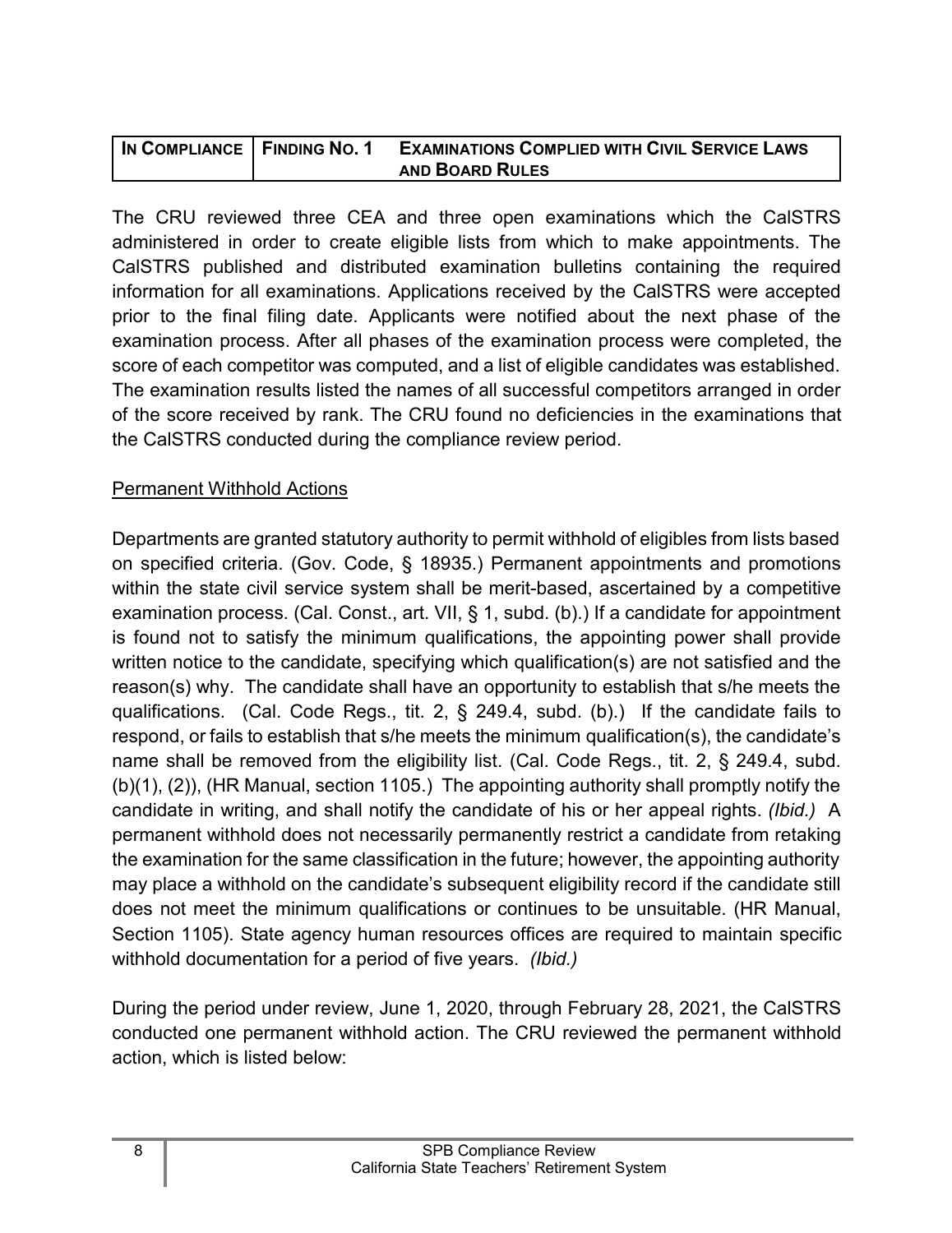| Exam Title                                | Exam ID | Date List<br><b>Eligibility</b><br>Began | Date List<br>Eligibility<br>Ended | <b>Reason Candidate</b><br><b>Placed on Withhold</b>      |
|-------------------------------------------|---------|------------------------------------------|-----------------------------------|-----------------------------------------------------------|
| <b>Investment Officer</b><br>III, CalSTRS | OPB4903 | 12/01/2020                               | 01/27/2021                        | <b>Failed to Meet</b><br><b>Minimum</b><br>Qualifications |

| I IN COMPLIANCE   FINDING NO. 2 | <b>PERMANENT WITHHOLD ACTION COMPLIED WITH CIVIL</b> |
|---------------------------------|------------------------------------------------------|
|                                 | <b>SERVICE LAWS AND BOARD RULES</b>                  |

The CRU found no deficiencies in the permanent withhold action undertaken by the department during the compliance review period.

# <span id="page-10-0"></span>**Appointments**

In all cases not excepted or exempted by Article VII of the California Constitution, the appointing power must fill positions by appointment, including cases of transfers, reinstatements, promotions, and demotions in strict accordance with the Civil Service Act and Board rules. (Gov. Code, § 19050.) The hiring process for eligible candidates chosen for job interviews shall be competitive and be designed and administered to hire candidates who will be successful. (Cal. Code Regs., tit. 2, § 250, subd. (b).) Interviews shall be conducted using job-related criteria. *(Ibid.)* Persons selected for appointment shall satisfy the minimum qualifications of the classification to which he or she is appointed or have previously passed probation and achieved permanent status in that same classification. (Cal. Code Regs., tit. 2, § 250, subd. (d).) While persons selected for appointment may meet some or most of the preferred or desirable qualifications, they are not required to meet all the preferred or desirable qualifications. *(Ibid.)* This section does not apply to intra-agency job reassignments. (Cal. Code Regs., tit. 2, § 250, subd. (e).)

During the period under review, April 1, 2020, through December 22, 2020, the CalSTRS made 282 appointments. The CRU reviewed 50 of those appointments, which are listed below:

| Classification                            | Appointment<br><b>Type</b>        | Tenure    | <b>Time Base</b> | No. of<br>Appts. |
|-------------------------------------------|-----------------------------------|-----------|------------------|------------------|
| <b>Accounting Administrator</b>           | Certification List   Limited Term |           | <b>Full Time</b> |                  |
| <b>Accounting Officer</b><br>(Specialist) | <b>Certification List</b>         | Permanent | <b>Full Time</b> |                  |
| <b>Accountant Trainee</b>                 | <b>Certification List</b>         | Permanent | <b>Full Time</b> |                  |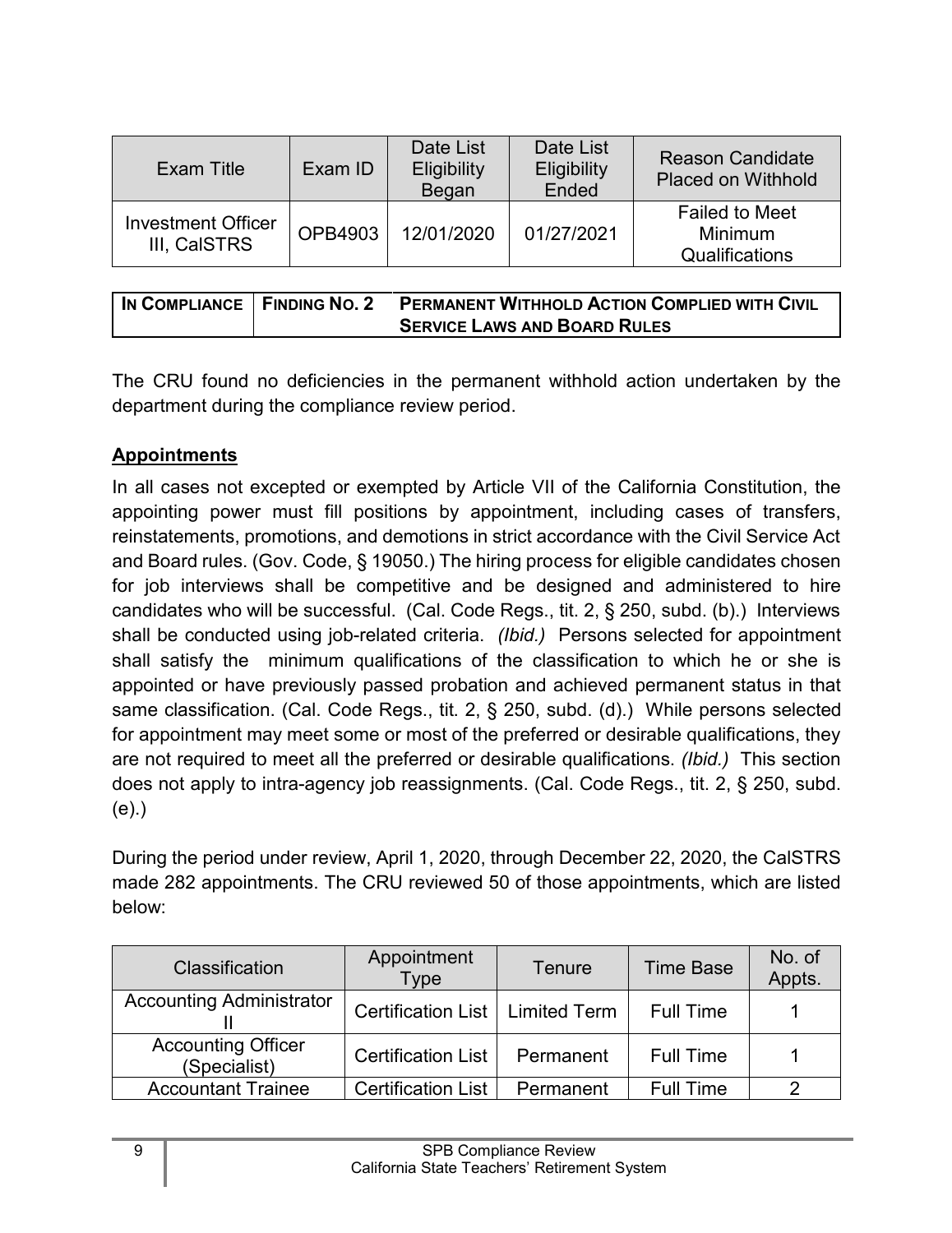| Classification                                                                     | Appointment<br>Type       | <b>Tenure</b>       | <b>Time Base</b> | No. of<br>Appts. |
|------------------------------------------------------------------------------------|---------------------------|---------------------|------------------|------------------|
| <b>Associate Governmental</b><br><b>Program Analyst</b>                            | <b>Certification List</b> | Permanent           | <b>Full Time</b> | 4                |
| Associate Management<br>Auditor                                                    | <b>Certification List</b> | Permanent           | <b>Full Time</b> | 1                |
| <b>Associate Portfolio</b><br>Manager, State Teachers'<br><b>Retirement System</b> | <b>Certification List</b> | Permanent           | <b>Full Time</b> | 4                |
| <b>Financial Accountant III</b>                                                    | <b>Certification List</b> | Permanent           | <b>Full Time</b> | 1                |
| <b>Information Technology</b><br>Supervisor II                                     | <b>Certification List</b> | Permanent           | <b>Full Time</b> | 1                |
| Investment Officer I,<br>California State Teacher's<br><b>Retirement System</b>    | <b>Certification List</b> | Permanent           | <b>Full Time</b> | 1                |
| Investment Officer II,<br>California State Teacher's<br><b>Retirement System</b>   | <b>Certification List</b> | Permanent           | <b>Full Time</b> | 1                |
| Investment Officer III,<br>California State Teacher's<br><b>Retirement System</b>  | <b>Certification List</b> | Permanent           | <b>Full Time</b> | 1                |
| <b>Pension Program</b><br>Manager I                                                | <b>Certification List</b> | <b>Limited Term</b> | <b>Full Time</b> | 1                |
| Portfolio Manager, State<br><b>Teachers' Retirement</b><br>System                  | <b>Certification List</b> | Permanent           | <b>Full Time</b> | 1                |
| Staff Program Auditor,<br><b>CalPERS</b>                                           | <b>Certification List</b> | Permanent           | <b>Full Time</b> | 1                |
| <b>Staff Services Analyst</b><br>(General)                                         | <b>Certification List</b> | Permanent           | <b>Full Time</b> | 7                |
| <b>Staff Services Manager I</b>                                                    | <b>Certification List</b> | <b>Limited Term</b> | <b>Full Time</b> | 1                |
| <b>Staff Services Manager I</b>                                                    | <b>Certification List</b> | Permanent           | <b>Full Time</b> | $\overline{2}$   |
| <b>Staff Services Manager II</b><br>(Supervisory)                                  | <b>Certification List</b> | Permanent           | <b>Full Time</b> | 1                |
| <b>Associate Governmental</b><br><b>Program Analyst</b>                            | Training &<br>Development | Permanent           | <b>Full Time</b> | 1                |
| <b>Accounting Administrator</b><br>I (Specialist)                                  | <b>Transfer</b>           | Permanent           | <b>Full Time</b> | 1                |
| <b>Accounting Administrator</b><br>I (Supervisor)                                  | <b>Transfer</b>           | Permanent           | <b>Full Time</b> | 1                |
| <b>Associate Governmental</b><br>Program Analyst                                   | <b>Transfer</b>           | Permanent           | <b>Full Time</b> | 4                |
| <b>Information Technology</b><br>Associate                                         | <b>Transfer</b>           | Permanent           | <b>Full Time</b> | 1                |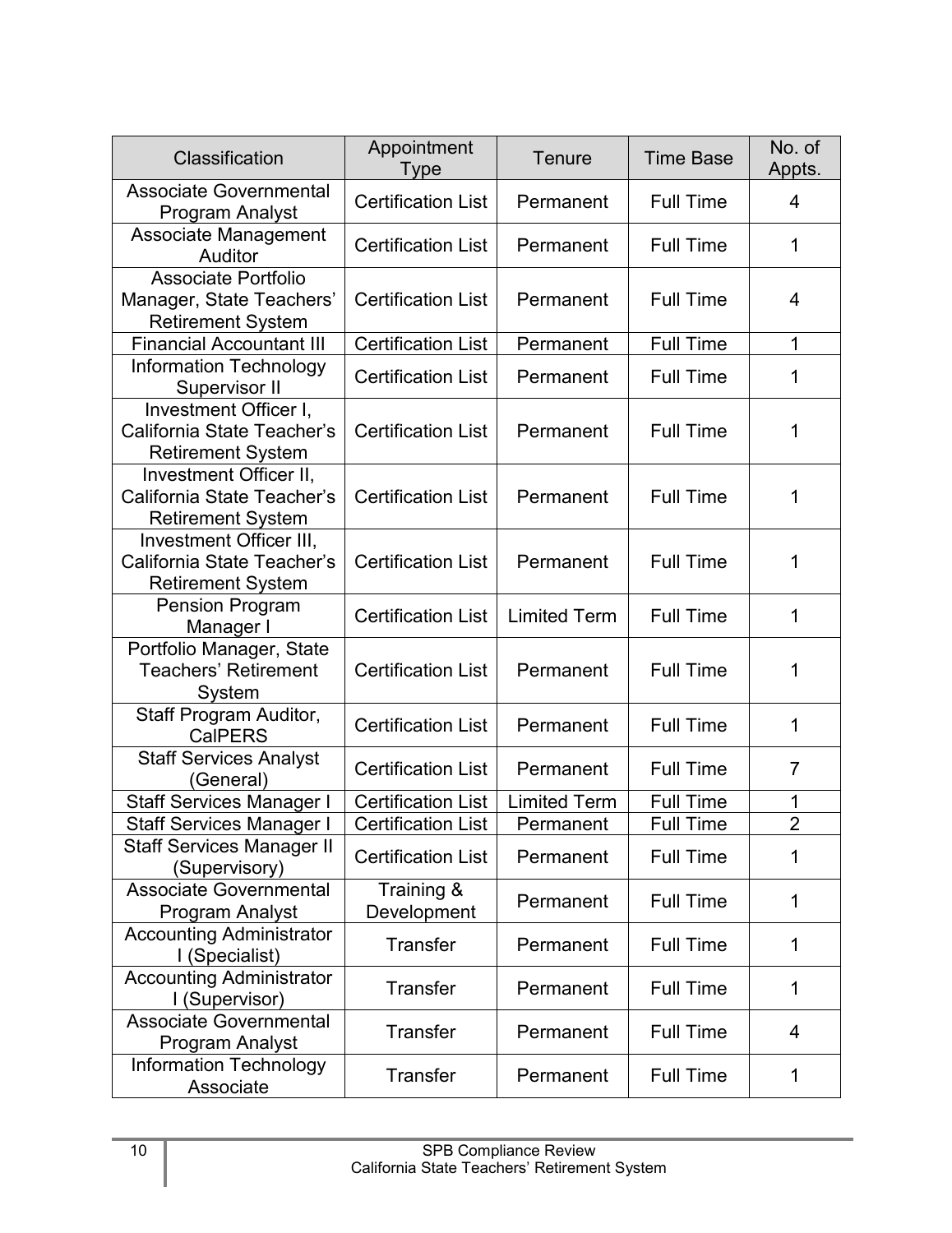| Classification                                                                 | Appointment<br><b>Type</b> | <b>Tenure</b>       | <b>Time Base</b> | No. of<br>Appts. |
|--------------------------------------------------------------------------------|----------------------------|---------------------|------------------|------------------|
| Information Technology<br>Specialist I                                         | Transfer                   | Permanent           | <b>Full Time</b> |                  |
| <b>Information Technology</b><br>Supervisor II                                 | Transfer                   | Permanent           | <b>Full Time</b> |                  |
| Investment Director,<br>California State Teachers'<br><b>Retirement System</b> | Transfer                   | Temporary           | <b>Full Time</b> |                  |
| <b>Office Technician</b><br>(General)                                          | <b>Transfer</b>            | <b>Limited Term</b> | <b>Full Time</b> |                  |
| <b>Pension Program</b><br>Manager III                                          | <b>Transfer</b>            | Permanent           | <b>Full Time</b> | 1                |
| <b>Personnel Specialist</b>                                                    | Transfer                   | <b>Limited Term</b> | <b>Full Time</b> | 1                |
| <b>Staff Services Analyst</b><br>(General)                                     | Transfer                   | Permanent           | <b>Full Time</b> | 3                |
| <b>Staff Services Analyst</b><br>(General)                                     | <b>Transfer</b>            | <b>Limited Term</b> | <b>Full Time</b> |                  |

| IN COMPLIANCE   FINDING NO. 3 | <b>APPOINTMENTS COMPLIED WITH CIVIL SERVICE LAWS</b> |
|-------------------------------|------------------------------------------------------|
|                               | <b>AND BOARD RULES</b>                               |

The CalSTRS measured each applicant's ability to perform the duties of the job by conducting hiring interviews and selecting the best-suited candidates. For each of the 32 list appointments reviewed, the CalSTRS ordered a certification list of candidates ranked competitively. After properly clearing the certification lists including SROA, the selected candidates were appointed based on eligibility attained by being reachable within the first three ranks of the certification lists.

The CRU reviewed 17 CalSTRS appointments made via transfer. A transfer of an employee from a position under one appointing power to a position under another appointing power may be made if the transfer is to a position in the same class or in another class with substantially the same salary range and designated as appropriate by the executive officer. (Cal. Code Regs., tit. 2, § 425.) The CalSTRS verified the eligibility of each candidate to their appointed class.

Eligibility for training and development (T & D) assignments are limited to employees who (1) have permanent status in their present class, or (2) who have probationary status and who previously have had permanent status and who, since such permanent status, have had no break in service due to a permanent separation. (Cal. Code Regs., tit. 2, § 438, subd. (a).) The CRU reviewed one training and development appointment, and determined it to be in compliance with applicable civil service laws and Board rules.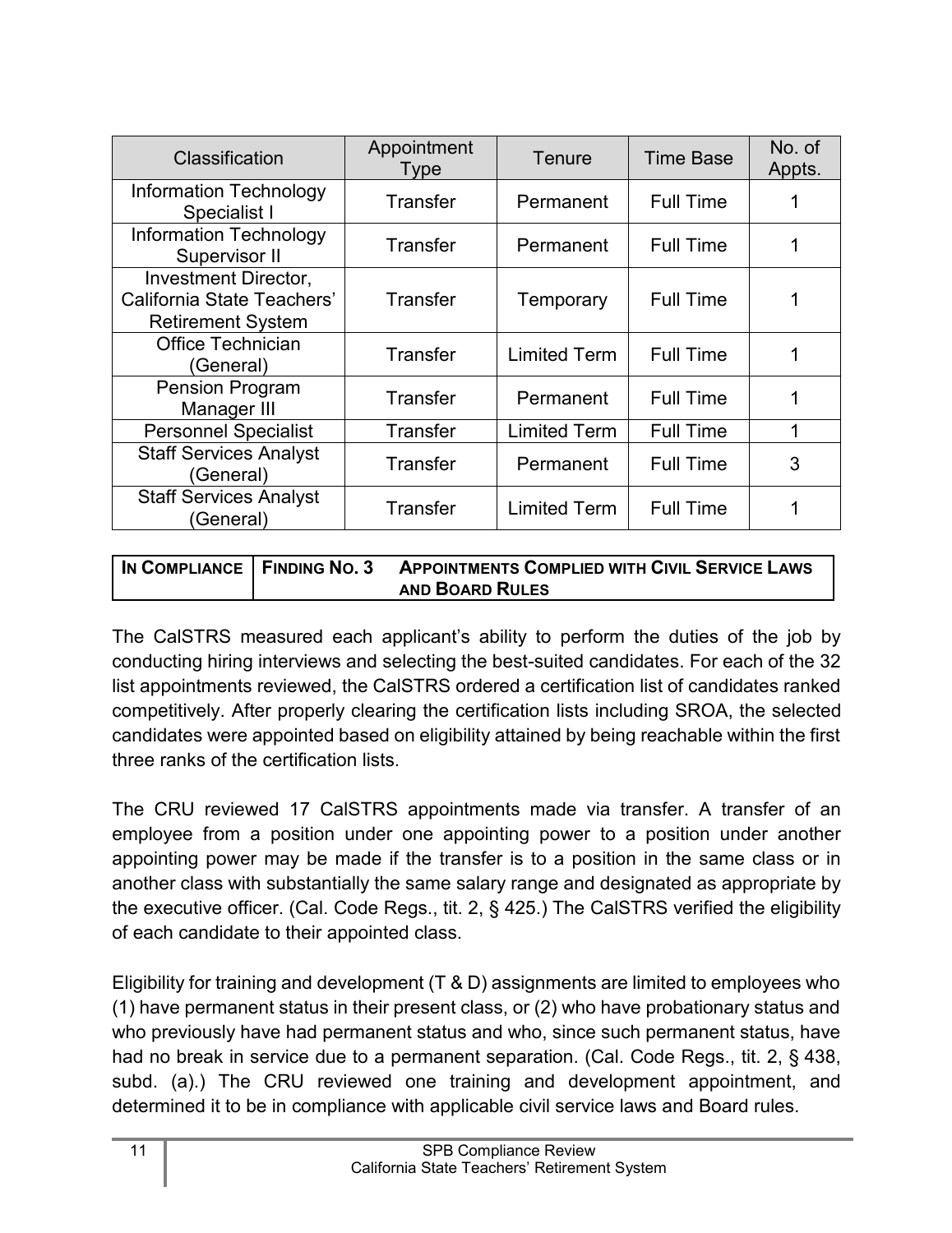The CRU found no deficiencies in the appointments that the CalSTRS initiated during the compliance review period. Accordingly, the CRU found that the CalSTRS' appointments processes and procedures utilized during the compliance review period satisfied civil service laws and Board rules.

However, the CRU found the following technical finding:

| <b>SEVERITY:</b> | <b>FINDING NO. 4</b> | <b>APPOINTMENT DOCUMENTATION WAS NOT KEPT FOR</b> |
|------------------|----------------------|---------------------------------------------------|
| <b>TECHNICAL</b> |                      | THE APPROPRIATE AMOUNT OF TIME                    |

- **Summary:** The CalSTRS failed to retain personnel records such as NOPA's, duty statements, job announcements/bulletins, and applications. Of the 50 appointments reviewed, the CalSTRS did not retain 2 NOPA's. This is the second consecutive time this has been a finding for the CalSTRS.
- **Criteria:** As specified in section 26 of the Board's Regulations, appointing powers are required to retain records related to affirmative action, equal employment opportunity, examinations, merit, selection, and appointments for a minimum period of five years from the date the record is created. These records are required to be readily accessible and retained in an orderly and systematic manner. (Cal. Code Regs., tit. 2, § 26.)
- **Severity:** Technical. Without documentation, the CRU could not verify if the appointments were properly conducted.
- **Cause:** The CalSTRS states that the two NOPA's that were identified in the compliance review as missing were dated the month after the declared state of emergency and CalSTRS' emergency transition to working remotely provided unique challenges for this workload. The documents may not have been received from the SCO or submitted by the employee to the Human Resources Office once signed.
- **Corrective Action:** The CalSTRS provides that it has since established an electronic process to manage NOPA's. Within 90 days of the date of this report, the CalSTRS must submit to the SPB a written corrective action response which documents the corrections the department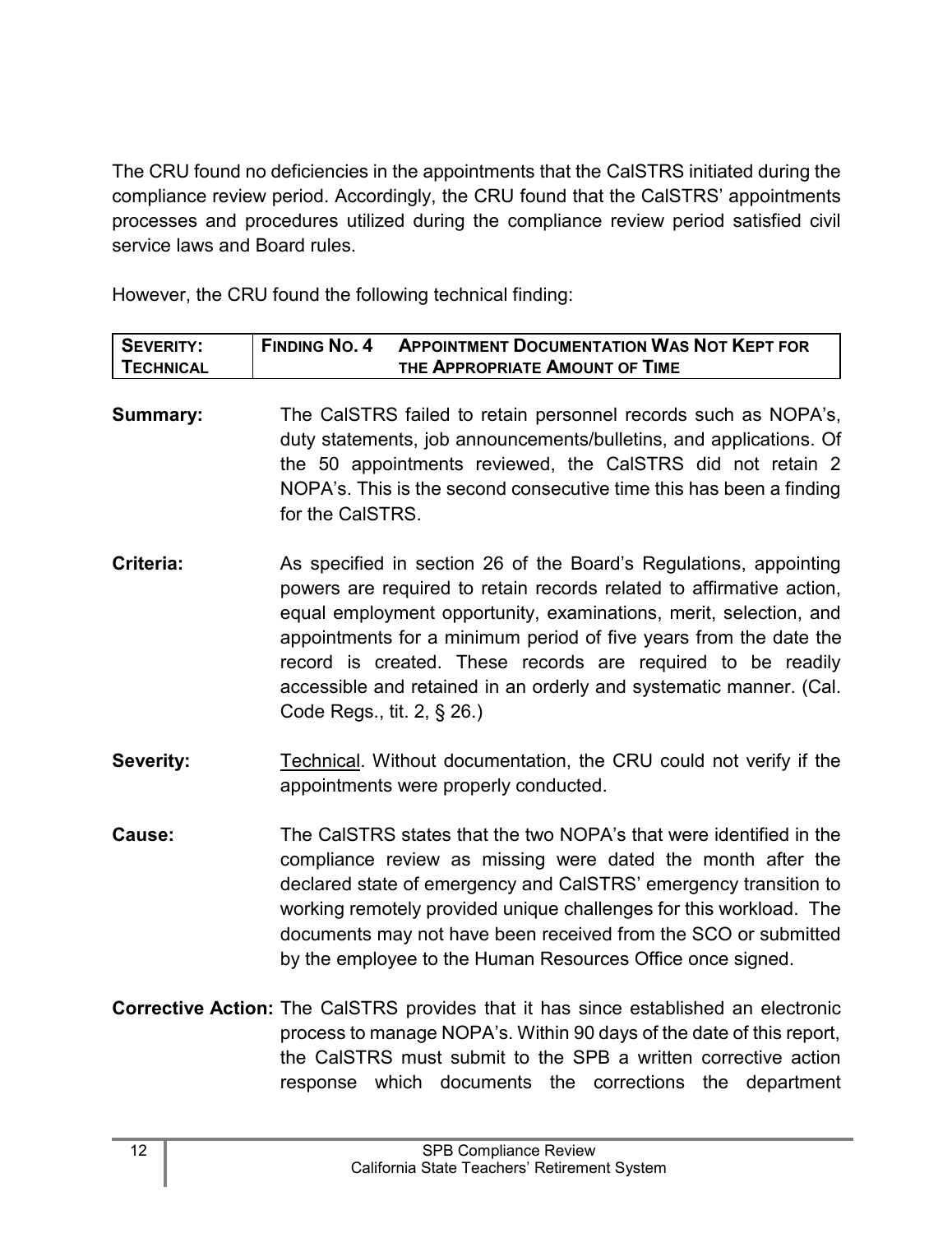implemented to ensure conformity with the record retention requirements of California Code of Regulations, title 2, section 26.

#### <span id="page-14-0"></span>**Equal Employment Opportunity**

Each state agency is responsible for an effective EEO program. (Gov. Code, § 19790.) The appointing power for each state agency has the major responsibility for monitoring the effectiveness of its EEO program. (Gov. Code, § 19794.) To that end, the appointing power must issue a policy statement committed to EEO; issue procedures for filing, processing, and resolving discrimination complaints; and cooperate with the CalHR, in accordance with Civil Code section 1798.24, subdivisions (o) and (p), by providing access to all required files, documents and data necessary to carry out these mandates. (*Ibid*.) In addition, the appointing power must appoint, at the managerial level, an EEO Officer, who shall report directly to, and be under the supervision of, the director of the department to develop, implement, coordinate, and monitor the department's EEO program. (Gov. Code, § 19795, subd. (a).)

Each state agency must establish a separate committee of employees who are individuals with a disability, or who have an interest in disability issues, to advise the head of the agency on issues of concern to employees with disabilities. (Gov. Code, § 19795, subd. (b)(1).) The department must invite all employees to serve on the committee and take appropriate steps to ensure that the final committee is comprised of members who have disabilities or who have an interest in disability issues. (Gov. Code, § 19795, subd. (b)(2).)

| IN COMPLIANCE   FINDING NO. 5 | <b>EQUAL EMPLOYMENT OPPORTUNITY PROGRAM</b><br><b>COMPLIED WITH ALL CIVIL SERVICE LAWS AND BOARD</b> |
|-------------------------------|------------------------------------------------------------------------------------------------------|
|                               | <b>RULES</b>                                                                                         |

After reviewing the policies, procedures, and programs necessary for compliance with the EEO program's role and responsibilities according to statutory and regulatory guidelines, the CRU determined that the CalSTRS' EEO program provided employees with information and guidance on the EEO process including instructions on how to file discrimination claims. Furthermore, the EEO program outlines the roles and responsibilities of the EEO Officer, as well as supervisors and managers. The EEO Officer, who is at a managerial level, reports directly to the Executive Director of the CalSTRS. The CalSTRS also provided evidence of its efforts to promote EEO in its hiring and employment practices and to increase its hiring of persons with a disability.

#### <span id="page-14-1"></span>**Personal Services Contracts**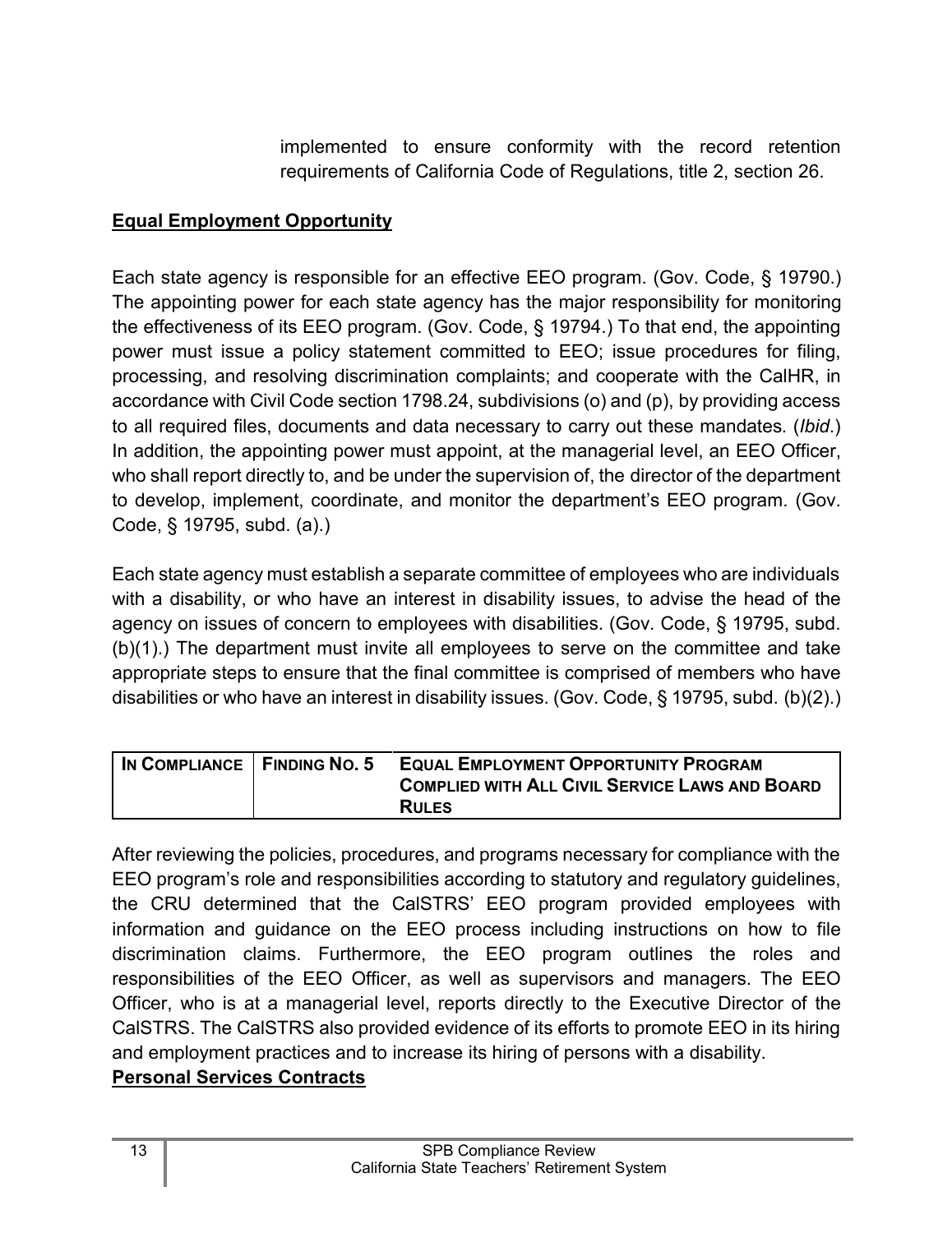A PSC includes any contract, requisition, or purchase order under which labor or personal services is a significant, separately identifiable element, and the business or person performing the services is an independent contractor that does not have status as an employee of the state. (Cal. Code Regs., tit. 2, § 547.59.) The California Constitution has an implied civil service mandate limiting the state's authority to contract with private entities to perform services the state has historically or customarily performed. Government Code section 19130, subdivision (a), however, codifies exceptions to the civil service mandate where PSC's achieve cost savings for the state. PSC's that are of a type enumerated in subdivision (b) of Government Code section 19130 are also permissible. Subdivision (b) contracts include, but are not limited to, private contracts for a new state function, services that are not available within state service, services that are incidental to a contract for the purchase or lease of real or personal property, and services that are of an urgent, temporary, or occasional nature.

For cost-savings PSC's, a state agency is required to notify SPB of its intent to execute such a contract. (Gov. Code, § 19131.) For subdivision (b) contracts, the SPB reviews the adequacy of the proposed or executed contract at the request of an employee organization representing state employees. (Gov. Code, § 19132.)

During the period under review, June 1, 2020, through February 28, 2021, the CalSTRS had 72 PSC's that were in effect. The CRU reviewed 24 of those, which are listed below:

| Vendor                                     | <b>Services</b>                                      | Contract<br>Dates | Contract<br>Amount | Just.<br><b>Identified</b> | Union<br><b>Notified</b> |
|--------------------------------------------|------------------------------------------------------|-------------------|--------------------|----------------------------|--------------------------|
| <b>Employers</b><br>Choice Online,<br>Inc. | Employment<br>Background<br>Investigation<br>Reports | $7/20 -$<br>6/25  | \$250,000.00       | Yes                        | Yes                      |
| <b>KPMG, LLP</b>                           | Audit                                                | $6/20 -$<br>6/21  | \$2,107,493.70     | Yes                        | Yes                      |
| Grant<br>Thornton, LLP                     | Audit                                                | $6/20 -$<br>6/21  | \$1,492,520.60     | Yes                        | Yes                      |
| SupportFocus,<br>Inc.                      | <b>Test Analyst</b>                                  | $7/20 -$<br>6/22  | \$391,680.00       | Yes                        | Yes                      |
| American Unit,<br>Inc.                     | C#.NET<br>Developer/IIS<br>Administrator             | $7/20 -$<br>7/22  | \$384,000.00       | Yes                        | Yes                      |
| Radian<br>Solutions, LLC                   | <b>Test Analyst</b>                                  | $7/20 -$<br>2/22  | \$278,400.00       | Yes                        | Yes                      |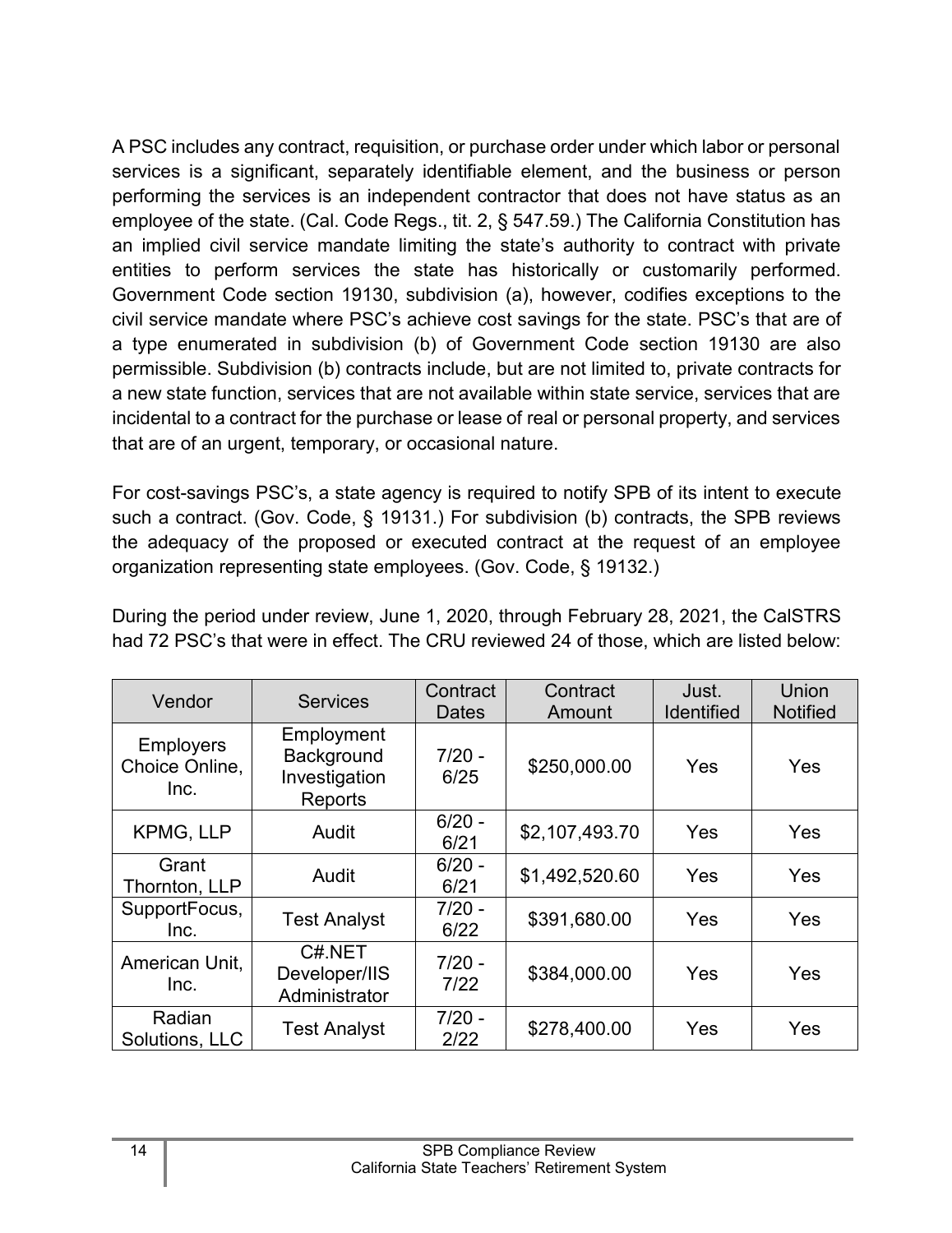| Vendor                                              | <b>Services</b>                                         | Contract<br><b>Dates</b> | Contract<br>Amount | Just.<br>Identified | Union<br><b>Notified</b> |
|-----------------------------------------------------|---------------------------------------------------------|--------------------------|--------------------|---------------------|--------------------------|
| Western<br>Contract<br><b>Furnishers</b><br>Haworth | Facility<br>Reconfigurations<br>& Modifications         | $6/20 -$<br>6/25         | \$3,900,000.00     | Yes                 | Yes                      |
| Teah M.<br><b>Bennett</b><br>Consulting             | <b>Executive</b><br>Consulting<br>Services,<br>Research | $7/20 -$<br>6/25         | \$97,500.00        | Yes                 | Yes                      |
| Cuyler &<br>Tufts, LLP                              | Legal                                                   | $7/20 -$<br>6/22         | \$386,390.09       | Yes                 | Yes                      |
| Olson<br>Remcho, LLP                                | Legal                                                   | 7/20 -<br>6/23           | \$100,000.00       | Yes                 | Yes                      |
| <b>Shaw Law</b><br>Group, PC                        | Legal                                                   | $7/20 -$<br>12/22        | \$375,000.00       | Yes                 | Yes                      |
| Government<br>Operations<br>Agency                  | Administrative                                          | $7/20 -$<br>6/22         | \$678,000.00       | Yes                 | Yes                      |
| <b>RERC, LLC</b>                                    | <b>Real Estate</b><br>Valuation<br>Consulting           | $7/1 -$<br>6/25          | \$29,033,925.00    | Yes                 | Yes                      |
| Egon Zehnder<br>International,<br>Inc.              | <b>Chief Executive</b><br><b>Officer Search</b>         | $11/20 -$<br>7/21        | \$250,000.00       | Yes                 | Yes                      |
| <b>Deloitte</b><br>Consulting<br><b>LLP</b>         | <b>Business Direct</b><br>Retrofit &<br>Integration     | $2/21 -$<br>10/22        | \$14,572,507.64    | Yes                 | Yes                      |
| Grant<br><b>Thornton LLP</b>                        | Audit                                                   | $1/21 -$<br>12/23        | \$95,475.00        | Yes                 | Yes                      |
| <b>BLX Group</b><br><b>LLC</b>                      | Arbitrage Rebate<br>Compliance<br><b>Services</b>       | $1/21 -$<br>6/23         | \$6,000.00         | Yes                 | Yes                      |
| <b>Maximus</b><br>Human<br>Services, Inc.           | Independent<br>Verification &<br>Validation             | $1/21 -$<br>3/21         | \$1,517,741.28     | Yes                 | Yes                      |
| CGI<br>Technologies<br>and Solutions<br>Inc.        | Data Validation<br>Analyst                              | $2/21 -$<br>2/22         | \$950,400.00       | Yes                 | Yes                      |
| Capio Group                                         | <b>Senior Test</b><br>Analyst                           | $11/20 -$<br>3/22        | \$796,800.00       | Yes                 | Yes                      |
| Performance<br>Technology<br><b>Partners LLC</b>    | <b>Web Accessibility</b><br>Consulting                  | $11/20 -$<br>10/22       | \$80,000.00        | Yes                 | Yes                      |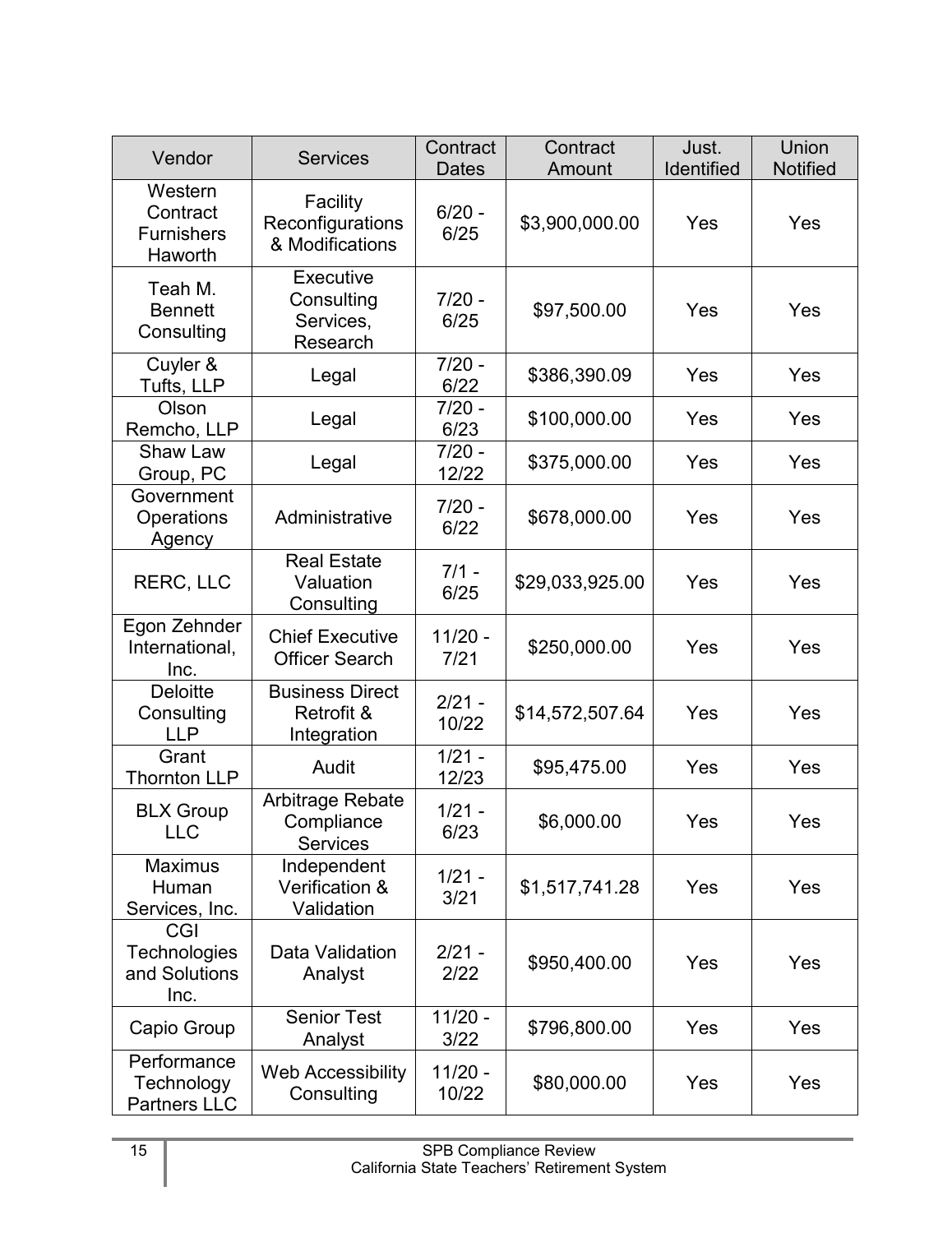| Vendor                                         | <b>Services</b>                   | Contract<br><b>Dates</b> | Contract<br>Amount | Just.<br><b>Identified</b> | Union<br><b>Notified</b> |
|------------------------------------------------|-----------------------------------|--------------------------|--------------------|----------------------------|--------------------------|
| Acuity<br><b>Technical</b><br><b>Solutions</b> | <b>Senior Business</b><br>Analyst | $11/20 -$<br>11/22       | \$384,000.00       | Yes                        | Yes                      |
| Visionary<br>Integration<br>Professionals      | Accounting                        | $12/20 -$<br>12/21       | \$3,883,909.81     | Yes                        | Yes                      |
| <b>Agile Global</b><br>Solutions Inc.          | <b>SharePoint</b><br>Architect    | $12/20 -$<br>12/21       | \$576,000.00       | Yes                        | Yes                      |

|  | IN COMPLIANCE FINDING NO. 6 PERSONAL SERVICES CONTRACTS COMPLIED WITH |
|--|-----------------------------------------------------------------------|
|  | <b>PROCEDURAL REQUIREMENTS</b>                                        |

The total dollar amount of all the PSC's reviewed was \$62,587,743.10. It was beyond the scope of the review to make conclusions as to whether CalSTRS justifications for the contract were legally sufficient. For all PSC's reviewed, the CalSTRS provided specific and detailed factual information in the written justifications as to how each of the contracts met at least one condition set forth in Government Code section 19130, subdivision (b). Additionally, CalSTRS complied with proper notification to all organizations that represent state employees who perform the type or work contracted. Accordingly, the CalSTRS PSC's complied with civil service laws and board rules.

# <span id="page-17-0"></span>**Mandated Training**

Each member, officer, or designated employee of a state agency who is required to file a statement of economic interest (referred to as "filers") because of the position he or she holds with the agency is required to take an orientation course on the relevant ethics statutes and regulations that govern the official conduct of state officials. (Gov. Code, §§ 11146 & 11146.1.) State agencies are required to offer filers the orientation course on a semi-annual basis. (Gov. Code, § 11146.1.) New filers must be trained within six months of appointment and at least once during each consecutive period of two calendar years, commencing on the first odd-numbered year thereafter. (Gov. Code, § 11146.3.)

Upon the initial appointment of any employee designated in a supervisory position, the employee shall be provided a minimum of 80 hours of training, as prescribed by the CalHR. (Gov. Code, § 19995.4, subd. (b).) The training addresses such topics as the role of the supervisor, techniques of supervision, performance standards, and sexual harassment and abusive conduct prevention. (Gov. Code, §§ 12950.1, subds. (a), and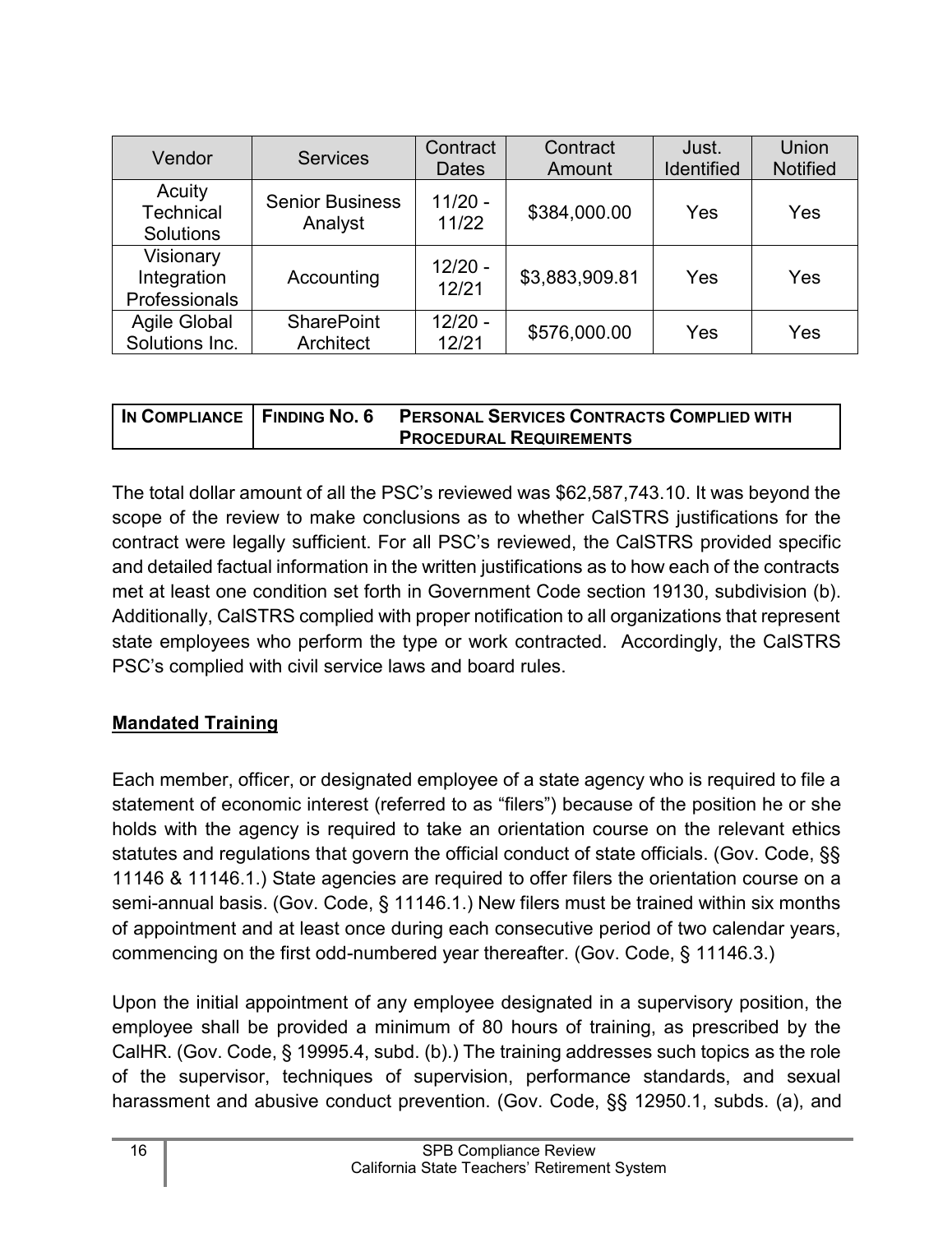(b), & 19995.4, subd. (b).) Additionally, the training must be successfully completed within the term of the employee's probationary period or within six months of the initial appointment, unless it is demonstrated that to do so creates additional costs or that the training cannot be completed during this time period due to limited availability of supervisory training courses. (Gov. Code, § 19995.4, subd. (c).)

Additionally, new supervisors must be provided sexual harassment prevention training within six months of appointment. Thereafter, each department must provide its supervisors two hours of sexual harassment prevention training every two years. (Gov. Code, § 12950.1, subds. (a) and (b); Gov. Code, § 19995.4.)

The Board may conduct reviews of any appointing power's personnel practices to ensure compliance with civil service laws and Board regulations. (Gov. Code, § 18661, subd. (a).) In particular, the Board may audit personnel practices related to such matters as selection and examination procedures, appointments, promotions, the management of probationary periods, and any other area related to the operation of the merit principle in state civil service. (*Ibid*.) Accordingly, the CRU reviews documents and records related to training that appointing powers are required by the afore-cited laws to provide its employees.

The CRU reviewed the CalSTRS' mandated training program that was in effect during the compliance review period, March 1, 2019, through February 28, 2021. The CalSTRS' ethics and sexual harassment prevention training were found to be in compliance.

| IN COMPLIANCE   FINDING NO. 7 | <b>MANDATED TRAINING COMPLIED WITH STATUTORY</b> |
|-------------------------------|--------------------------------------------------|
|                               | <b>REQUIREMENTS</b>                              |

The CalSTRS provided ethics training to its 91 new filers within 6 months of appointment and, for 390 existing filers, "at least once during each consecutive period of 2 calendar years, commencing on the first odd-numbered year thereafter." The CalSTRS also provided supervisory training to its 61 new supervisors within 12 months of appointment. In addition, the CalSTRS provided sexual harassment prevention training its 61 new supervisors within 6 months of appointment, and sexual harassment prevention training to its 214 existing supervisors every 2 years. Thus, the CalSTRS complied with mandated training requirements within statutory timelines.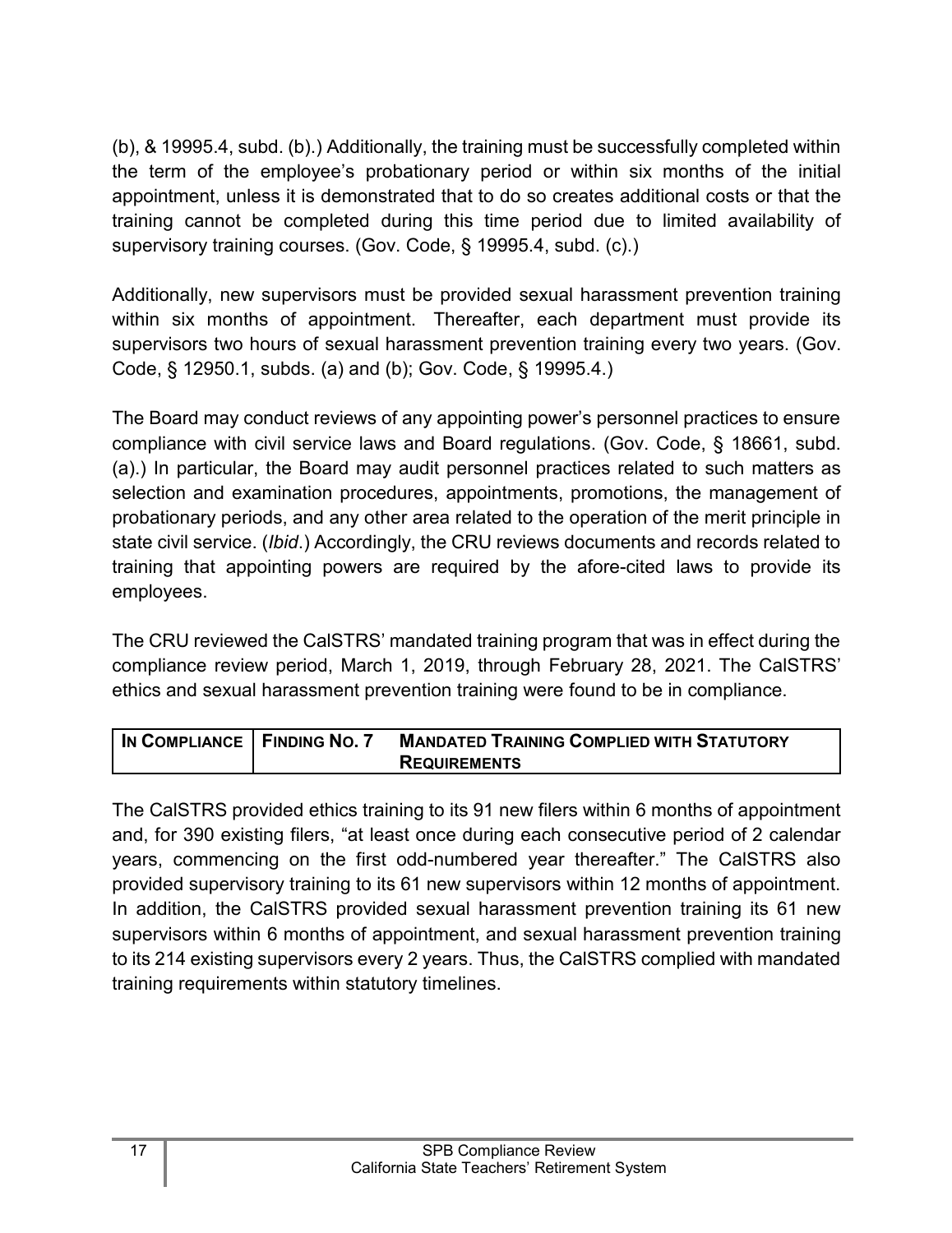# <span id="page-19-0"></span>**Compensation and Pay**

## Salary Determination

The pay plan for state civil service consists of salary ranges and steps established by CalHR. (Cal. Code Regs., tit. 2, § 599.666.) Several salary rules dictate how departments calculate and determine an employee's salary rate $6$  upon appointment depending on the appointment type, the employee's state employment and pay history, and tenure.

Typically, agencies appoint employees to the minimum rate of the salary range for the class. Special provisions for appointments above the minimum exist to meet special recruitment needs and to accommodate employees who transfer into a class from another civil service class and are already receiving salaries above the minimum.

During the period under review, April 1, 2020, through December 22, 2020, the CalSTRS made 282 appointments. The CRU reviewed 20 of those appointments to determine if the CalSTRS applied salary regulations accurately and correctly processed employees' compensation, which are listed below:

| Classification                                | Appointment<br><b>Type</b> | Tenure    | Time<br><b>Base</b> | Salary<br>(Monthly<br>Rate) |
|-----------------------------------------------|----------------------------|-----------|---------------------|-----------------------------|
| Accounting<br>Administrator I<br>(Supervisor) | <b>Certification List</b>  | Permanent | <b>Full Time</b>    | \$6,403                     |
| <b>Accountant Trainee</b>                     | <b>Certification List</b>  | Permanent | <b>Full Time</b>    | \$3,793                     |
| <b>Accounting Officer</b><br>(Specialist)     | <b>Certification List</b>  | Permanent | <b>Full Time</b>    | \$5,629                     |
| <b>Accounting Officer</b><br>(Specialist)     | <b>Certification List</b>  | Permanent | <b>Full Time</b>    | \$4,496                     |
| Associate<br>Governmental Program<br>Analyst  | <b>Certification List</b>  | Permanent | <b>Full Time</b>    | \$5,174                     |
| Associate<br>Governmental Program<br>Analyst  | <b>Certification List</b>  | Permanent | <b>Full Time</b>    | \$5,204                     |
| Associate<br>Governmental Program<br>Analyst  | <b>Certification List</b>  | Permanent | <b>Full Time</b>    | \$5,149                     |

<span id="page-19-1"></span> $^6$  "Rate" is any one of the salary rates in the resolution by CalHR which establishes the salary ranges and steps of the Pay Plan (Cal. Code Regs., tit. 2, section 599.666).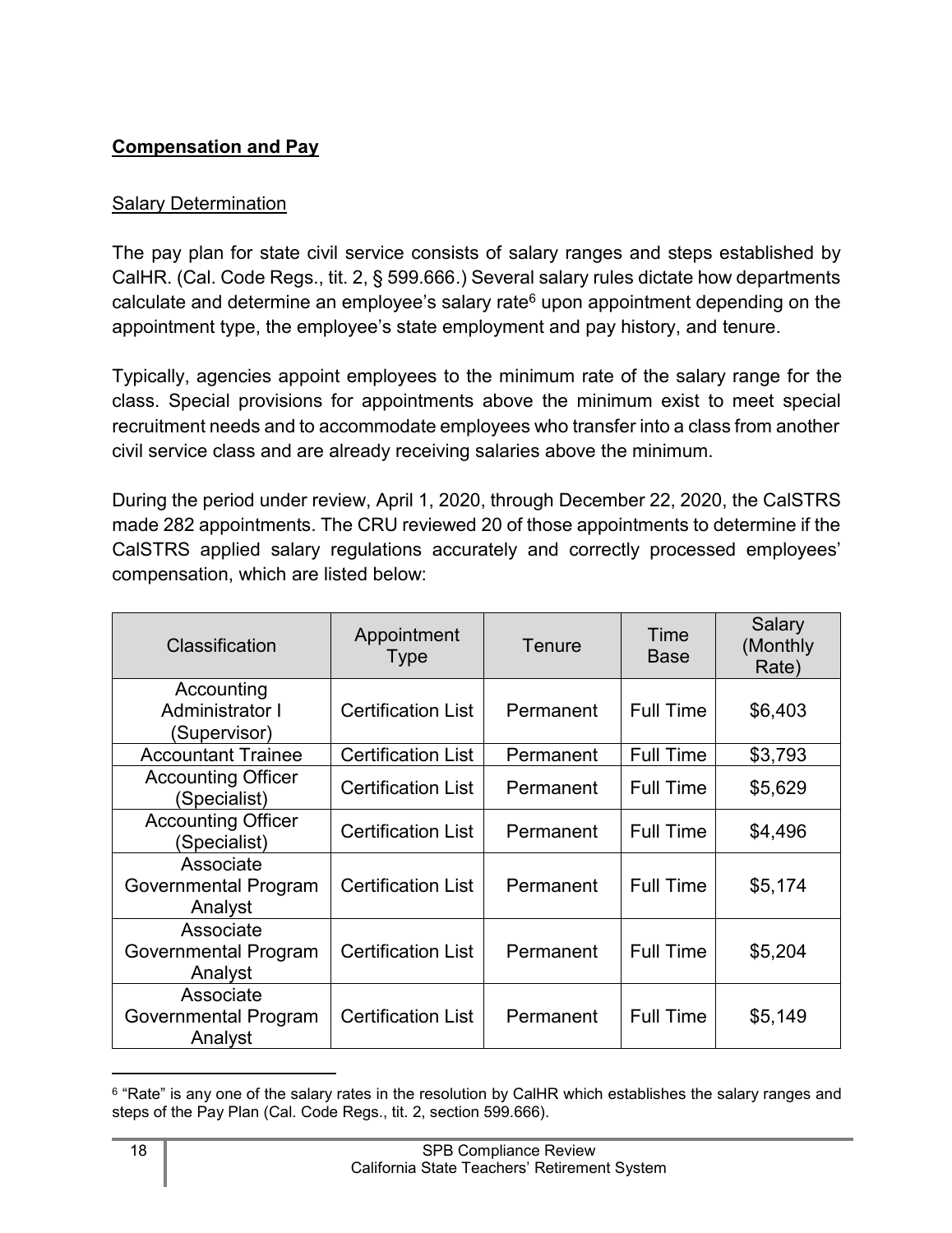| Classification                                       | Appointment<br><b>Type</b>  | <b>Tenure</b>       | Time<br><b>Base</b> | <b>Salary</b><br>(Monthly<br>Rate) |
|------------------------------------------------------|-----------------------------|---------------------|---------------------|------------------------------------|
| <b>Associate Management</b><br>Auditor               | <b>Certification List</b>   | Permanent           | <b>Full Time</b>    | \$6,517                            |
| Information Technology<br><b>Supervisor II</b>       | <b>Certification List</b>   | Permanent           | <b>Full Time</b>    | \$9,449                            |
| <b>Investment Officer I</b>                          | <b>Certification List</b>   | Permanent           | <b>Full Time</b>    | \$4,720                            |
| <b>Investment Officer III</b>                        | <b>Certification List</b>   | Permanent           | <b>Full Time</b>    | \$9,122                            |
| <b>Staff Services Analyst</b><br>(General)           | <b>Certification List</b>   | Permanent           | <b>Full Time</b>    | \$4,339                            |
| <b>Staff Services Analyst</b><br>(General)           | <b>Certification List</b>   | Permanent           | <b>Full Time</b>    | \$3,298                            |
| <b>Staff Services Manager</b>                        | <b>Certification List</b>   | Permanent           | <b>Full Time</b>    | \$6,124                            |
| <b>Staff Services Analyst</b><br>(General)           | Permissive<br>Reinstatement | <b>Limited Term</b> | <b>Full Time</b>    | \$4,496                            |
| Accounting<br><b>Administrator I</b><br>(Supervisor) | <b>Transfer</b>             | Permanent           | <b>Full Time</b>    | \$7,434                            |
| Associate<br>Governmental Program<br>Analyst         | <b>Transfer</b>             | Permanent           | <b>Full Time</b>    | \$5,227                            |
| Associate<br>Governmental Program<br>Analyst         | <b>Transfer</b>             | Permanent           | <b>Full Time</b>    | \$5,406                            |
| <b>Information Technology</b><br>Associate           | <b>Transfer</b>             | Permanent           | <b>Full Time</b>    | \$6,787                            |
| <b>Staff Services Analyst</b><br>(General)           | <b>Transfer</b>             | Permanent           | <b>Full Time</b>    | \$3,571                            |

| IN COMPLIANCE   FINDING NO. 8 | <b>SALARY DETERMINATIONS COMPLIED WITH CIVIL</b>     |
|-------------------------------|------------------------------------------------------|
|                               | <b>SERVICE LAWS, BOARD RULES, AND CALHR POLICIES</b> |
|                               | <b>AND GUIDELINES</b>                                |

The CRU found no deficiencies in the salary determinations that were reviewed. The CalSTRS appropriately calculated and keyed the salaries for each appointment and correctly determined employees' anniversary dates ensuring that subsequent merit salary adjustments will satisfy civil service laws, Board rules and CalHR policies and guidelines.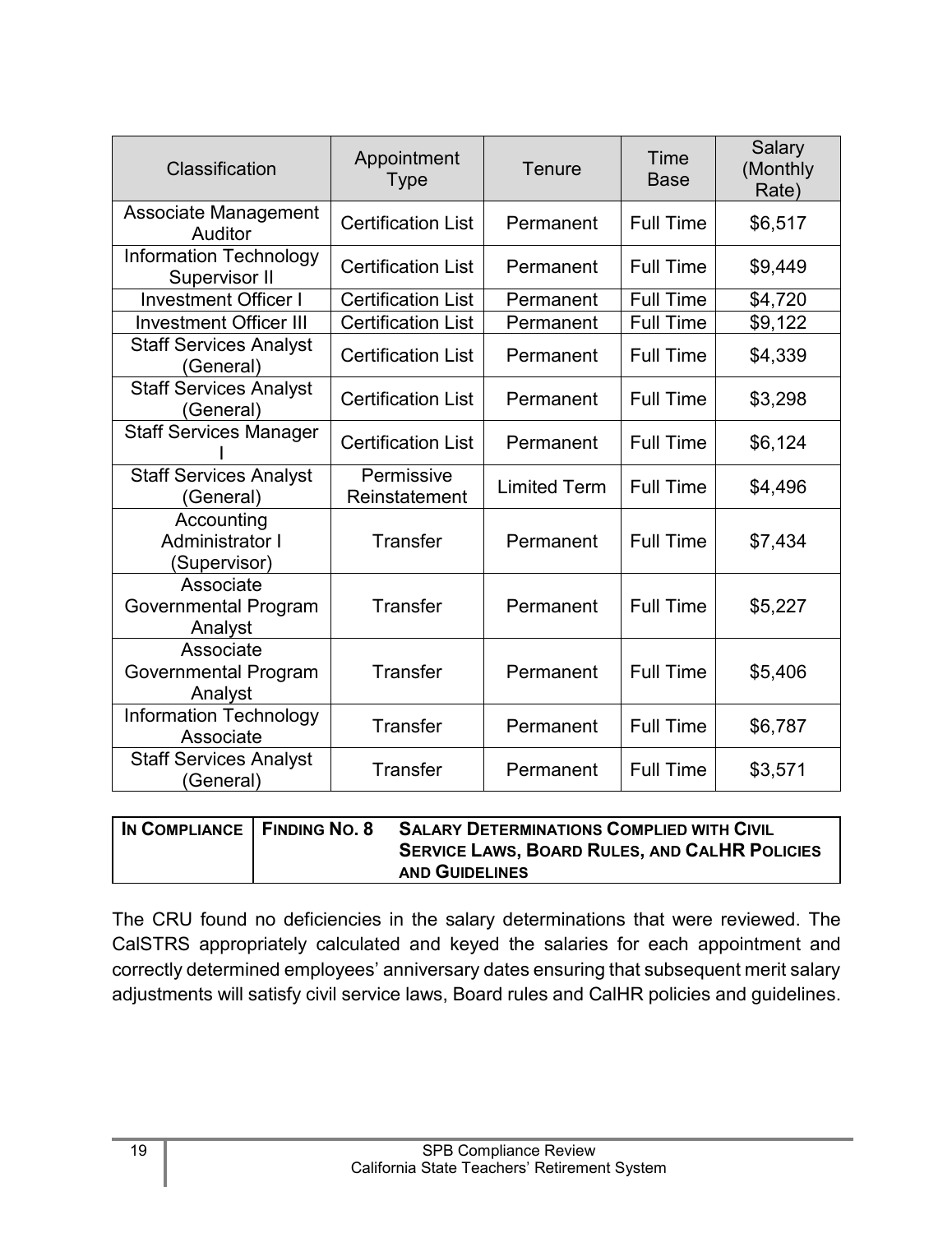## Exceptions to Salary

California Code of Regulations sections 599.674 and 599.676 allow employees to receive a salary rate up to one step (5%) above the salary rate they last received. In those instances when these rules do not provide employees with the equivalent rate last received (1) upon transfer to a deep class or (2) in their former class, then under the authority of Government Code section 19836, an exception to these salary rules can be made. Exceptions to these rules should be applied uniformly for all employees. (Classification and Pay Guide Section 285.)

For those affected employees incurring salary loss upon transfer to a deep class, CalHR recommends placing the employee on a T&D Assignment for a period of time sufficient to meet the higher alternate range criteria. Upon successful completion of the T&D assignment, the employee may be transferred to the transferable range, and then moved to the next higher alternate range effective the same day. If this does not provide the employee their current salary, departments may process an exception so the employee does not incur a salary loss. (*Ibid.*)

Delegation agreements with CalHR give departments the delegated authority to approve an exception to the salary rules under the following circumstances: when there is a salary loss upon transfer to a deep class; when there is a reappointment or reinstatement without a break in service.

During the period under review, April 1, 2020, through December 22, 2020, the CalSTRS authorized one salary exception request. The CRU reviewed one of those authorized salary exception requests, listed below, to determine if the CalSTRS correctly verified, approved and documented the salary exception authorization process:

| <b>Classification</b>       | <b>Prior Classification</b>                       | T&D<br>Assignment?<br>Y/N | <b>Approved Salary</b> |
|-----------------------------|---------------------------------------------------|---------------------------|------------------------|
| <b>Personnel Specialist</b> | <b>Staff Services</b><br><b>Analyst (General)</b> | No                        | \$5,360.00             |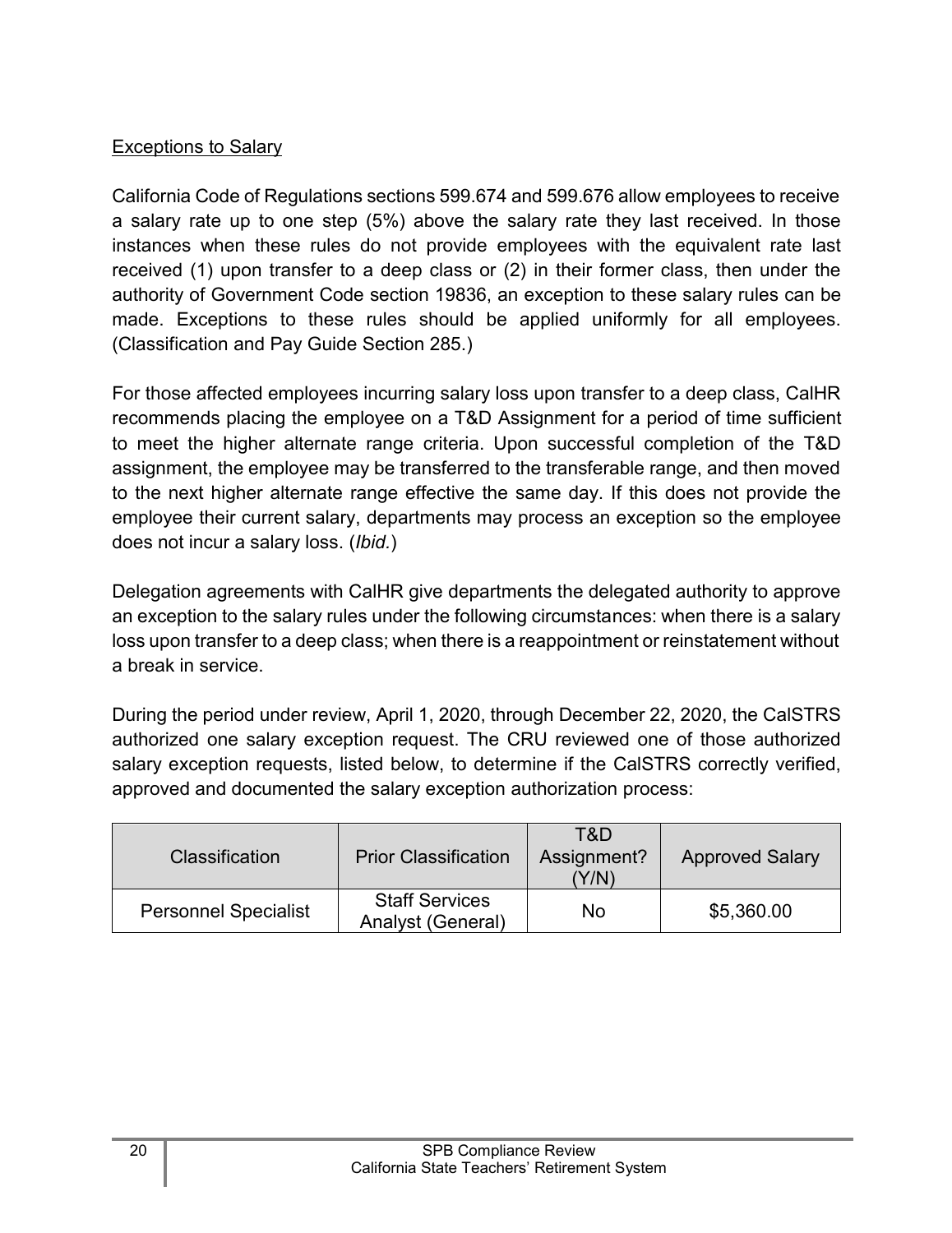| IN COMPLIANCE   FINDING NO. 9 | <b>EXCEPTIONS TO SALARY RULES COMPLIED WITH CIVIL</b> |
|-------------------------------|-------------------------------------------------------|
|                               | <b>SERVICE LAWS, BOARD RULES, AND CALHR POLICIES</b>  |
|                               | <b>AND GUIDELINES</b>                                 |

The CRU found that the exception to salary determinations the CalSTRS made during the compliance review period, satisfied civil service laws, Board rules and CalHR policies and guidelines.

#### Alternate Range Movement Salary Determination (within same classification)

If an employee qualifies under established criteria and moves from one alternate range to another alternate range of a class, the employee shall receive an increase or a decrease equivalent to the total of the range differential between the maximum salary rates of the alternate ranges. (Cal. Code Regs., tit. 2, § 599.681.) However, in many instances, the CalHR provides salary rules departments must use when employees move between alternate ranges. These rules are described in the alternate range criteria. (CalHR Pay Scales). When no salary rule or method is cited in the alternate range criteria, departments must default to Rule 599.681.

During the period under review, April 1, 2020, through December 22, 2020, the CalSTRS employees made 48 alternate range movements within a classification. The CRU reviewed 17 of those alternate range movements to determine if the CalSTRS applied salary regulations accurately and correctly processed each employee's compensation, which are listed below:

| Classification                             | <b>Prior</b><br>Range | Current<br>Range | Time<br><b>Base</b> | Salary<br>(Monthly<br>Rate) |
|--------------------------------------------|-----------------------|------------------|---------------------|-----------------------------|
| Attorney                                   | C                     | D                | <b>Full Time</b>    | \$7,818                     |
| <b>Information Technology Specialist I</b> | A                     | B                | <b>Full Time</b>    | \$7,827                     |
| <b>Information Technology Specialist I</b> | A                     | С                | <b>Full Time</b>    | \$6,715                     |
| <b>Information Technology Specialist I</b> | A                     | В                | <b>Full Time</b>    | \$6,561                     |
| <b>Investment Officer I</b>                | B                     | C                | <b>Full Time</b>    | \$4,957                     |
| <b>Investment Officer I</b>                | C                     | D                | <b>Full Time</b>    | \$6,324                     |
| <b>Staff Services Analyst (General)</b>    | A                     | C                | <b>Full Time</b>    | \$4,281                     |
| <b>Staff Services Analyst (General)</b>    | A                     | С                | <b>Full Time</b>    | \$4,281                     |
| <b>Staff Services Analyst (General)</b>    | A                     | С                | <b>Full Time</b>    | \$4,281                     |
| <b>Staff Services Analyst (General)</b>    | A                     | C                | <b>Full Time</b>    | \$4,281                     |
| <b>Staff Services Analyst (General)</b>    | A                     | С                | <b>Full Time</b>    | \$4,281                     |
| <b>Staff Services Analyst (General)</b>    | B                     | C                | <b>Full Time</b>    | \$4,556                     |
| <b>Staff Services Analyst (General)</b>    | A                     | C.               | <b>Full Time</b>    | \$4,281                     |
| <b>Staff Services Analyst (General)</b>    | A                     |                  | <b>Full Time</b>    | \$4,281                     |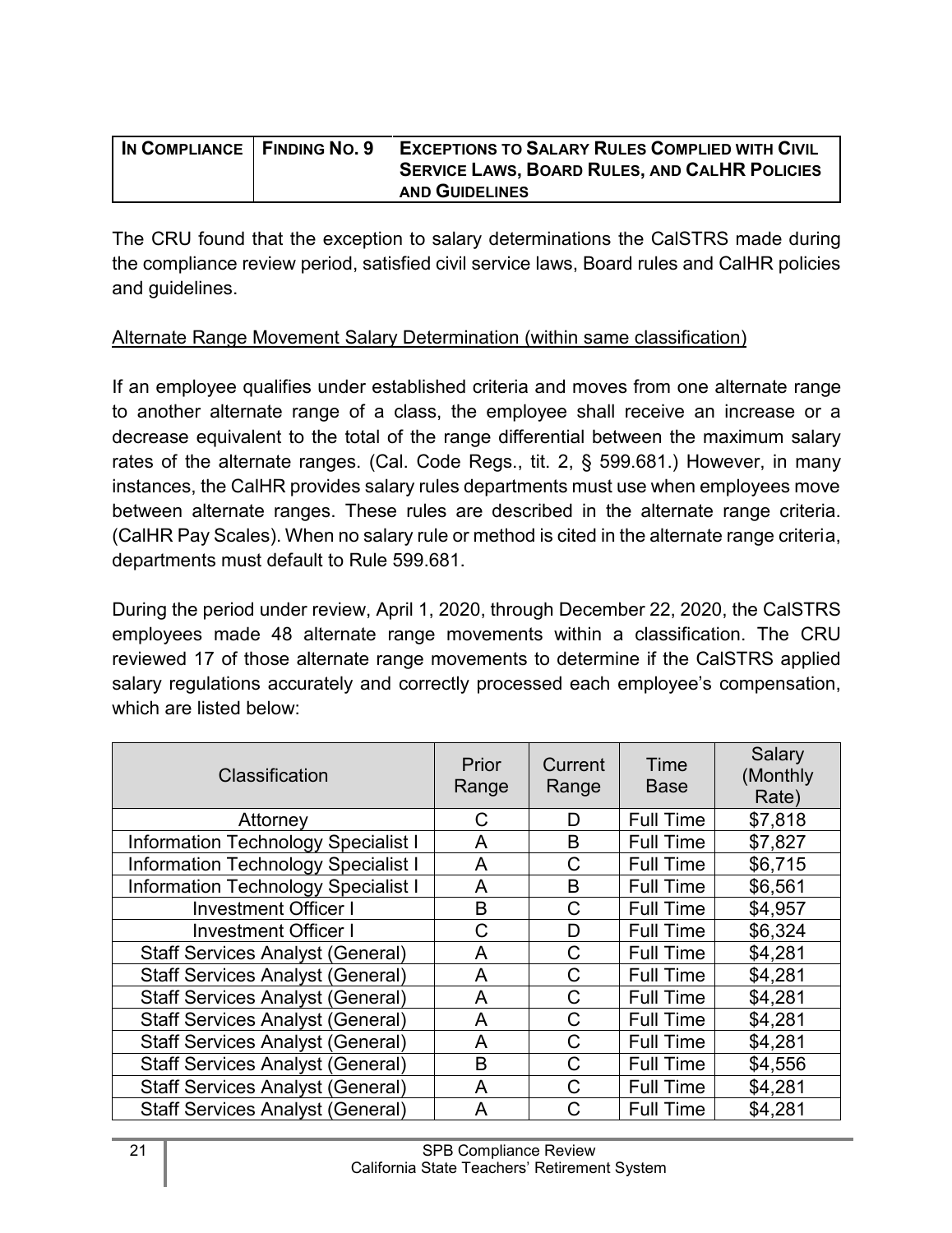| <b>Classification</b>                   | Prior<br>Range | Current<br>Range | Time<br><b>Base</b> | Salary<br>(Monthly<br>Rate) |
|-----------------------------------------|----------------|------------------|---------------------|-----------------------------|
| <b>Staff Services Analyst (General)</b> |                |                  | <b>Full Time</b>    | \$4,281                     |
| <b>Staff Services Analyst (General)</b> | A              |                  | <b>Full Time</b>    | \$4,281                     |
| <b>Staff Services Analyst (General)</b> | A              |                  | <b>Full Time</b>    | \$4,281                     |

| IN COMPLIANCE   FINDING NO. 10 | <b>ALTERNATIVE RANGE MOVEMENTS COMPLIED WITH</b> |
|--------------------------------|--------------------------------------------------|
|                                | CIVIL SERVICE LAWS, BOARD RULES, AND CALHR       |
|                                | <b>POLICIES AND GUIDELINES</b>                   |

The CRU determined that the alternate range movements the CalSTRS made during the compliance review period, satisfied civil service laws, Board rules and CalHR policies and guidelines.

#### Hiring Above Minimum Requests

The CalHR may authorize payment at any step above the minimum limit to classes or positions to meet recruiting problems, or to obtain a person who has extraordinary qualifications. (Gov. Code, § 19836.) For all employees new to state service, departments are delegated to approve HAMs for extraordinary qualifications. (Human Resources Manual Section 1707.) Appointing authorities may request HAMs for current state employees with extraordinary qualifications. *(Ibid.)* Delegated HAM authority does not apply to current state employees. *(Ibid.)*

Extraordinary qualifications may provide expertise in a particular area of a department's program. *(Ibid.)* This expertise should be well beyond the minimum qualifications of the class. *(Ibid.)* Unique talent, ability or skill as demonstrated by previous job experience may also constitute extraordinary qualifications. *(Ibid.)* The scope and depth of such experience should be more significant than its length. *(Ibid.)* The degree to which a candidate exceeds minimum qualifications should be a guiding factor, rather than a determining one. *(Ibid.)* The qualifications and hiring rates of state employees already in the same class should be carefully considered, since questions of salary equity may arise if new higher entry rates differ from previous ones. *(Ibid.)* Recruitment difficulty is a factor to the extent that a specific extraordinary skill should be difficult to recruit, even though some applicants are qualified in the general skills of the class. *(Ibid.)*

If the provisions of this section are in conflict with the provisions of a memorandum of understanding reached pursuant to Government Code section 3517.5, the memorandum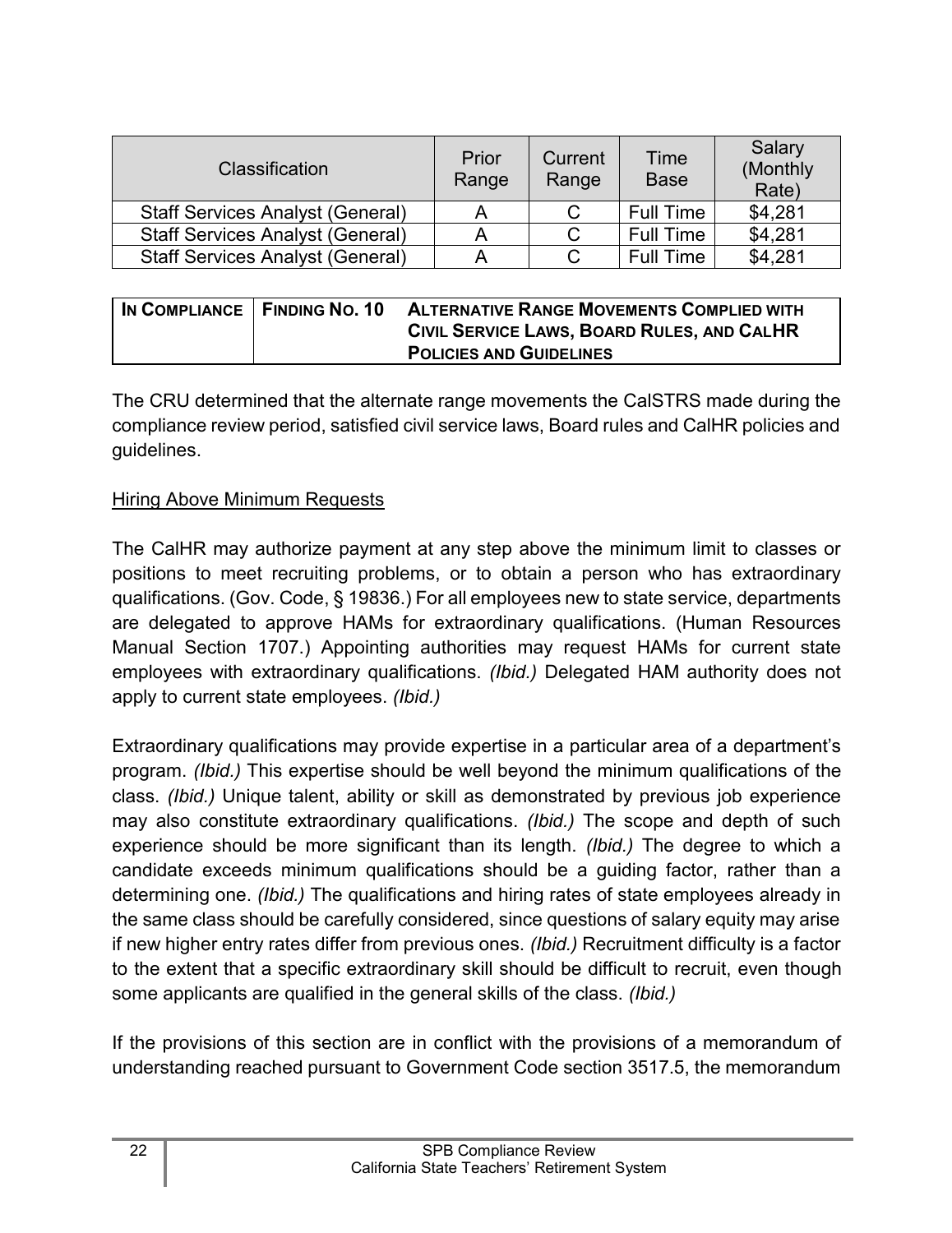of understanding shall be controlling without further legislative action.<sup>[7](#page-24-0)</sup> (Gov. Code, § 19836, subd. (b).)

Appointing authorities may request and approve HAMs for former legislative employees who are appointed to a civil service class and received eligibility for appointment pursuant to Government Code section 18990. (Human Resources Manual Section 1707.) The salary received upon appointment to civil service shall be in accordance with the salary rules specified in the California Code of Regulations. *(Ibid.)* A salary determination is completed comparing the maximum salary rate of the former legislative class and the maximum salary rate of the civil service class to determine applicable salary and anniversary regulation. *(Ibid.)* Typically, the legislative employees are compensated at a higher rate of pay; therefore, they will be allowed to retain the rate they last received, not to exceed the maximum of the civil service class. *(Ibid.)*

Appointing authorities may request/approve HAMs for former exempt employees appointed to a civil service class. (Human Resources Manual Section 1707.) The salary received upon appointment to civil service shall be competitive with the employee's salary in the exempt appointment. *(Ibid.)* For example, an employee appointed to a civil service class which is preceded by an exempt appointment may be appointed at a salary rate comparable to the exempt appointment up to the maximum of the salary range for the civil service class. *(Ibid.)*

During the period under review, April 1, 2020, through December 22, 2020, the CalSTRS authorized six HAM requests. The CRU reviewed 6 of those authorized HAM requests to determine if the CalSTRS correctly applied Government Code section 19836 and appropriately verified, approved and documented candidates' extraordinary qualifications, which are listed below:

| Classification                            | Appointment<br>Type       | <b>Status</b> | Salary<br>Range       | Salary<br>(Monthly Rate) |
|-------------------------------------------|---------------------------|---------------|-----------------------|--------------------------|
| <b>Accounting Officer</b><br>(Specialist) | <b>Certification List</b> | Permanent     | $$4,496-$<br>\$5,629  | \$5,629                  |
| <b>Financial Accountant III</b>           | <b>Certification List</b> | Permanent     | \$8,989-<br>\$10,208  | \$10,208                 |
| <b>Investment Officer III</b>             | <b>Certification List</b> | Permanent     | $$9,122-$<br>\$10,878 | \$10,834                 |
| <b>Investment Officer II</b>              | <b>Certification List</b> | Permanent     | $$6,826-$<br>\$8,543  | \$8,114                  |

<span id="page-24-0"></span> $7$  Except that if the provisions of the memorandum of understanding requires the expenditure of funds, the provisions shall not become effective unless approved by the Legislature in the annual Budget Act.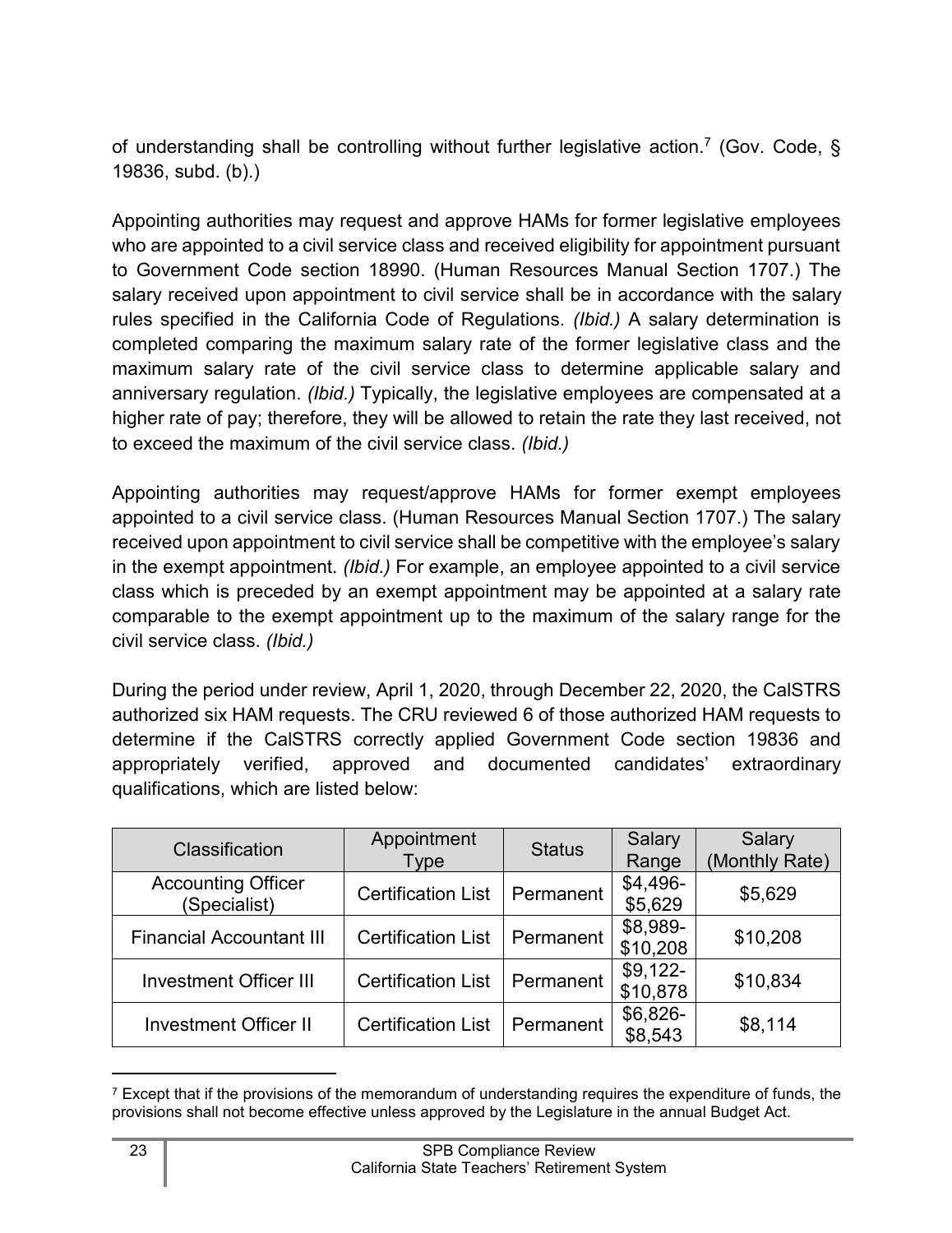| <b>Classification</b>                 | Appointment<br><b>Type</b> | <b>Status</b> | Salary<br>Range      | Salary<br>(Monthly Rate) |
|---------------------------------------|----------------------------|---------------|----------------------|--------------------------|
| <b>Investment Officer II</b>          | <b>Certification List</b>  | Permanent     | $$6,826-$<br>\$8,543 | \$8,543                  |
| <b>Pension Program</b><br>Manager III | Reinstatement              | Permanent     | $$8,229-$<br>\$9,345 | \$9,345                  |

| IN COMPLIANCE   FINDING NO. 11 | <b>HIRE ABOVE MINIMUM REQUESTS COMPLIED WITH</b><br>CIVIL SERVICE LAWS, BOARD RULES, AND CALHR<br><b>POLICIES AND GUIDELINES</b> |
|--------------------------------|----------------------------------------------------------------------------------------------------------------------------------|
|--------------------------------|----------------------------------------------------------------------------------------------------------------------------------|

The CRU found that the HAM requests the CalSTRS made during the compliance review period, satisfied civil service laws, Board rules and CalHR policies and guidelines.

## Arduous Pay

Effective July 1, 1994, appointing authorities were provided the discretion to provide additional compensation for employees exempt from the Fair Labor Standards Act (FLSA) who perform arduous work that exceeds the normal demands of state service employment. (Human Resources Manual Section 1702.) The work must be extraordinarily demanding, time consuming, and significantly exceed employees' normal workweek. The employee cannot be entitled to receive any other sort of compensation such as overtime. Eligible employees are FLSA-exempt employees who do not receive compensation in recognition of hours worked in excess of 40 hours per week. The duration of the arduous period must be at least two weeks or more. (*Ibid.)*

Excluded and represented employees who are FLSA-exempt and assigned to Work Week Group E are eligible to receive up to four (4) months of pay per fiscal year, or per event for emergencies, if the following conditions are met: $^8$  $^8$ 

- There is a nonnegotiable deadline or extreme urgency;
- · Work exceeds normal work hours and normal productivity;
- · Work is unavoidable;
- · Work involves extremely heavy workload;
- · Employee is eligible for no other compensation, and
- · The circumstances that support this pay differential are documented.

<span id="page-25-0"></span><sup>8</sup> Applicable Memorandum of Understandings or Bargaining Unit Agreements detail other specific criteria.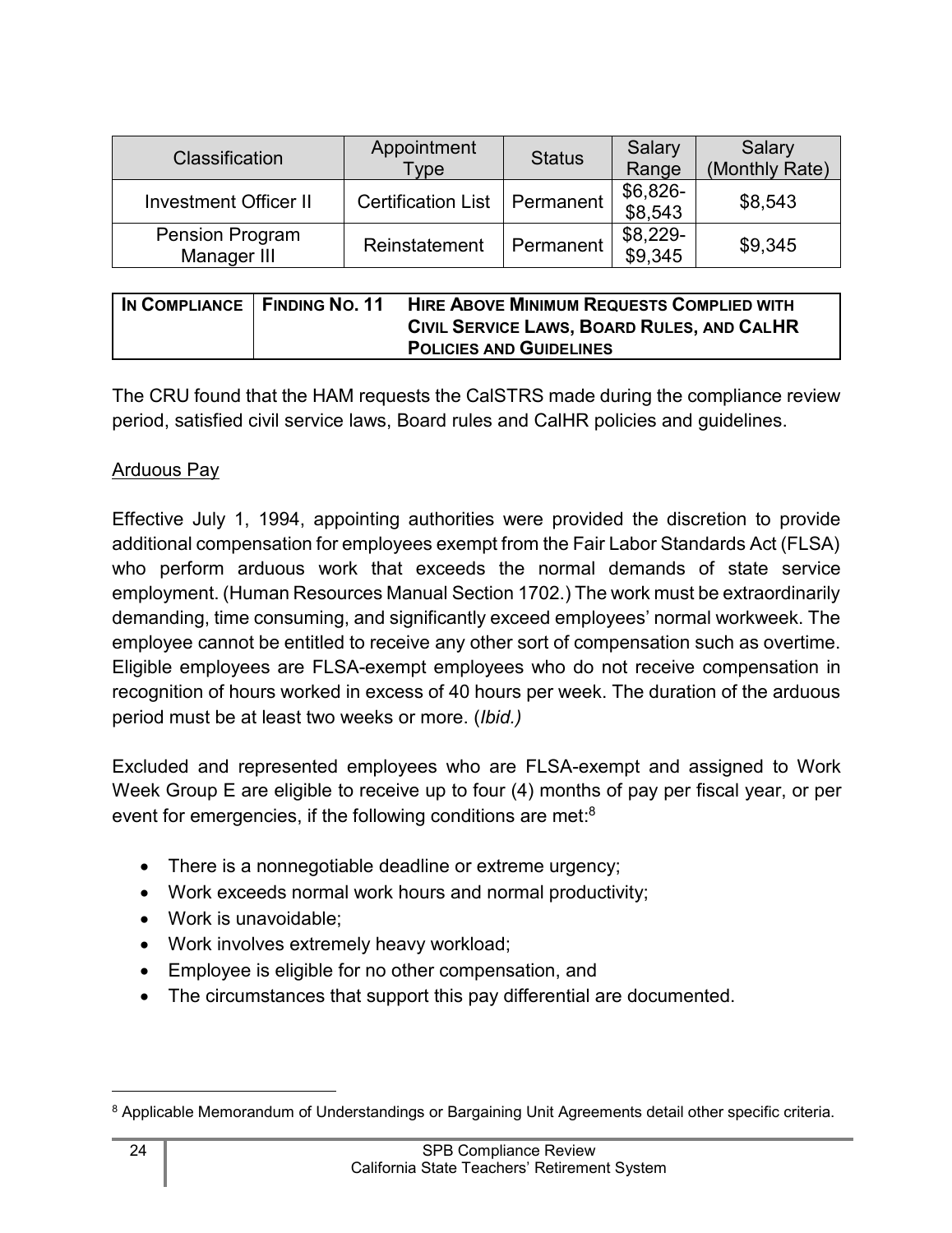Departments have delegated authority to approve arduous pay for excluded employees who are FLSA-exempt, but CalHR approval is required for any arduous pay issued to represented employees.

Although departments have delegated authority to approve arduous pay,<sup>[9](#page-26-0)</sup> they are required to fill out CalHR Form 777, documenting the circumstances, assessment and rationale behind all arduous pay approvals. A new Form 777 should be filled out for every employee receiving the pay differential, every time an employee is approved to receive a new pay differential, and every time an employee wants to extend their arduous pay. Extensions are only granted in rare circumstances. Departments must keep the Form 777 on file and retain the form for five years after the approval date. (*Ibid.)*

During the period under review, April 1, 2020, through December 22, 2020, the CalSTRS issued Arduous Pay to one employee. The CRU reviewed the arduous pay authorization, listed below, to ensure compliance with applicable CalHR policies and guidelines:

| <b>Classification</b>                | Collective<br>Bargaining<br><b>Identifier</b> | Work<br>Week<br>Group | Time<br><b>Base</b> | Total<br>Compensation | Number of<br><b>Months</b><br>Received |
|--------------------------------------|-----------------------------------------------|-----------------------|---------------------|-----------------------|----------------------------------------|
| <b>Staff Services</b><br>Manager III | M01                                           | F                     | <b>Full Time</b>    | \$900.00              | 5                                      |

|  | IN COMPLIANCE   FINDING NO. 12 ARDUOUS PAY AUTHORIZATIONS COMPLIED WITH CIVIL |
|--|-------------------------------------------------------------------------------|
|  | <b>SERVICE LAWS, BOARD RULES, AND CALHR POLICIES</b>                          |
|  | <b>AND GUIDELINES</b>                                                         |

The CRU found that the arduous pay authorization that the CalSTRS made during the compliance review period, satisfied civil service laws, Board rules and CalHR policies and guidelines.

# Pay Differentials

A pay differential is special additional pay recognizing unusual competencies, circumstances, or working conditions applying to some or all incumbents in select classes. A pay differential may be appropriate in those instances when a subgroup of positions within the overall job class might have unusual circumstances, competencies, or working conditions that distinguish these positions from other positions in the same

<span id="page-26-0"></span><sup>9</sup> Pay Letter 94-32 established Pay Differential 62 regarding arduous pay for Bargaining Units 1, 7, 9, 17, 19, and 21, and Excluded employees.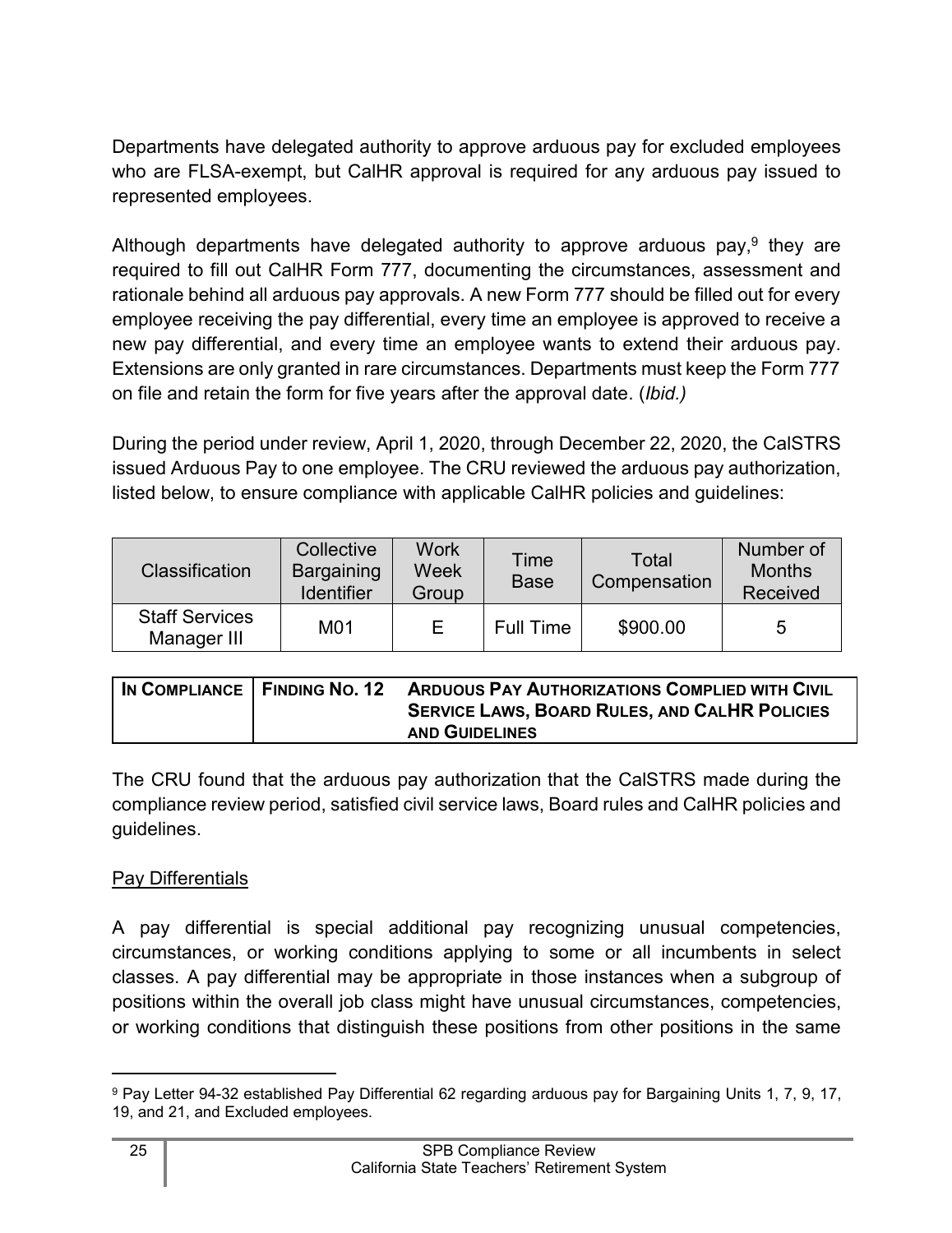class. Typically, pay differentials are based on qualifying pay criteria such as: work locations or shift assignments; professional or educational certification; temporary responsibilities; special licenses, skills or training; performance-based pay; incentivebased pay; or, recruitment and retention. (Classification and Pay Manual Section 230.)

California State Civil Service Pay Scales Section 14 describes the qualifying pay criteria for the majority of pay differentials. However, some of the alternate range criteria in the pay scales function as pay differentials. Generally, departments issuing pay differentials should, in order to justify the additional pay, document the following: the effective date of the pay differential, the collective bargaining unit identifier, the classification applicable to the salary rate and conditions along with the specific criteria, and any relevant documentation to verify the employee meets the criteria.

During the period under review, April 1, 2020, through December 22, 2020, the CalSTRS issued pay differentials<sup>[10](#page-27-0)</sup> to 50 employees. (For the purposes of CRU's review, only monthly pay differentials were selected for review at this time.) The CRU reviewed 10 of these pay differentials to ensure compliance with applicable CalHR policies and guidelines. These are listed below:

| Classification                               | Pay Differential | <b>Monthly Amount</b> |
|----------------------------------------------|------------------|-----------------------|
| Associate Portfolio Manager, CalSTRS         | 388              | 5%                    |
| Deputy Chief Investment Officer, CalSTRS     | 388              | 5%                    |
| <b>Investment Officer I, CalSTRS</b>         | 360              | 5%                    |
| <b>Investment Officer II, CalSTRS</b>        | 360              | 5%                    |
| Investment Officer III, CalSTRS              | 360              | 5%                    |
| <b>Pension Program Manager I</b>             | 440              | \$260                 |
| <b>Pension Program Representative</b>        | 105              | \$150                 |
| Portfolio Manager, CalSTRS                   | 388              | 5%                    |
| <b>Senior Pension Program Representative</b> | 105              | \$150                 |
| <b>Staff Services Analyst (General)</b>      | 440              | \$260                 |

|  | IN COMPLIANCE   FINDING NO. 13 PAY DIFFERENTIAL AUTHORIZATIONS COMPLIED WITH |
|--|------------------------------------------------------------------------------|
|  | CIVIL SERVICE LAWS, BOARD RULES, AND CALHR                                   |
|  | <b>POLICIES AND GUIDELINES</b>                                               |

The CRU found no deficiencies in the pay differentials that the CalSTRS authorized during the compliance review period. Pay differentials were issued correctly in recognition of unusual competencies, circumstances, or working conditions in accordance with applicable rules and guidelines.

<span id="page-27-0"></span><sup>&</sup>lt;sup>10</sup> For the purposes of CRU's review, only monthly pay differentials were selected for review at this time.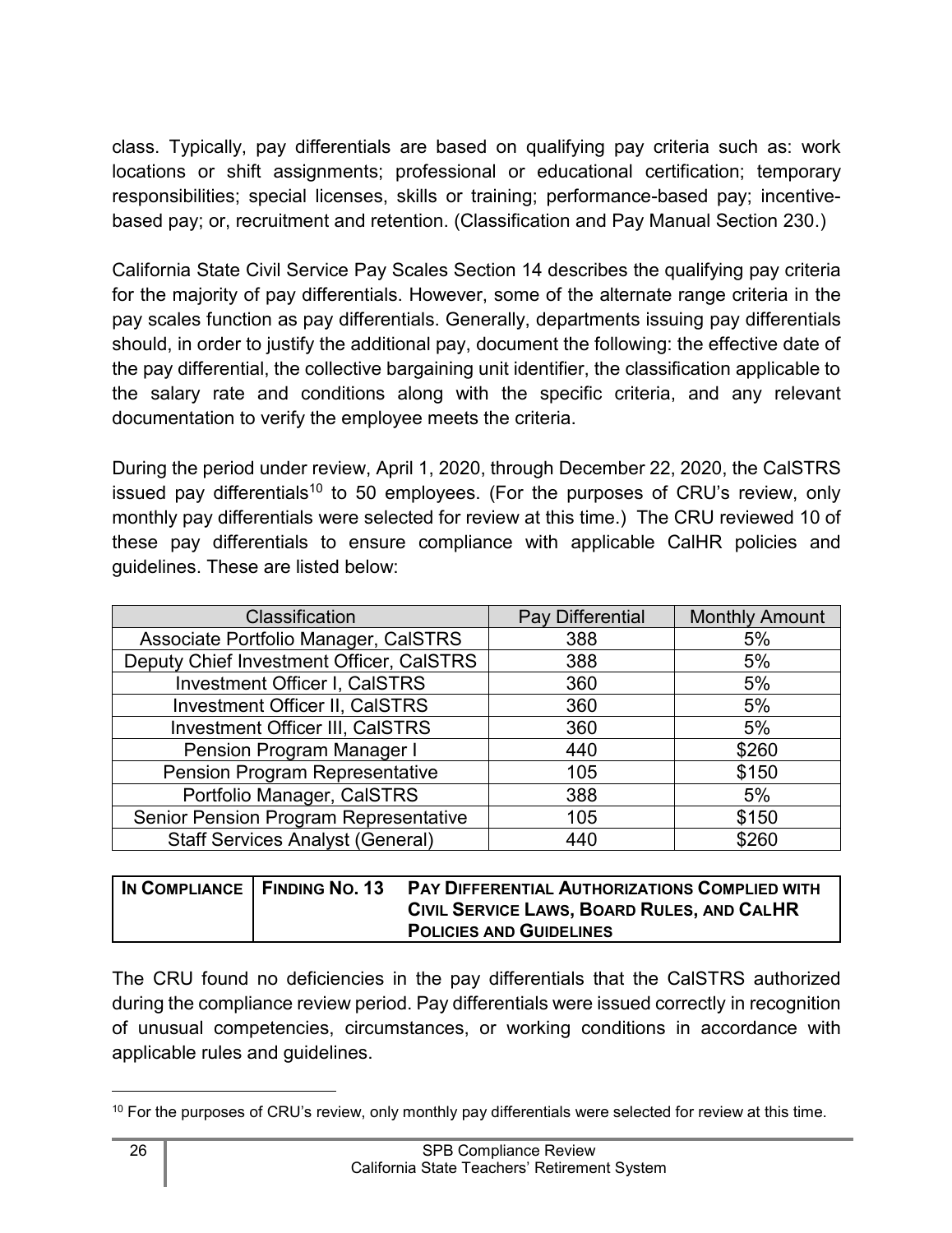# Out-of-Class Assignments and Pay

For excluded<sup>[11](#page-28-0)</sup> and most rank and file employees, out-of-class (OOC) work is defined as performing, more than 50 percent of the time, the full range of duties and responsibilities allocated to an existing class and not allocated to the class in which the person has a current, legal appointment. (Cal. Code Regs., tit. 2, § 599.810, subd. (a)(2).) A higher classification is one with a salary range maximum that is any amount higher than the salary range maximum of the classification to which the employee is appointed. (Cal. Code Regs., tit. 2, § 599.810, subd. (a)(3).)

According to the Classification and Pay Guide, OOC assignments should only be used as a last resort to accommodate temporary staffing needs. All civil service alternatives should be explored first before using OOC assignments. However, certain MOU provisions and the California Code of Regulations, title 2, section 599.810 allow for shortterm OOC assignments to meet temporary staffing needs. Should OOC work become necessary, the assignment would be made pursuant to the applicable MOU provisions or salary regulations. Before assigning the OOC work, the department should have a plan to correct the situation before the time period outlined in applicable law, policy or MOU expires. (Classification and Pay Guide Section 375.)

During the period under review, April 1, 2020, through December 22, 2020, the CalSTRS issued OOC pay to 5 employees. The CRU reviewed 5 of these OOC assignments to ensure compliance with applicable MOU provisions, salary regulations, and CalHR policies and guidelines. These are listed below:

| Classification                                   | Collective<br><b>Bargaining</b><br><b>Identifier</b> | Out-of-Class<br>Classification                 | <b>Time Frame</b>         |
|--------------------------------------------------|------------------------------------------------------|------------------------------------------------|---------------------------|
| <b>Associate Accounting</b><br>Analyst           | R <sub>0</sub> 1                                     | Accounting<br>Administrator I<br>(Specialist)  | 08/25/2020-<br>11/06/2020 |
| <b>Associate Governmental</b><br>Program Analyst | <b>R01</b>                                           | <b>Staff Services Manager I</b>                | 06/01/2020-<br>09/29/2020 |
| <b>Information Technology</b><br>Specialist I    | R <sub>0</sub> 1                                     | <b>Information Technology</b><br>Supervisor II | 03/17/2020-<br>07/15/2020 |
| Pension Program Manager I                        | E48                                                  | <b>Pension Program</b><br>Manager II           | 04/15/2020-<br>04/14/2021 |

<span id="page-28-0"></span><sup>11</sup> "Excluded employee" means an employee as defined in Government Code section 3527, subdivision (b) (Ralph C. Dills Act) except those excluded employees who are designated managerial pursuant to Government Code section 18801.1.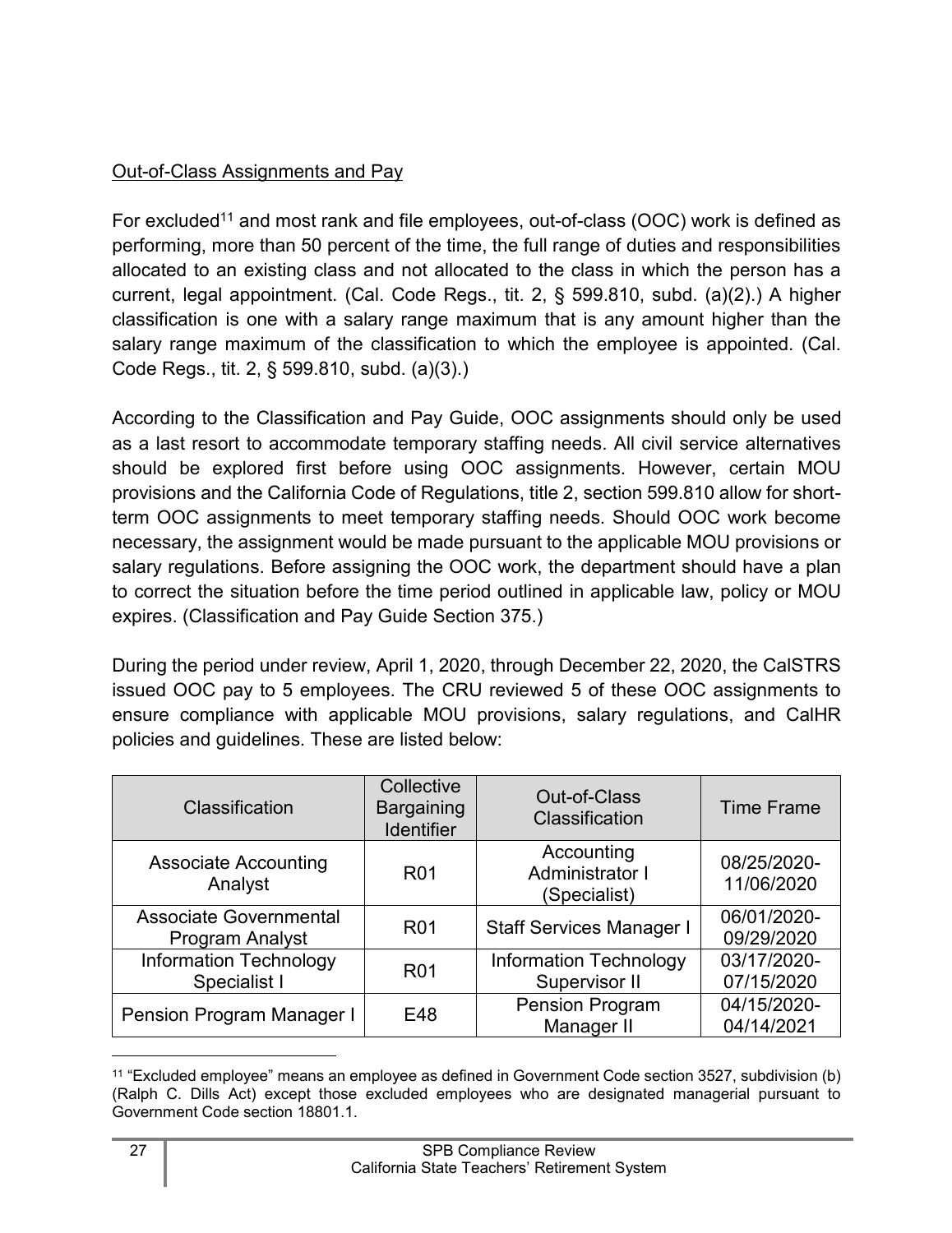| <b>Classification</b>              | Collective<br>Bargaining<br>Identifier | Out-of-Class<br><b>Classification</b> | <b>Time Frame</b>         |
|------------------------------------|----------------------------------------|---------------------------------------|---------------------------|
| <b>Research Data Supervisor II</b> | E48                                    | <b>Research Data Manager</b>          | 03/05/2020-<br>03/04/2021 |

|  | IN COMPLIANCE FINDING NO. 14 OUT OF CLASS PAY AUTHORIZATIONS COMPLIED WITH |
|--|----------------------------------------------------------------------------|
|  | CIVIL SERVICE LAWS, BOARD RULES, AND CALHR                                 |
|  | <b>POLICIES AND GUIDELINES</b>                                             |

The CRU found no deficiencies in the OOC pay assignments that the CalSTRS authorized during the compliance review period. OOC pay was issued appropriately to employees performing, more than 50 percent of the time, the full range of duties and responsibilities allocated to an existing class and not allocated to the class in which the person has a current, legal appointment.

## <span id="page-29-0"></span>**Leave**

# Positive Paid Employees

Actual Time Worked (ATW) is a method that can be used to keep track of a Temporary Authorization Utilization (TAU) employee's time to ensure that the Constitutional limit of 9 months in any 12 consecutive months is not exceeded. The ATW method of counting time is used in order to continue the employment status for an employee until the completion of an examination, for seasonal type work, while attending school, or for consulting services.

An employee is appointed TAU-ATW when he/she is not expected to work all of the working days of a month. When counting 189 days, every day worked, including partial days $^{12}$  $^{12}$  $^{12}$  worked and paid absences $^{13}$  $^{13}$  $^{13}$ , are counted. (Cal. Code Regs., tit. 2, § 265.1, subd. (b).) The hours worked in one day is not limited by this rule. *(Ibid.)* The 12-consecutive month timeframe begins by counting the first pay period worked as the first month of the 12-consecutive month timeframe. *(Ibid.)* The employee shall serve no longer than 189 days in a 12 consecutive month period. *(Ibid.)* A new 189-days working limit in a 12 consecutive month timeframe may begin in the month immediately following the month that marks the end of the previous 12-consecutive month timeframe. *(Ibid.)*

<span id="page-29-1"></span><sup>&</sup>lt;sup>12</sup> For example, two hours or ten hours count as one day.

<span id="page-29-2"></span><sup>&</sup>lt;sup>13</sup> For example, vacation, sick leave, compensating time off, etc.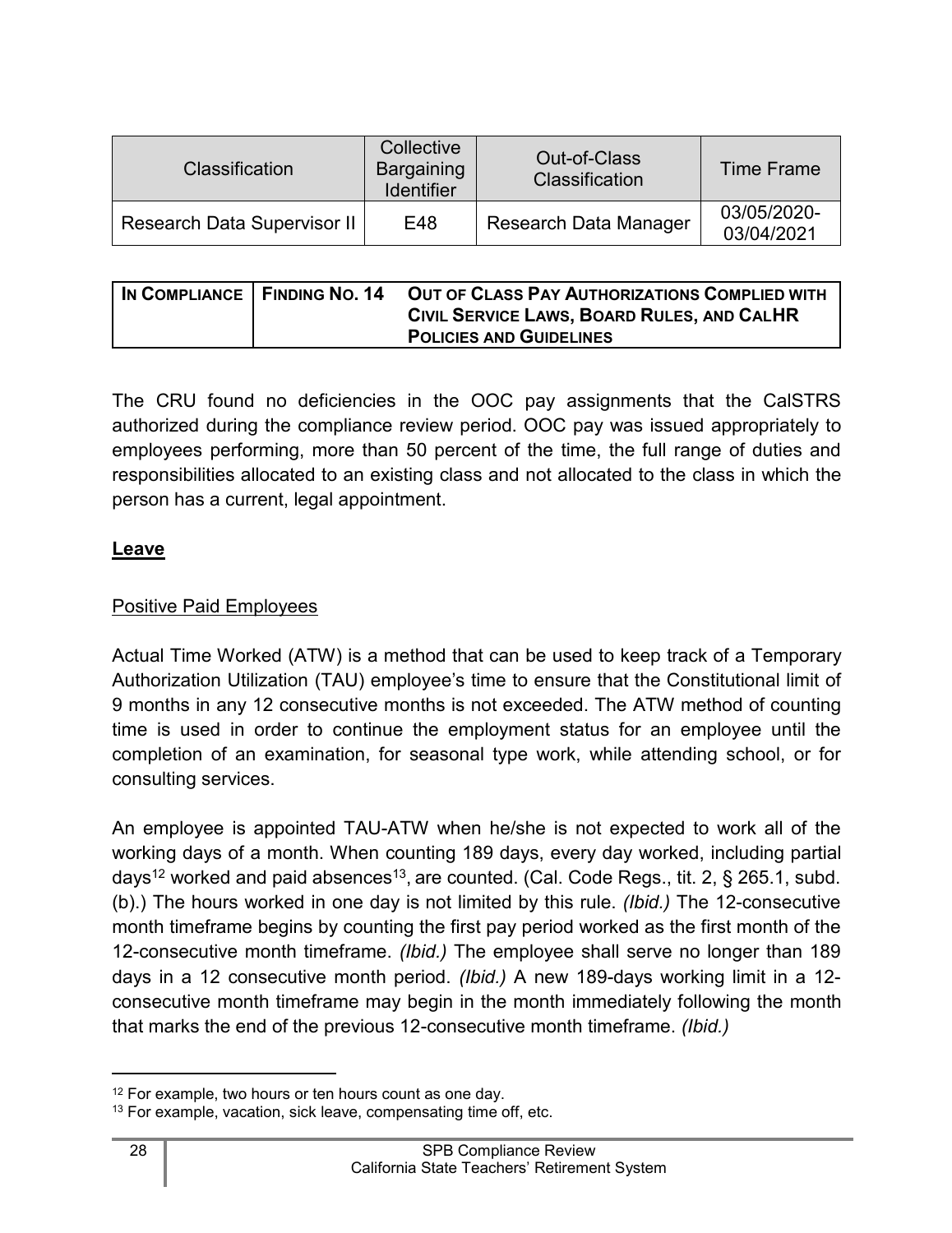It is an ATW appointment because the employee does not work each workday of the month, and it might become desirable or necessary for the employee to work beyond nine calendar months. The appointing power shall monitor and control the days worked to ensure the limitations set forth are not exceeded. (Cal. Code Regs., tit. 2, § 265.1, subd. (f).)

For student assistants, graduate student assistants, youth aides, and seasonal classifications a maximum work-time limit of 1500 hours within 12 consecutive months may be used rather than the 189-day calculation. (Cal. Code Regs., tit. 2, § 265.1, subd. (d).)

Generally, permanent intermittent employees may work up to 1500 hours in any calendar year. (Applicable Bargaining Unit Agreements.) However, Bargaining Unit 6 employees may work up to 2000 hours in any calendar year.

Additionally, according to Government Code section 21224, retired annuitant appointments shall not exceed a maximum of 960 hours in any fiscal year (July-June), regardless of the number of state employers, without reinstatement, loss or interruption of benefits.

At the time of the review, the CalSTRS had eight positive paid employees whose hours were tracked. The CRU reviewed five of those positive paid appointments to ensure compliance with applicable laws, regulations, policies and guidelines, which are listed below:

| Classification                                 | Tenure         | <b>Time Frame</b>         | <b>Time Worked</b> |
|------------------------------------------------|----------------|---------------------------|--------------------|
| <b>Associate Pension Program</b><br>Analyst    | Permanent      | 1/1/2020-<br>12/31/2020   | 800 hours          |
| Associate Portfolio Manager,<br><b>CalSTRS</b> | <b>Retired</b> | 7/1/2019-<br>6/30/2020    | 792.75 hours       |
| <b>Staff Services Manager I</b>                | <b>Retired</b> | 7/1/2019-<br>6/30/2020    | 365.25 hours       |
| <b>Student Assistant</b>                       | Temporary      | 12/31/2019-<br>12/31/2020 | 1,085 hours        |
| <b>Student Assistant</b>                       | Permanent      | 1/1/2020-<br>12/31/2020   | 1,188.25 hours     |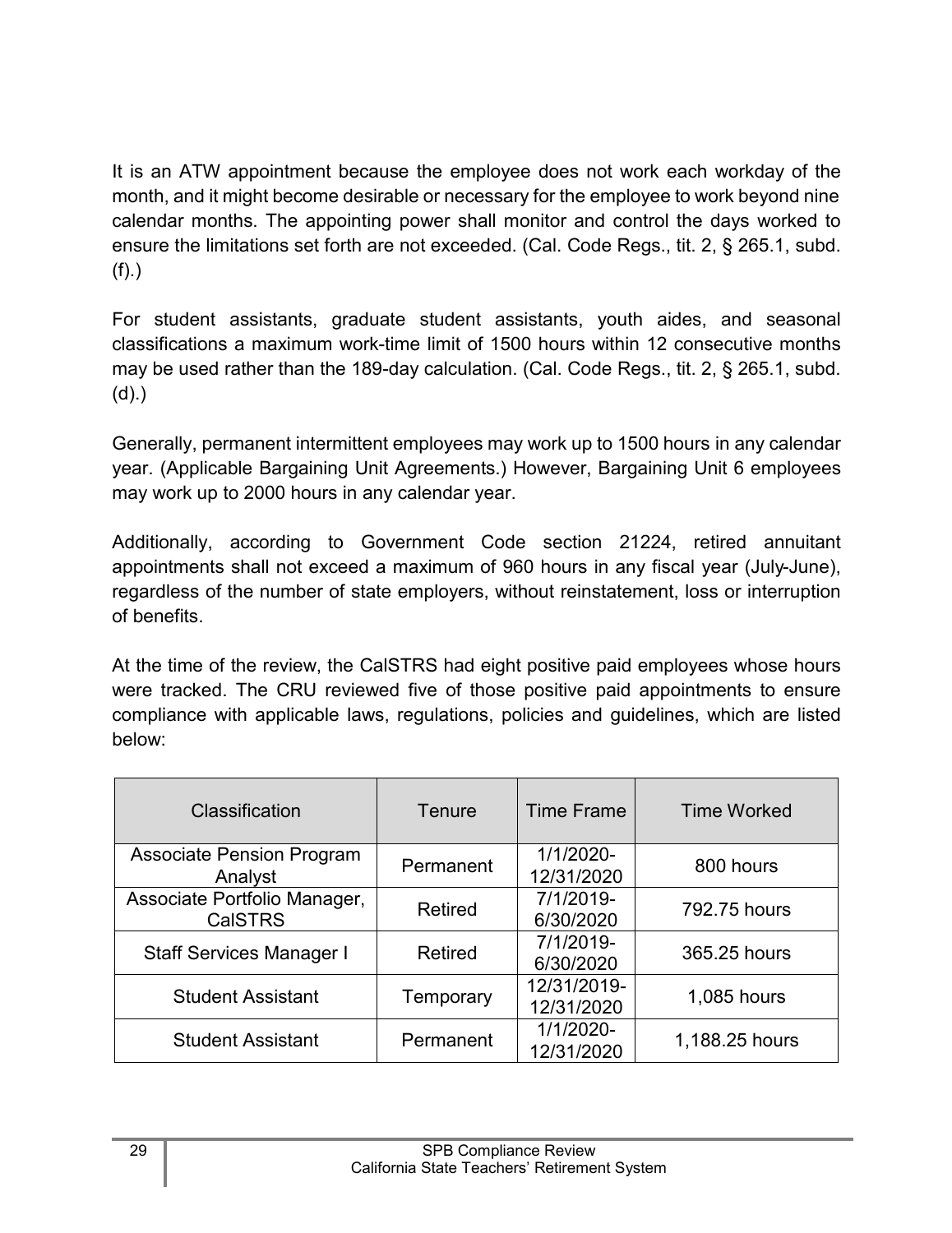|  | IN COMPLIANCE   FINDING NO. 15 POSITIVE PAID EMPLOYEES' TRACKED HOURS |
|--|-----------------------------------------------------------------------|
|  | <b>COMPLIED WITH CIVIL SERVICE LAWS, BOARD RULES,</b>                 |
|  | AND/OR CALHR POLICIES AND GUIDELINES                                  |

The CRU found no deficiencies in the positive paid employees reviewed during the compliance review period. The CalSTRS provided sufficient justification and adhered to applicable laws, regulations and CalHR policy and guidelines for positive paid employees.

#### Administrative Time Off

ATO is a form of paid administrative leave status initiated by appointing authorities for a variety of reasons. (Human Resources Manual Section 2121.) Most often, ATO is used when an employee cannot come to work because of a pending investigation, fitness for duty evaluation, or when work facilities are unavailable. *(Ibid.)* ATO can also be granted when employees need time off for reasons such as blood or organ donation, extreme weather preventing safe travel to work, states of emergency, voting, and when employees need time off to attend special events. *(Ibid.)* 

During the period under review, December 1, 2019, through November 30,2020, the CalSTRS placed 280 employees on ATO. The CRU reviewed 20 of these ATO appointments to ensure compliance with applicable laws, regulations, and CalHR policy and guidelines, which are listed below:

| Classification                                | <b>Time Frame</b>     | Amount of<br>Time on ATO |
|-----------------------------------------------|-----------------------|--------------------------|
| <b>Accountant Trainee</b>                     | 8/19/2020-8/20/2020   | 1 day                    |
| <b>Accounting Officer (Specialist)</b>        | 3/6/2020-3/12/2020    | 6 days                   |
| <b>Accounting Officer (Specialist)</b>        | 11/23/2020-11/25/2020 | 2 days                   |
| Associate Governmental Program Analyst        | 8/19/2020-8/20/2020   | 1 day                    |
| Associate Governmental Program Analyst        | 3/6/2020-3/12/2020    | 6 days                   |
| Associate Governmental Program Analyst        | 1/27/2020-3/25/2020   | 58 days                  |
| Associate Governmental Program Analyst        | 5/1/2020-5/22/2020    | 10 days                  |
| Associate Governmental Program Analyst        | 6/3/2020-6/24/2020    | 10 days                  |
| <b>Associate Management Auditor</b>           | 5/5/2020-5/18/2020    | 13 days                  |
| <b>Business Services Analyst (Specialist)</b> | 3/16/2020-3/30/2020   | 14 days                  |
| C.E.A.                                        | 4/20/2020-11/3/2020   | 10 days                  |
| <b>Information Technician Specialist I</b>    | 6/2/2020-6/4/2020     | 4 days                   |
| <b>Information Technician Specialist I</b>    | 10/7/2020-10/20/2020  | 13 days                  |
| Office Technician (General)                   | 4/7/2020-4/15/2020    | 8 days                   |
| Pension Program Manager I                     | 5/8/2020-5/21/2020    | 13 days                  |
| Pension Program Manager I                     | 10/19/2020-10/30/2020 | 11 days                  |
| Pension Program Manager I                     | 11/12/2019-1/7/2020   | 56 days                  |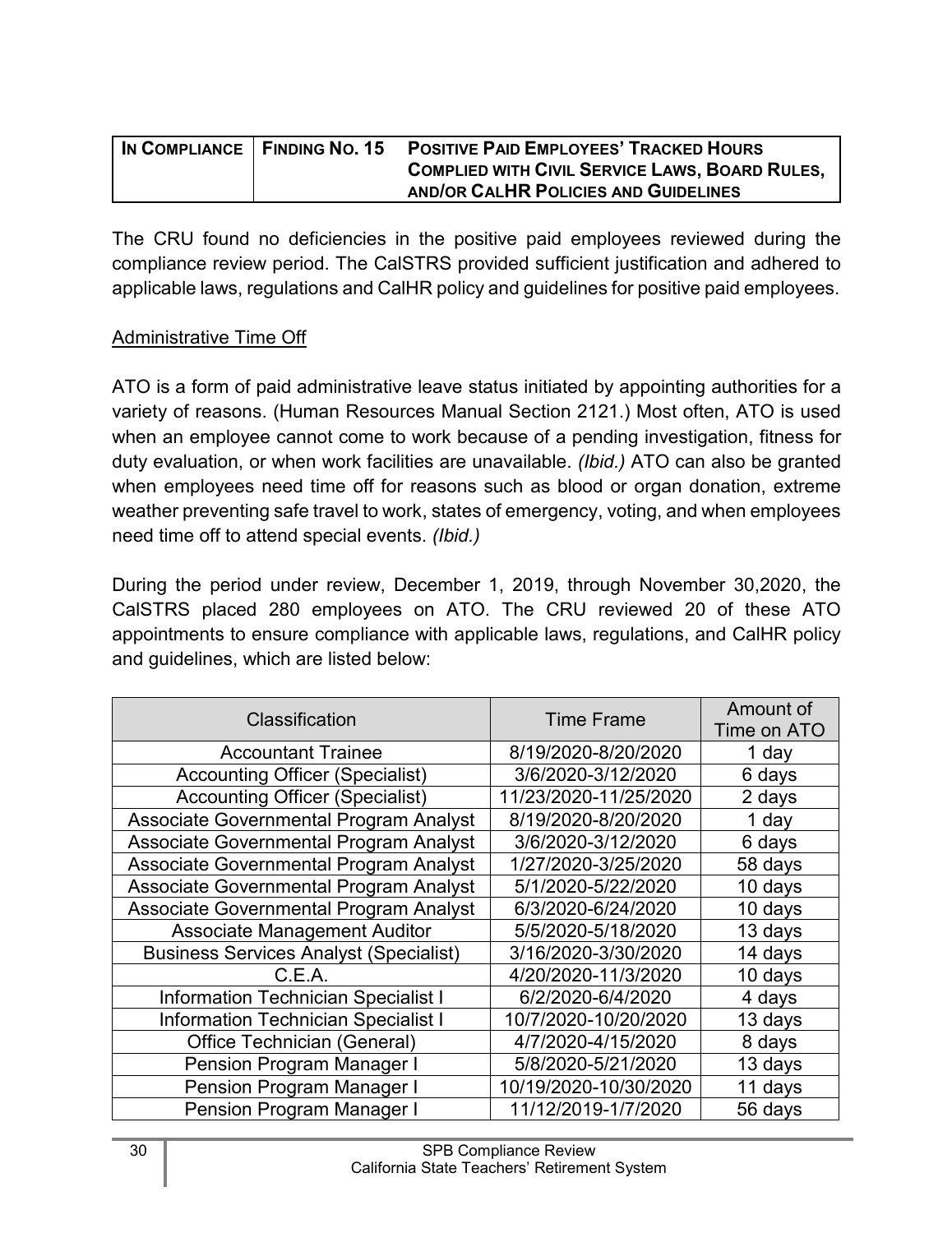| <b>Classification</b>                        | Time Frame          | Amount of<br>Time on ATO |
|----------------------------------------------|---------------------|--------------------------|
| <b>Staff Management Auditor (Specialist)</b> | 4/13/2020-4/24/2020 | 11 days                  |
| <b>Staff Services Analyst (General)</b>      | 1/3/2020-1/9/2020   | 6 days                   |
| <b>Staff Services Analyst (General)</b>      | 5/7/2020-5/29/2020  | 22 days                  |

| SEVERITY:      | <b>FINDING NO. 16</b> | <b>ADMINISTRATIVE TIME OFF WAS NOT PROPERLY</b> |
|----------------|-----------------------|-------------------------------------------------|
| <b>SERIOUS</b> |                       | DOCUMENTED <sup>14</sup>                        |

**Summary:** The CalSTRS did not grant ATO in conformity with the established policies and procedures. Of the 20 ATO authorizations reviewed by the CRU, 1 was found to be out of compliance for failing to document justification for ATO. Specifically, the CalSTRS did not enter the November 2019, timesheet into the Leave Accounting System (LAS) timely; and did not submit the extension request to CalHR at least 5 working days prior to the expiration date of the approved leave.

**Criteria:** Appointing authorities are authorized to approve ATO for up to five (5) working days. (Gov. Code, § 19991.10.) Furthermore, they "have delegated authority to approve up to 30 calendar days." (Human Resources Manual Section 2121.) Any ATO in excess of 30 calendar days must be approved in advance by the CalHR. *(Ibid.)* In most cases, if approved, the extension will be for an additional 30 calendar days. *(Ibid.)* The appointing authority is responsible for submitting ATO extension requests to CalHR at least 5 working days prior to the expiration date of the approved leave. *(Ibid.)*

> When requesting an ATO extension, the appointing authority must provide a justification establishing good cause for maintaining the employee on ATO for the additional period of time. *(Ibid.)* ATO may not be used and will not be granted for an indefinite period. *(Ibid.)* If CalHR denies a request to extend ATO, or the appointing authority fails to request approval from CalHR to extend the ATO, the employee must be returned to work in some capacity. *(Ibid.)*

> Regardless of the length of ATO, appointing authorities must maintain thorough documentation demonstrating the justification for the ATO, the length of the ATO, and the approval of the ATO. *(Ibid.)*

<span id="page-32-0"></span><sup>14</sup> In the initial draft report to CalSTRS, the CRU had inaccurately calculated ATO hours for several employees. This has been corrected.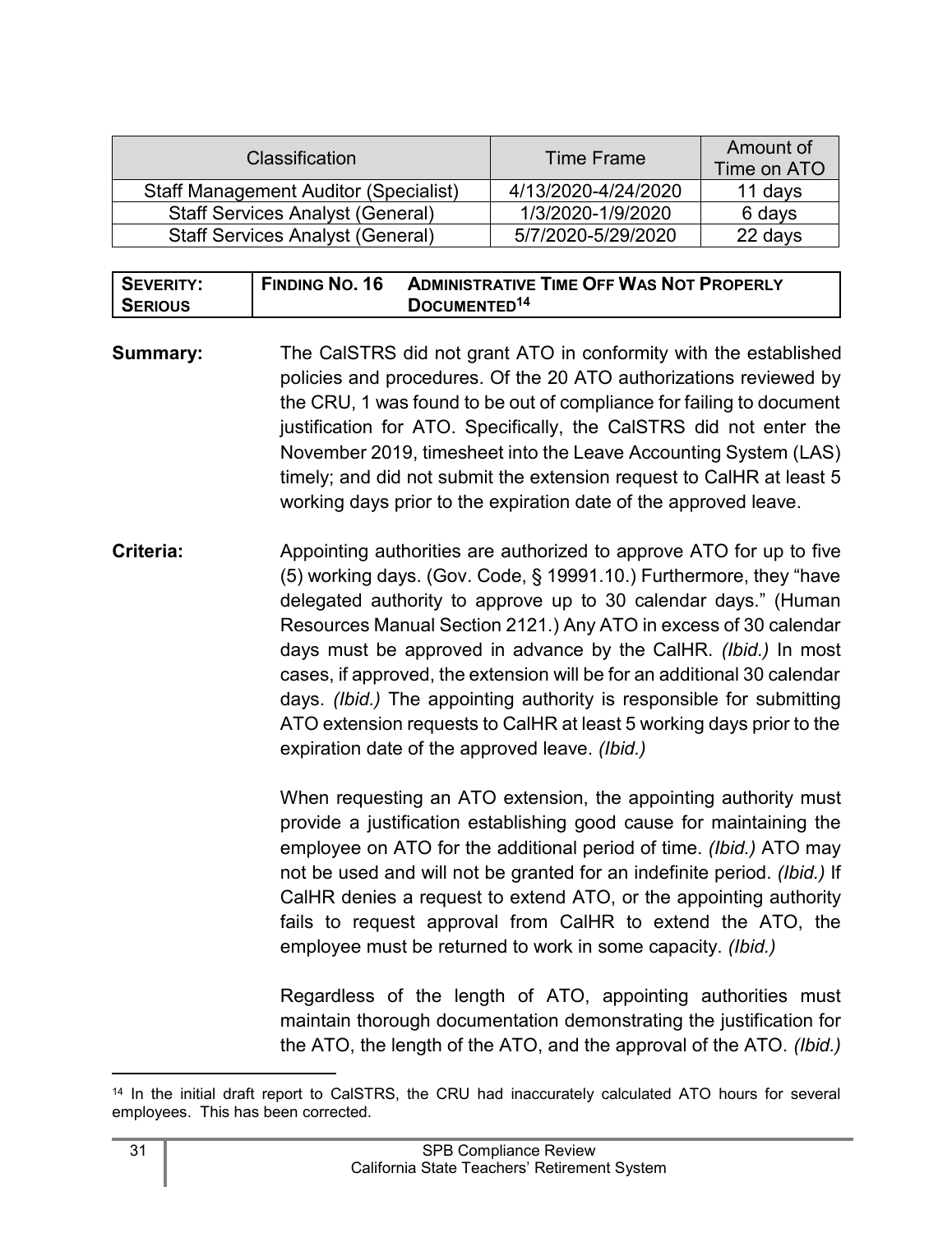- **Severity:** Serious. Because an employee on ATO is being paid while not working, a failure to closely monitor ATO usage could result in costly abuse. The use of ATO is subject to audit and review by CalHR and other control agencies to ensure policy compliance. Findings of noncompliance may result in the revocation of delegated privileges.
- **Cause**: The CalSTRS states that the ATO finding identified in the compliance review was submitted to CalHR and was approved prior to the ATO exceeding the delegated 30 calendar days. However, the CalSTRS did not submit the ATO extension request to CalHR at least 5 working days prior to the expiration date of the approved leave as required. The request was submitted one day prior to expiration.
- **Corrective Action:** The CalSTRS provides that it has since established a process for ATO that includes requesting approval for extension from CalHR at least 5 working days prior to exceeding authority delegated to departments. Within 90 days of the date of this report, the CalSTRS must submit to the SPB a written corrective action response which documents the corrections the department has implemented to ensure conformity with Government Code section 19991.10 and Human Resources Manual Section 2121.

# Leave Auditing and Timekeeping

Departments must keep complete and keep accurate time and attendance records for each employee and officer employed within the agency over which it has jurisdiction. (Cal. Code Regs., tit. 2, § 599.665.)

Departments are directed to create a monthly internal audit process to verify all leave input into any leave accounting system is keyed accurately and timely. (Human Resources Manual Section 2101.) Departments shall create an audit process to review and correct leave input errors on a monthly basis. The review of leave accounting records shall be completed by the pay period following the pay period in which the leave was keyed into the leave accounting system. *(Ibid.)* If an employee's attendance record is determined to have errors or it is determined that the employee has insufficient balances for a leave type used, the attendance record must be amended. *(Ibid.)* Attendance records shall be corrected by the pay period following the pay period in which the error occurred. *(Ibid.)* Accurate and timely attendance reporting is required of all departments and is subject to audit. *(Ibid.)*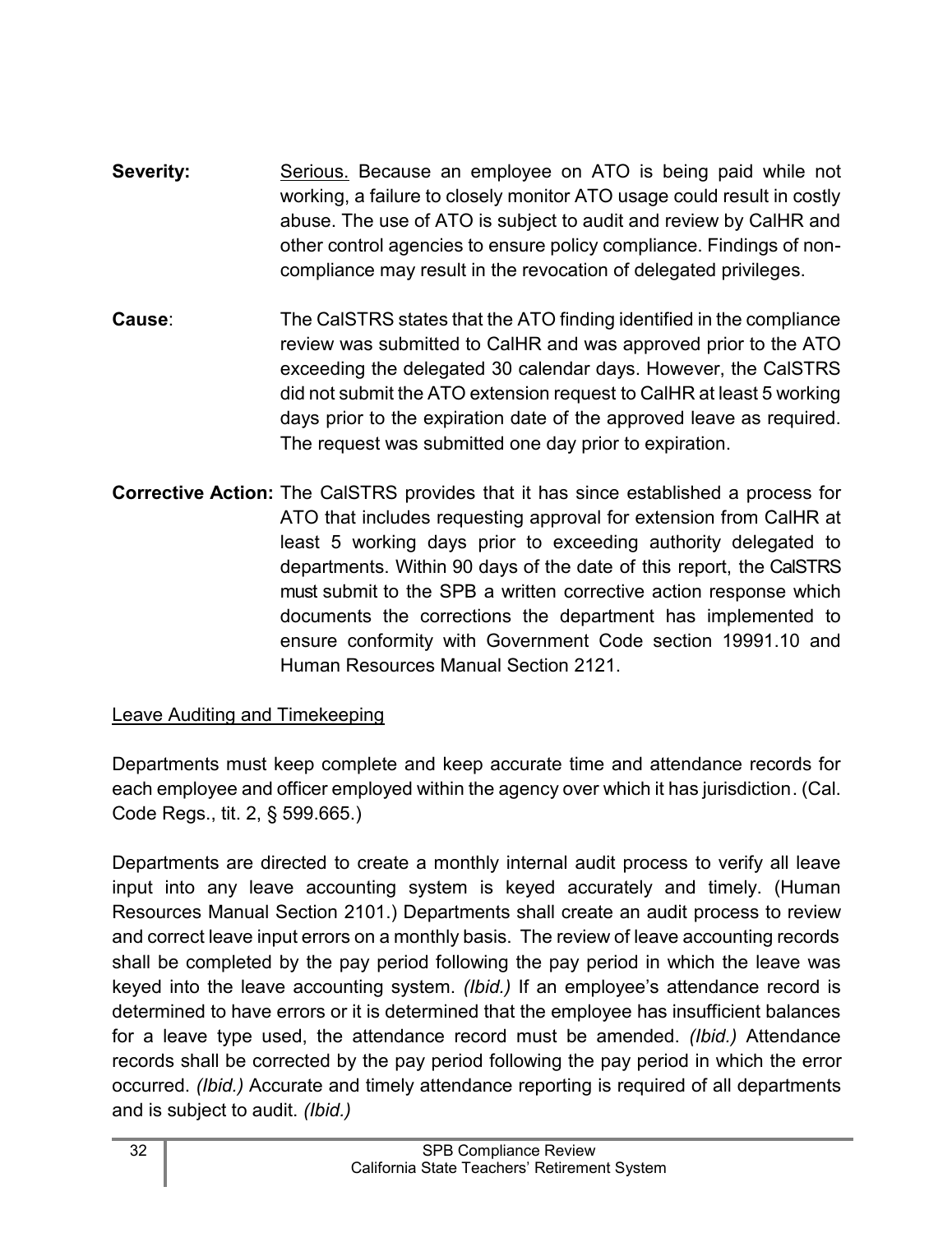During the period under review, September, 1, 2020, through November 30, 2020, the CalSTRS reported 30 units comprised of 1232 active employees. The pay periods and timesheets reviewed by the CRU are summarized below:

| Timesheet<br><b>Leave Period</b> | Unit<br><b>Reviewed</b> | Number of<br><b>Employees</b> | Number of<br><b>Timesheets</b><br><b>Reviewed</b> | Number of<br><b>Missing</b><br><b>Timesheets</b> |
|----------------------------------|-------------------------|-------------------------------|---------------------------------------------------|--------------------------------------------------|
| September 2020                   | 101                     | 10                            | 10                                                |                                                  |
| September 2020                   | 102                     | 39                            | 39                                                |                                                  |
| September 2020                   | 103                     | 30                            | 29                                                |                                                  |
| September 2020                   | 223                     | 44                            | 43                                                |                                                  |
| September 2020                   | 233                     | 42                            | 42                                                |                                                  |
| September 2020                   | 867                     | 9                             | 8                                                 |                                                  |
| October 2020                     | 101                     | 10                            | 10                                                |                                                  |
| October 2020                     | 102                     | 38                            | 38                                                |                                                  |
| October 2020                     | 103                     | 30                            | 26                                                |                                                  |
| October 2020                     | 223                     | 44                            | 43                                                |                                                  |
| October 2020                     | 867                     | 9                             | 9                                                 |                                                  |

| SEVERITY:    | <b>FINDING NO. 17</b> | <b>INCORRECTLY POSTED LEAVE USAGE AND/OR LEAVE</b> |
|--------------|-----------------------|----------------------------------------------------|
| VERY SERIOUS |                       | CREDIT                                             |

**Summary:** The CalSTRS did not correctly enter 8 of 297 timesheets into the LAS during the September, October, 2020 pay periods.

- **Criteria:** Departments shall create a monthly internal audit process to verify that all leave input into any leave accounting system is keyed accurately and timely. (Human Resources Manual Section 2101.) If an employee's attendance record is determined to have errors or it is determined that the employee has insufficient balances for a leave type used, the attendance record must be amended. *(Ibid.)* Attendance records shall be corrected by the pay period following the pay period in which the error occurred. *(Ibid.)*
- **Severity:** Very serious. Errors in posting leave usage and/or leave credits puts the department at risk of incurring additional costs from the initiation of collection efforts from overpayments, and the risk of liability related to recovering inappropriately credited leave hours and funds.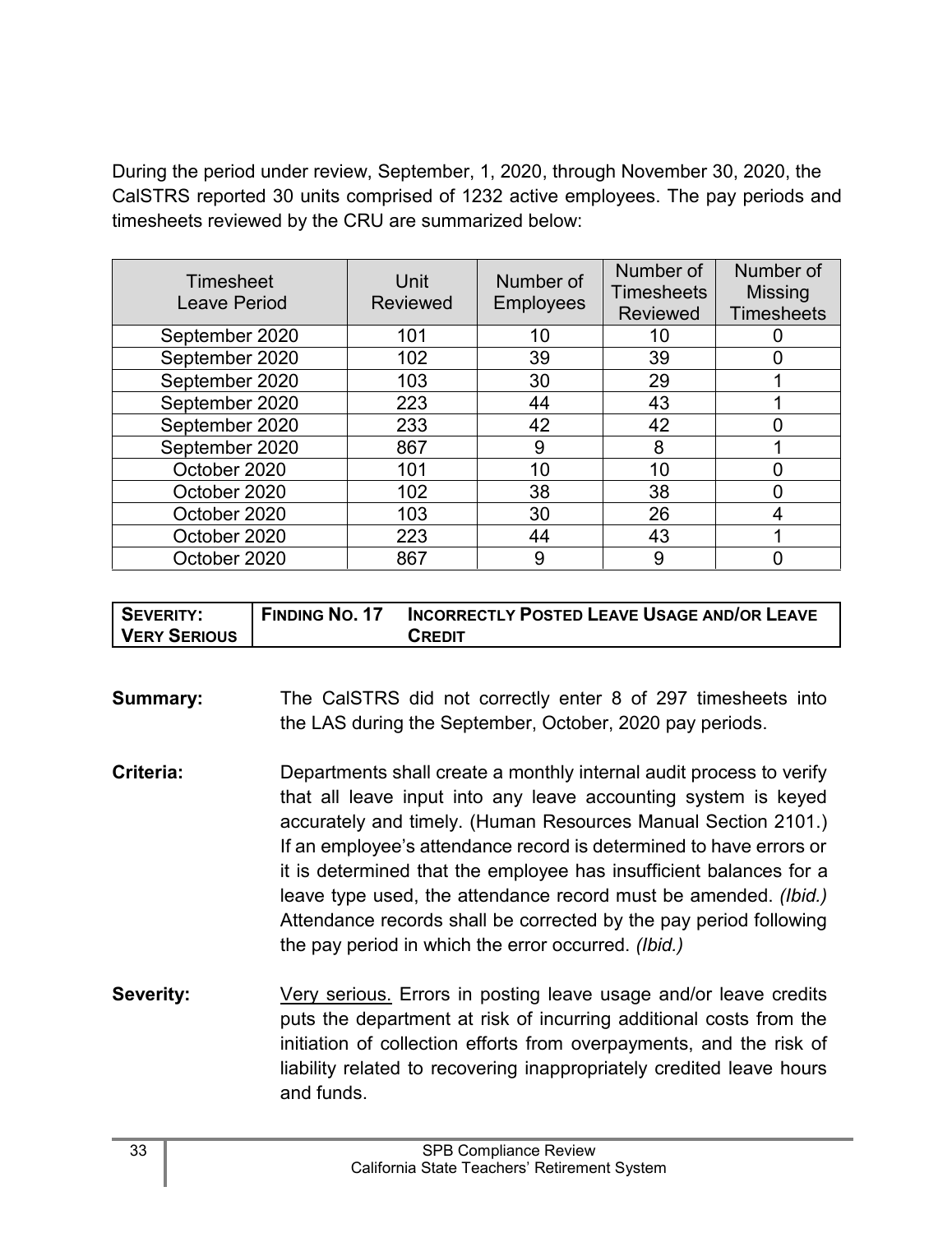- **Cause**: The CalSTRS states that the transition to emergency telework due to the pandemic presented unique challenges for managing manual work processes, including the collection and processing of timesheets.
- **Corrective Action:** The CalSTRS provides that it has since established an electronic process to support timekeeping and will subsequently correct the LAS for the employees identified. Within 90 days of the date of this report, the CalSTRS must submit to the SPB a written corrective action response which documents the corrections the department has implemented to ensure conformity with Human Resources Manual Section 2101.

#### State Service

The state recognizes two different types of absences while an employee is on pay status; paid or unpaid. The unpaid absences can affect whether a pay period is considered to be a qualifying or non-qualifying pay period for state service and leave accruals.

Generally, an employee who has 11 or more working days of service in a monthly pay period shall be considered to have a complete month, a month of service, or continuous service. [15](#page-35-0) (Cal. Code Regs., tit. 2, § 599.608.) Full time and fractional employees who work less than 11 working days in a pay period will have a non-qualifying month and will not receive state service or leave accruals for that month.

Hourly or daily rate employees working at a department in which the full-time workweek is 40 hours who earn the equivalent of 160 hours of service in a monthly pay period or accumulated pay periods shall be considered to have a complete month, a month of service, or continuous service. (Cal. Code Regs., tit. 2, § 599.609.)

For each qualifying monthly pay period, the employee shall be allowed credit for vacation with pay on the first day of the following monthly pay period. (Cal. Code Regs., tit. 2, § 599.608.) When computing months of total state service to determine a change in the monthly credit for vacation with pay, only qualifying monthly pay periods of service before

<span id="page-35-0"></span><sup>15</sup> Government Code sections 19143, 19849.9, 19856.1, 19858.1, 19859, 19861, 19863.1, and 19997.4 and California Code of Regulations, title 2, sections 599.609, 599.682, 599.683, 599.685, 599.687, 599.737, 599.738, 599.739, 599.740, 599.746, 599.747, 599.776.1, 599.787, 599.791, 599.840 and 599.843 provide further clarification for calculating state time.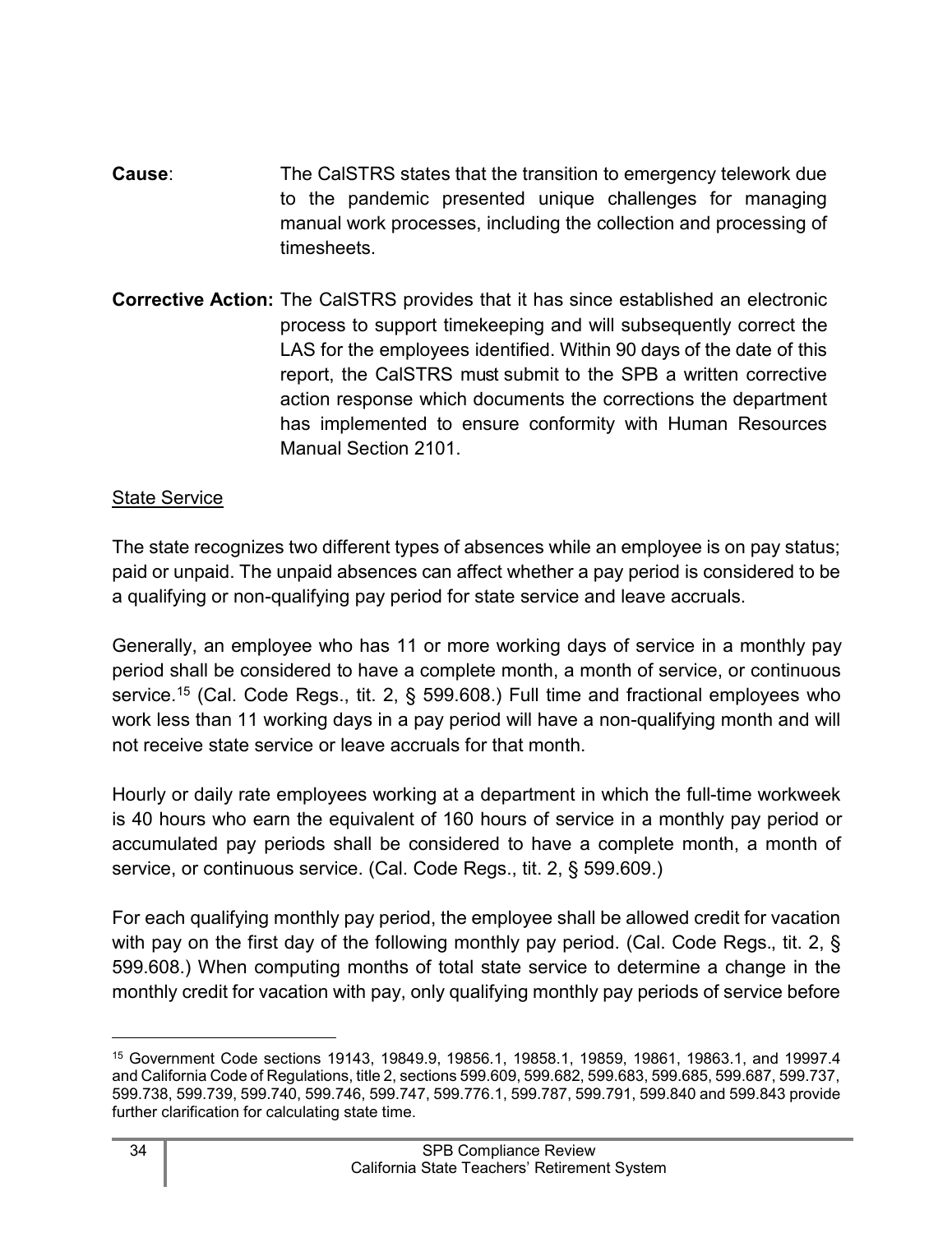and after breaks in service shall be counted. (Cal. Code Regs., tit. 2 , § 599.739.) Portions of non-qualifying monthly pay periods of service shall not be counted nor accumulated. *(Ibid.)* On the first day following a qualifying monthly pay period, excluded employees<sup>[16](#page-36-1)</sup> shall be allowed credit for annual leave with pay. (Cal. Code Regs., tit. 2, § 599.752.)

Permanent intermittent employees also earn leave credits on the pay period following the accumulated accrual of 160 hours worked. Hours worked in excess of 160 hours in a monthly pay period, are not counted or accumulated towards leave credits.

During the period under review, April 1, 2020, through December 22, 2020, the CalSTRS had 3 employees with non-qualifying pay period transactions. The CRU reviewed 18 transactions to ensure compliance with applicable laws, regulations and CalHR policy and guidelines, which are listed below:

| <b>Type of Transaction</b>    | Time base        | <b>Number Reviewed</b> |
|-------------------------------|------------------|------------------------|
| Non-Qualifying Pay Period     | Full Time        | b                      |
| <b>Qualifying Pay Periods</b> | <b>Full Time</b> | 13                     |

| IN COMPLIANCE   FINDING NO. 18 | <b>SERVICE AND LEAVE TRANSACTIONS COMPLIED WITH</b> |
|--------------------------------|-----------------------------------------------------|
|                                | CIVIL SERVICE LAWS, BOARD RULES, AND/OR CALHR       |
|                                | <b>POLICIES AND GUIDELINES</b>                      |

The CRU determined that the CalSTRS ensured employees with non-qualifying pay periods did not receive vacation/sick leave, annual leave, and/or state service accruals. The CRU found no deficiencies in this area.

# <span id="page-36-0"></span>**Policy and Processes**

It is the policy of the State of California to recruit, hire and assign all employees on the basis of merit and fitness in accordance with civil service statutes, rules and regulations. (Human Resources Manual Section 1204.) Nepotism is expressly prohibited in the state workplace because it is antithetical to California's merit based civil service. *(Ibid.)* Nepotism is defined as the practice of an employee using his or her influence or power to aid or hinder another in the employment setting because of a personal relationship. *(Ibid.)*

<span id="page-36-1"></span><sup>16</sup> As identified in Government Code sections 19858.3, subdivisions (a), (b), or (c), or as it applies to employees excluded from the definition of state employee under Government Code section 3513, subdivision (c), or California Code of Regulations, title 2, section 599.752, subdivision (a), and appointees of the Governor as designated by the Department and not subject to section 599.752.1.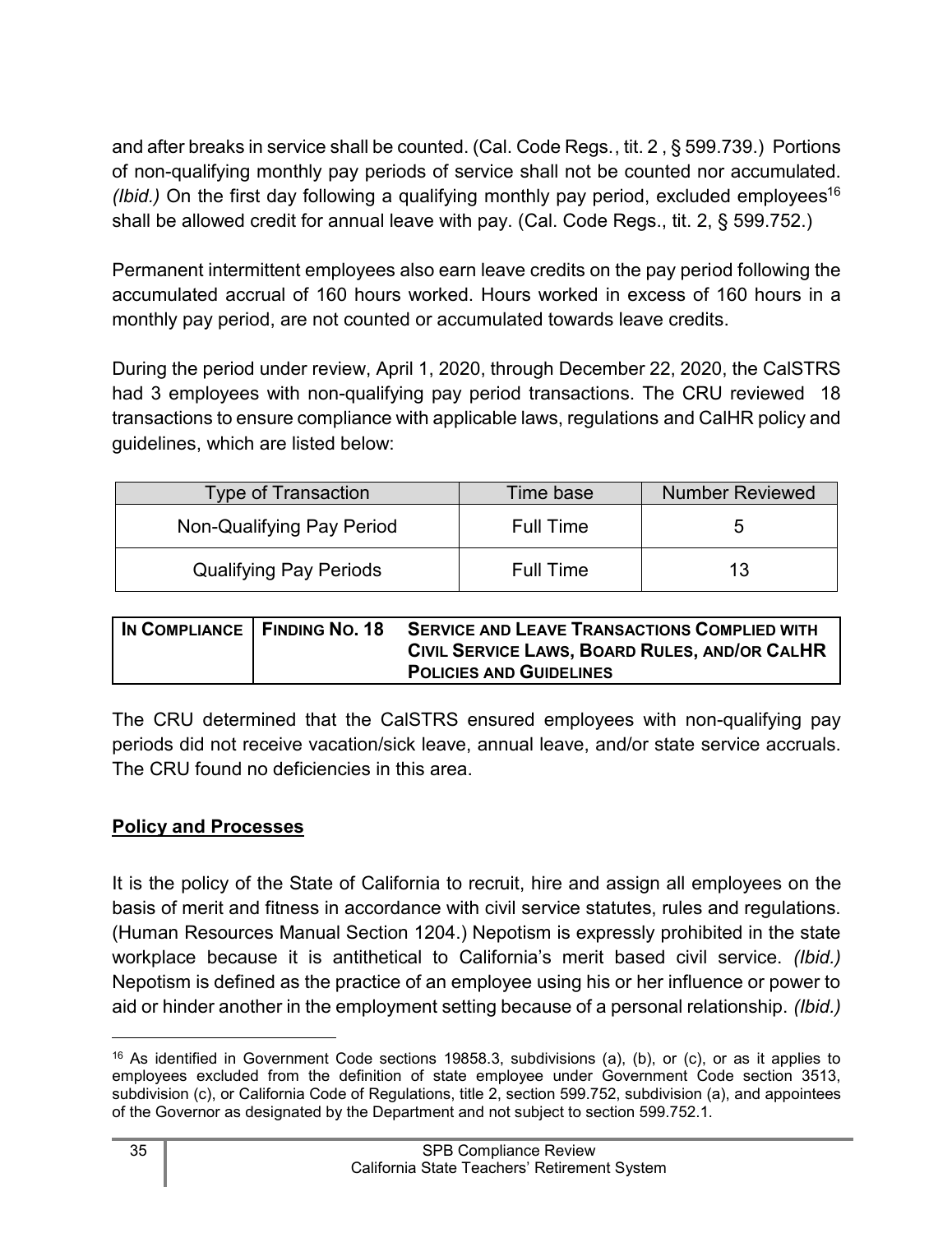Personal relationships for this purpose include association by blood, adoption, marriage and/or cohabitation. *(Ibid.)* All department nepotism policies should emphasize that nepotism is antithetical to a merit-based personnel system and that the department is committed to the state policy of recruiting, hiring and assigning employees on the basis of merit. *(Ibid.)*

| IN COMPLIANCE   FINDING NO. 19 | <b>NEPOTISM POLICY COMPLIED WITH CIVIL SERVICE</b> |
|--------------------------------|----------------------------------------------------|
|                                | LAWS, BOARD RULES, AND/OR CALHR POLICIES AND       |
|                                | <b>GUIDELINES</b>                                  |

The CRU verified that the policy was disseminated to all staff and emphasized the CalSTRS' commitment to the state policy of recruiting, hiring and assigning employees on the basis of merit. Additionally, the CalSTRS' nepotism policy was comprised of specific and sufficient components intended to prevent favoritism, or bias, based on a personal relationship from unduly influencing employment decisions.

#### Workers' Compensation

Employers shall provide to every new employee, either at the time of hire or by the end of the first pay period, written notice concerning the rights, benefits, and obligations under workers' compensation law. (Cal. Code Regs., tit. 8, § 9880, subd. (a).) This notice shall include the right to predesignate their personal physician or medical group; a form that the employee may use as an optional method for notifying the employer of the name of employee's "personal physician," as defined by Labor Code section 4600. (Cal. Code Regs., tit. 8, § 9880, subd. (c)(7) & (8).) Additionally, within one working day of receiving notice or knowledge that the employee has suffered a work-related injury or illness, employers shall provide a claim form and notice of potential eligibility for benefits to the injured employee. (Labor Code, § 5401, subd. (a).)

Public employers may choose to extend workers' compensation coverage to volunteers that perform services for the organization. (Human Resources Manual Section 1415.) Workers' compensation coverage is not mandatory for volunteers as it is for employees. *(Ibid.)* This is specific to the legally uninsured state departments participating in the Master Agreement. *(Ibid.)* Departments with an insurance policy for workers' compensation coverage should contact their State Compensation Insurance Fund (State Fund) office to discuss the status of volunteers. *(Ibid.)*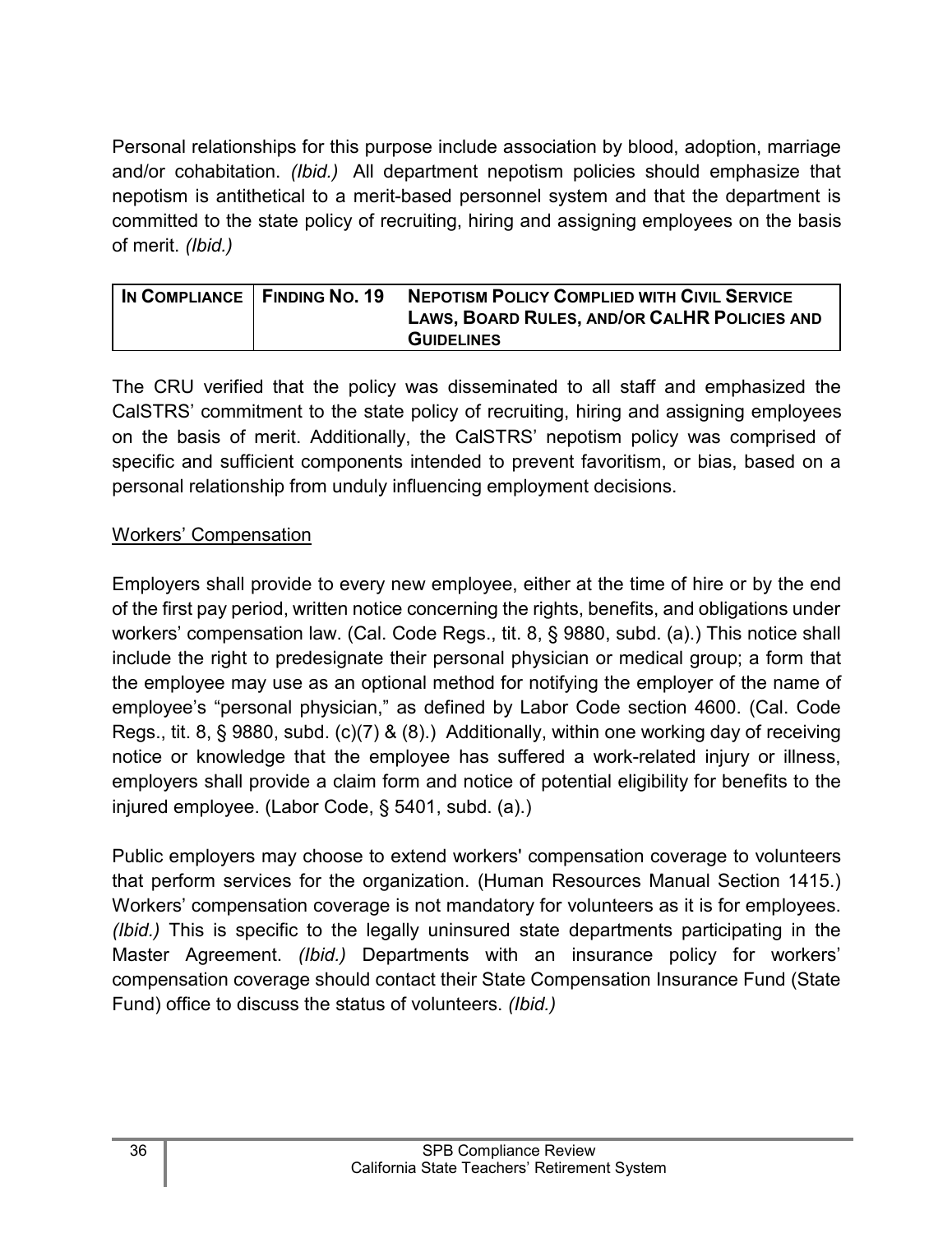| IN COMPLIANCE   FINDING NO. 20 | <b>WORKERS' COMPENSATION PROCESS COMPLIED WITH</b> |
|--------------------------------|----------------------------------------------------|
|                                | CIVIL SERVICE LAWS, BOARD RULES, AND/OR CALHR      |
|                                | <b>POLICIES AND GUIDELINES</b>                     |

The CRU verified that the CalSTRS provides notice to their employees to inform them of their rights and responsibilities under California's Workers' Compensation Law. Furthermore, the CRU verified that when the CalSTRS received workers' compensation claims, they properly provided claim forms within one working day of notice or knowledge of injury.

#### Performance Appraisals

According to Government Code section 19992.2, subdivision (a), appointing powers must "prepare performance reports." Furthermore, California Code of Regulations, title 2, section 599.798, directs supervisors to conduct written performance appraisals and discuss overall work performance with permanent employees at least once in each twelve calendar months after the completion of the employee's probationary period.

The CRU selected 40 permanent CalSTRS employees to ensure that the department was conducting performance appraisals on an annual basis in accordance with applicable laws, regulations, policies and guidelines. These are listed below:

| Classification                                | Date Performance Appraisals Due |
|-----------------------------------------------|---------------------------------|
| <b>Accounting Officer (Specialist)</b>        | 10/08/2020                      |
| <b>Assistant Chief Counsel</b>                | 11/15/2020                      |
| Associate Governmental Program Analyst        | 01/01/2020                      |
| Associate Governmental Program Analyst        | 01/01/2020                      |
| Associate Governmental Program Analyst        | 10/12/2020                      |
| Associate Governmental Program Analyst        | 07/02/2020                      |
| Associate Governmental Program Analyst        | 01/02/2020                      |
| <b>Associate Governmental Program Analyst</b> | 12/15/2020                      |
| Associate Governmental Program Analyst        | 04/01/2020                      |
| <b>Associate Pension Program Analyst</b>      | 12/01/2020                      |
| <b>Attorney IV</b>                            | 09/06/2020                      |
| C.E.A.                                        | 05/31/2020                      |
| <b>Executive Assistant</b>                    | 01/01/2020                      |
| <b>Financial Accountant III</b>               | 08/02/2020                      |
| <b>Information Technician Associate</b>       | 01/31/2020                      |
| <b>Information Technician Associate</b>       | 01/31/2020                      |
| <b>Information Technician Specialist I</b>    | 01/31/2020                      |
| <b>Information Technician Specialist I</b>    | 01/31/2020                      |
| <b>Information Technician Specialist I</b>    | 01/31/2020                      |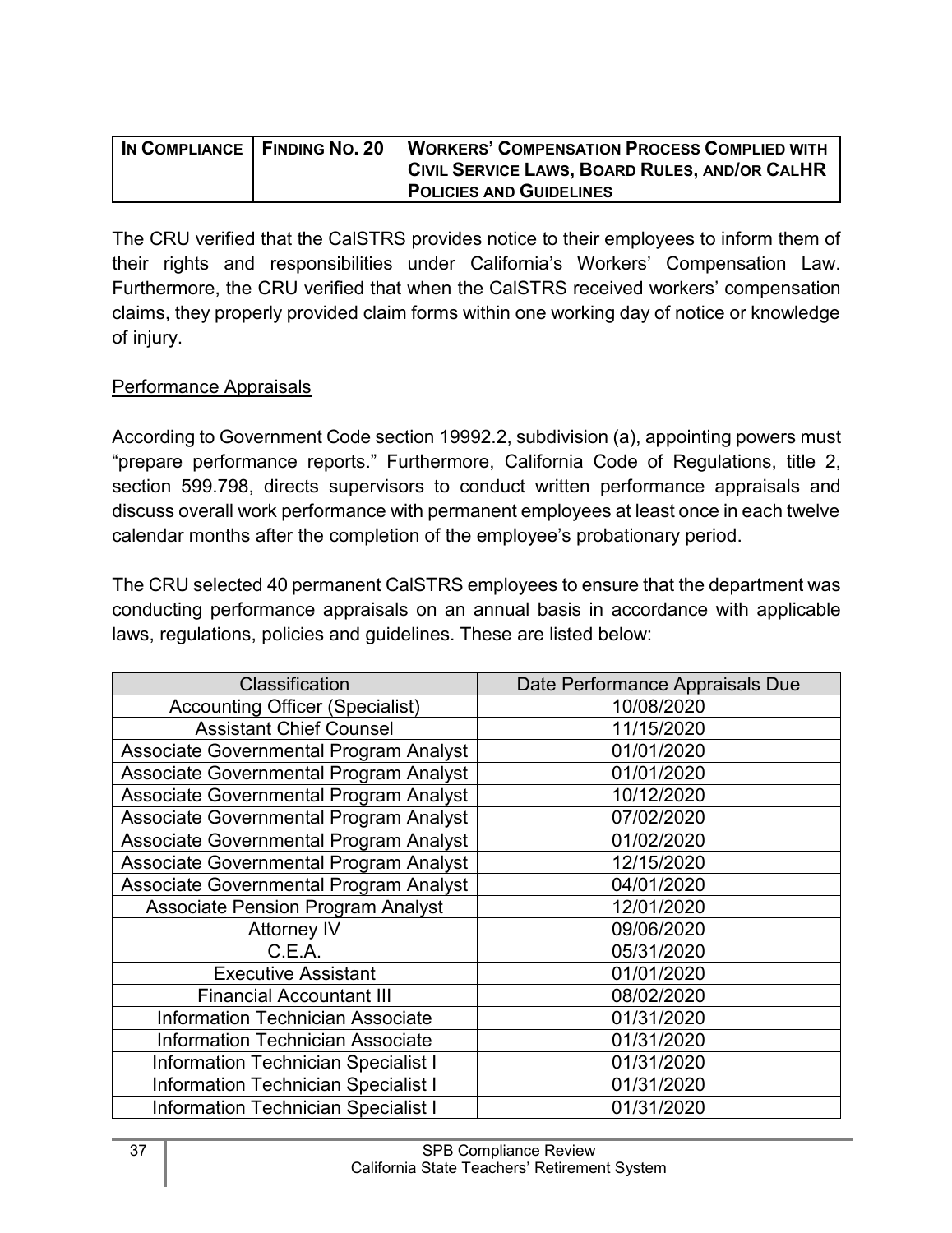| <b>Classification</b>                        | Date Performance Appraisals Due |  |
|----------------------------------------------|---------------------------------|--|
| <b>Information Technician Specialist I</b>   | 06/01/2020                      |  |
| <b>Information Technician Specialist II</b>  | 01/31/2020                      |  |
| <b>Investment Officer I</b>                  | 12/10/2020                      |  |
| <b>Investment Officer III</b>                | 12/10/2020                      |  |
| <b>Office Technician (General)</b>           | 10/30/2020                      |  |
| Office Technician (General)                  | 08/04/2020                      |  |
| <b>Pension Program Manager I</b>             | 12/20/2020                      |  |
| <b>Pension Program Manager I</b>             | 10/11/2020                      |  |
| <b>Pension Program Manager II</b>            | 11/26/2020                      |  |
| <b>Pension Program Manager II</b>            | 12/21/2020                      |  |
| <b>Pension Program Manager III</b>           | 07/01/2020                      |  |
| <b>Pension Program Representative</b>        | 07/14/2020                      |  |
| <b>Pension Program Representative</b>        | 05/18/2020                      |  |
| <b>Research Data Specialist I</b>            | 03/01/2020                      |  |
| <b>Staff Services Analyst (General)</b>      | 05/25/2020                      |  |
| <b>Staff Services Analyst (General)</b>      | 05/05/2020                      |  |
| <b>Staff Management Auditor (Specialist)</b> | 11/01/2020                      |  |
| <b>Staff Management Auditor (Specialist)</b> | 12/01/2020                      |  |
| <b>Staff Services Manager I</b>              | 04/24/2020                      |  |
| <b>Staff Services Manager I</b>              | 06/27/2020                      |  |
| <b>Staff Services Manager III</b>            | 01/12/2020                      |  |

| IN COMPLIANCE FINDING NO. 21 | <b>PERFORMANCE APPRAISAL POLICY AND PROCESSES</b>     |
|------------------------------|-------------------------------------------------------|
|                              | <b>COMPLIED WITH CIVIL SERVICE LAWS, BOARD RULES,</b> |
|                              | AND CALHR POLICIES AND GUIDELINES                     |

The CRU found no deficiencies in the performance appraisals selected for review. Accordingly, the CalSTRS performance appraisal policy and processes satisfied civil service laws, Board rules, policies and guidelines.

# **DEPARTMENTAL RESPONSE**

<span id="page-39-1"></span><span id="page-39-0"></span>The CalSTRS response is attached as Attachment 1.

# **SPB REPLY**

Based upon the CalSTRS' written response, the CalSTRS will comply with the corrective actions specified in these report findings. Within 90 days of the date of this report, a written corrective action response including documentation demonstrating implementation of the corrective actions specified, must be submitted to the CRU.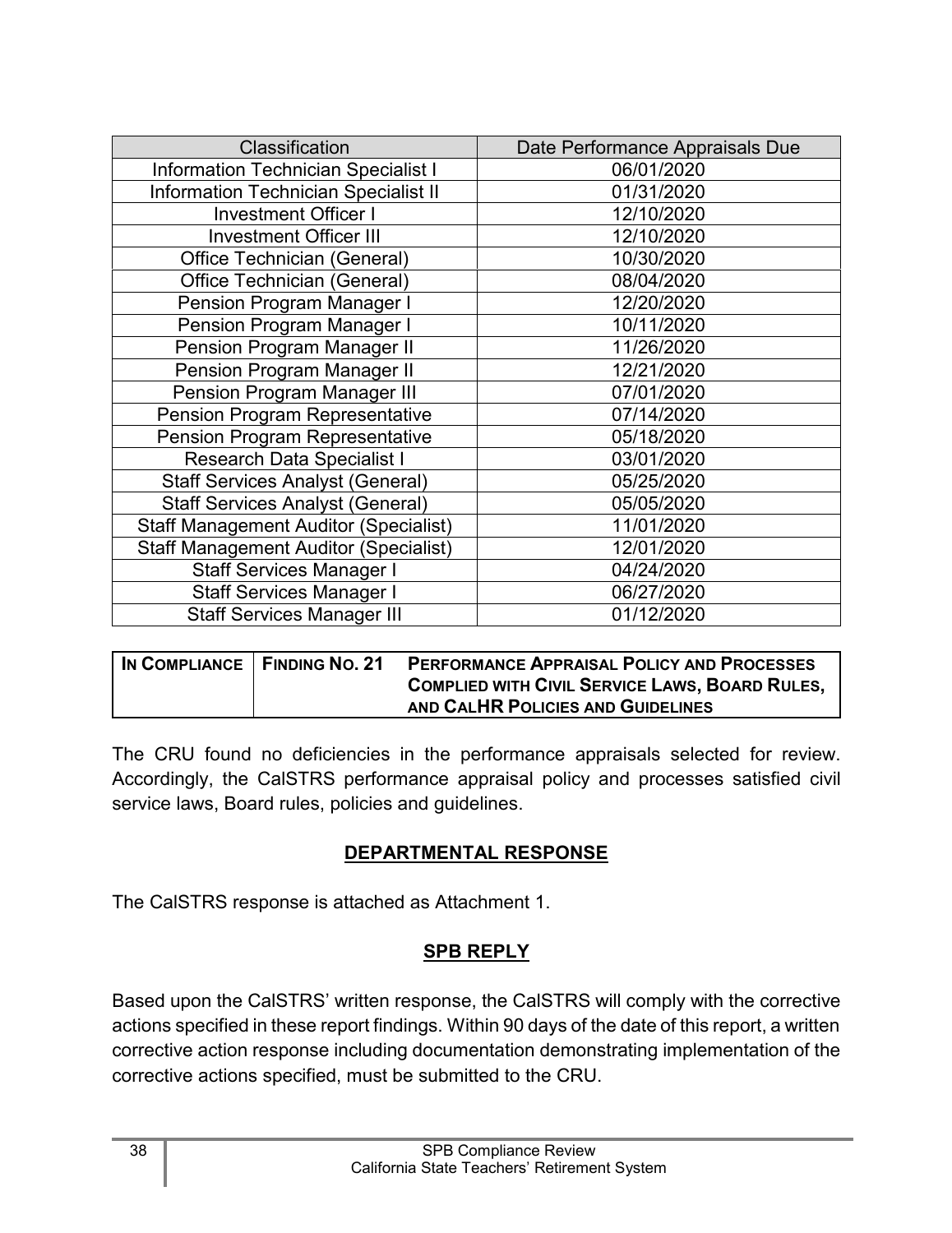



California State Teachers' Retirement System Kristel Turko 100 Waterfront Place, MS #31 West Sacramento, CA 95605-2807 (916) 414-4954 [KTurko@calstrs.com](mailto:KTurko@calstrs.com)

February 22, 2022

Suzanne M. Ambrose Executive Officer State Personnel Board 801 Capitol Mall Sacramento, CA 95819

Dear Ms. Ambrose:

The California State Teachers Retirement System (CalSTRS) reviewed the draft Compliance Review Report prepared by the State Personnel Board's (SPB) Compliance Review Team.

Enclosed are CalSTRS responses to the findings. If you have any questions or would like to discuss further, please contact me at (916) 414 – 4954 or [KTurko@calstrs.com.](mailto:KTurko@calstrs.com)

Sincerely,

Kristel Turko Director of Human Resources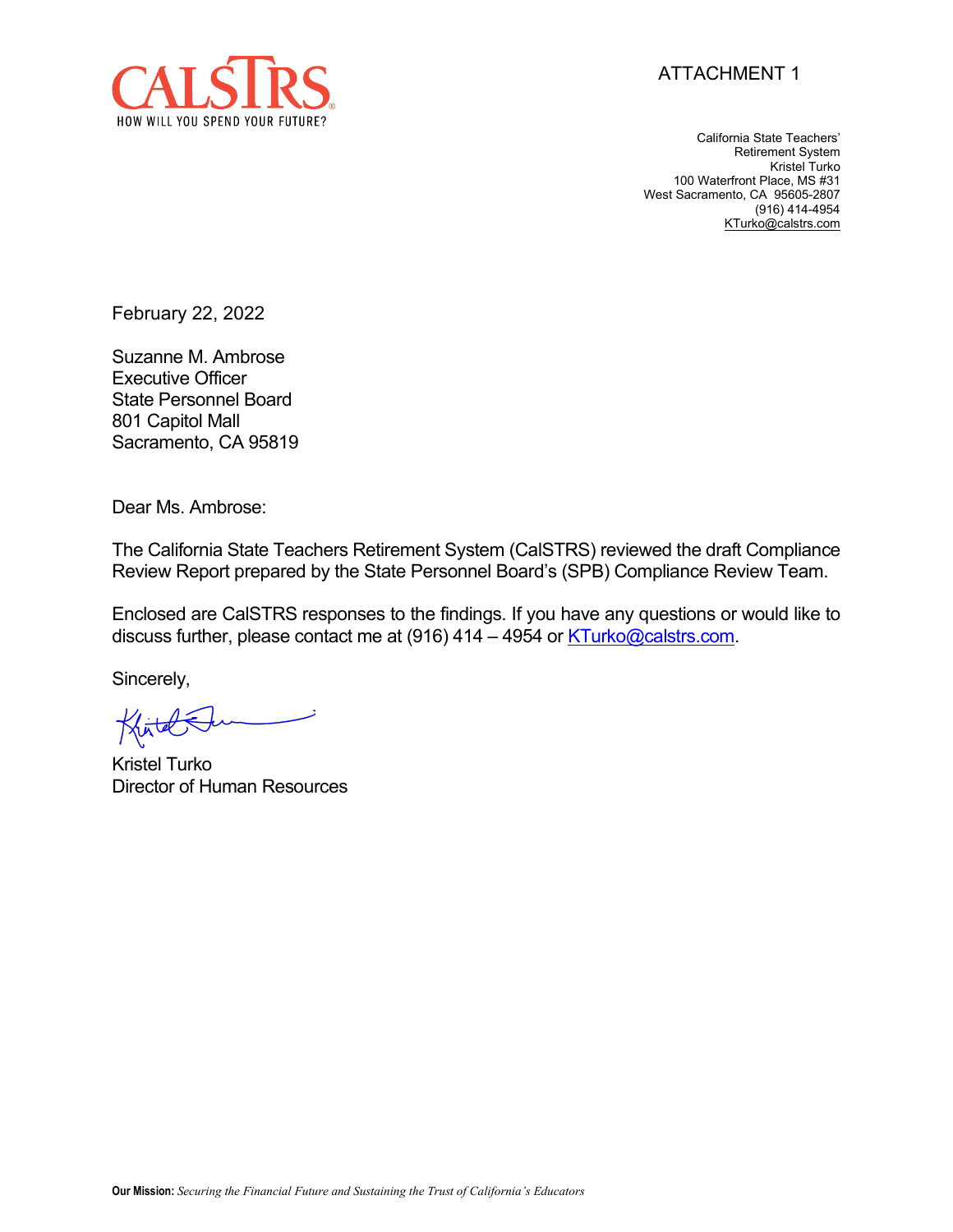Compliance Review CalSTRS Response Page 2 of 3

**Finding 4** – Appointment Documentation Was Not Kept for The Appropriate Amount of Time

#### Response:

The two Notice of Personnel Actions (NOPAs) that were identified in the compliance review as missing were dated the month after the declared state of emergency and CalSTRS emergency transition to working remotely. The documents may not have been received from the SCO or submitted by the employee to the Human Resources Office once signed. Again, the emergency transition to remote work provided unique challenges for this workload.

Further, although this finding is not serious/technical, CalSTRS has established an electronic process to manage NOPAs more closely, including monthly tracking and obtaining an electronic signature from the employee before filing within the Official Personnel File.

#### **Finding 16** – Administrative Time Off Was Not Properly Documented

Response: CalSTRS would like to clarify that the Administrative Time Off (ATO) time identified in the compliance review is not representative of the time in which the employee(s) was authorized for ATO. The numbers identified in the compliance review are inconsistent as some represent calendar days in which the employee was authorized for a limited amount of ATO. For example, the two Associate Governmental Program Analysts identified as having 21 days of ATO, were not authorized for 21 days of ATO. These employees were approved for Emergency Paid Sick Leave Act (EPSLA) which was used intermittently during the timeframe identified and were authorized for and only used 10 working days of ATO as provided by EPSLA.

The one finding identified in the compliance review was submitted to California Department of Human Resources (CalHR) and was approved prior to the ATO exceeding the delegated 30 calendar days. CalSTRS has since established a process for ATO that includes requesting approval for extensions from CalHR at least 5 working days prior to exceeding authority delegated to departments.

#### **Finding 17** – Incorrectly Posted Leave Usage and/or Leave Credit

Response: The transition to emergency telework due to the pandemic presented unique challenges for managing manual work processes, including the collection and processing of timesheets. Departments were also tasked with implementing new leave types, EPSLA and Emergency Family and Medical Leave Expansion Act (E-FMLA).

To ensure the health and safety of our employees, CalSTRS staff decreased access to the work facility. In addition, due to initial limitations of accessing vital systems, CalSTRS staff were required to complete these work activities in a short duration of